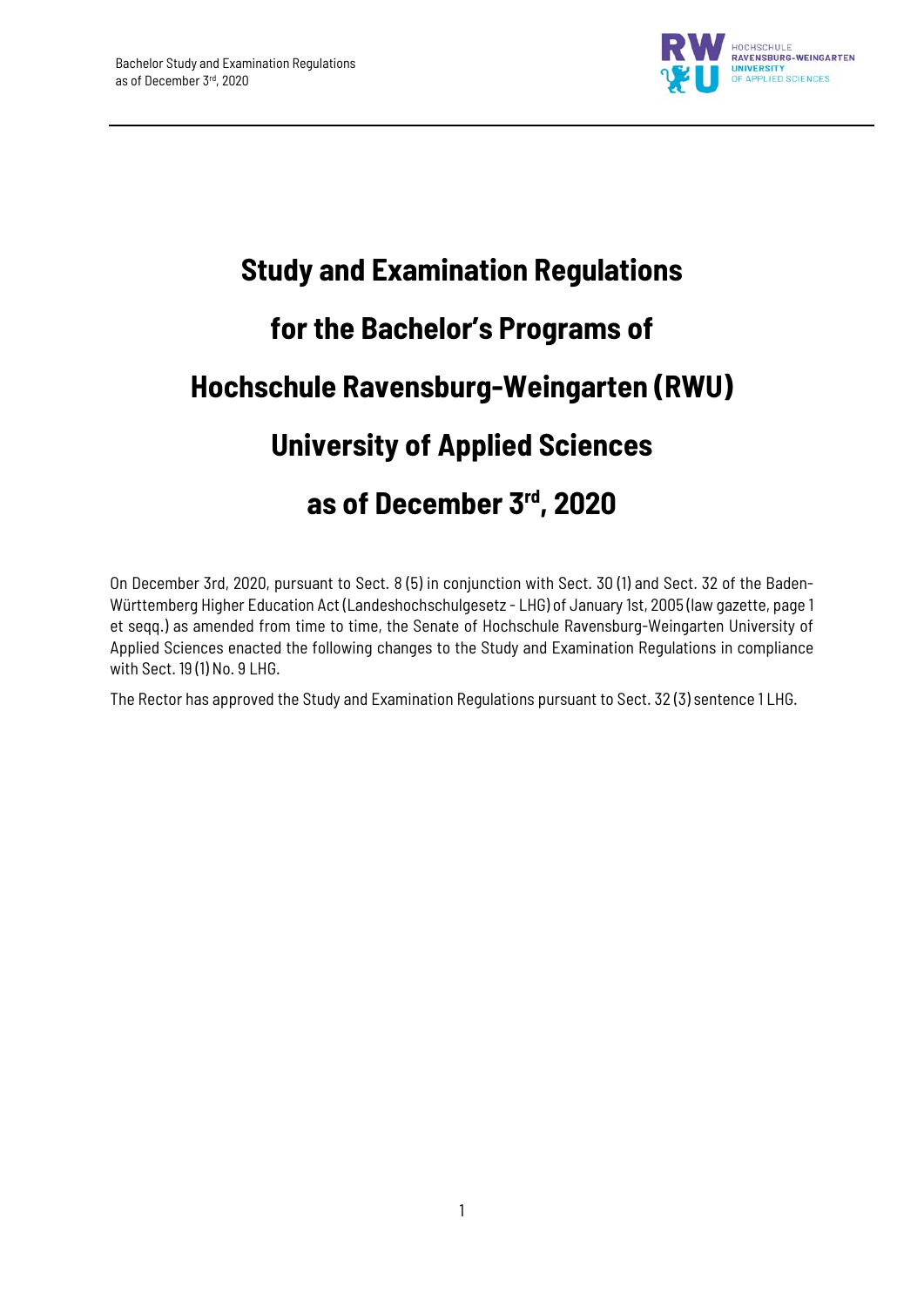

# **Table of Contents**

| §7 Scope of the Examination, Intermediate Assessment, Deadlines for Academic Achievements during           |
|------------------------------------------------------------------------------------------------------------|
|                                                                                                            |
|                                                                                                            |
|                                                                                                            |
|                                                                                                            |
|                                                                                                            |
|                                                                                                            |
|                                                                                                            |
| §13 Evaluation of Examinations, Non-Observance of Deadlines for Examinations15                             |
|                                                                                                            |
|                                                                                                            |
|                                                                                                            |
|                                                                                                            |
| § 17 a Recognition of Competencies Acquired at Institutions other than Institutions of Higher Education 18 |
| . 18                                                                                                       |
|                                                                                                            |
|                                                                                                            |
|                                                                                                            |
|                                                                                                            |
|                                                                                                            |
|                                                                                                            |
|                                                                                                            |
|                                                                                                            |
|                                                                                                            |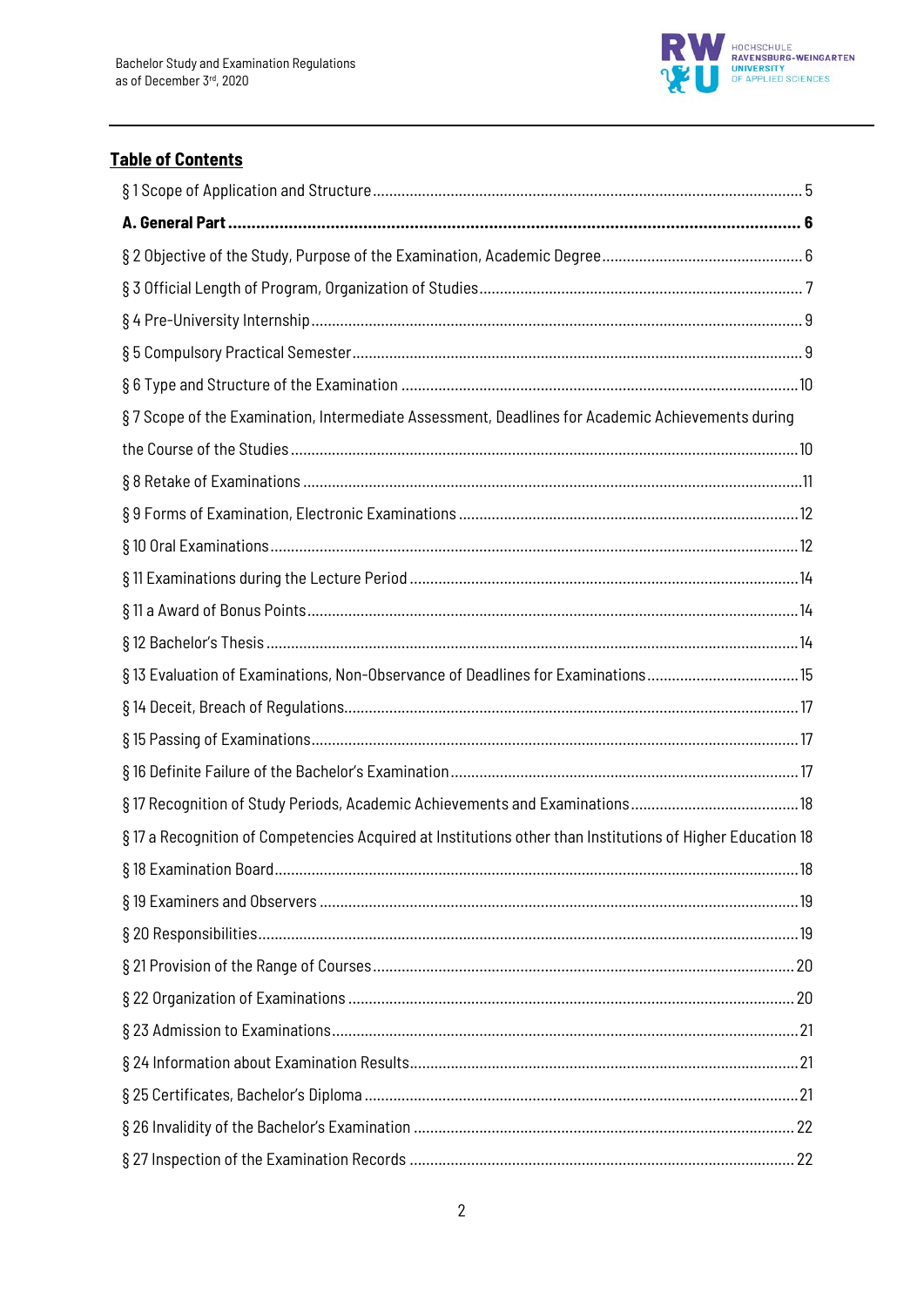

| § 31 Special Provisions for Elected Student Members in Statutory Bodies and Organs of the University or |  |
|---------------------------------------------------------------------------------------------------------|--|
|                                                                                                         |  |
|                                                                                                         |  |
| § 36 Bachelor Study Program Electrical Engineering and Information Technology 21                        |  |
|                                                                                                         |  |
|                                                                                                         |  |
|                                                                                                         |  |
|                                                                                                         |  |
|                                                                                                         |  |
|                                                                                                         |  |
|                                                                                                         |  |
|                                                                                                         |  |
|                                                                                                         |  |
|                                                                                                         |  |
|                                                                                                         |  |
|                                                                                                         |  |
|                                                                                                         |  |
|                                                                                                         |  |
|                                                                                                         |  |
|                                                                                                         |  |
|                                                                                                         |  |
|                                                                                                         |  |
|                                                                                                         |  |
|                                                                                                         |  |
|                                                                                                         |  |
|                                                                                                         |  |
|                                                                                                         |  |
|                                                                                                         |  |
|                                                                                                         |  |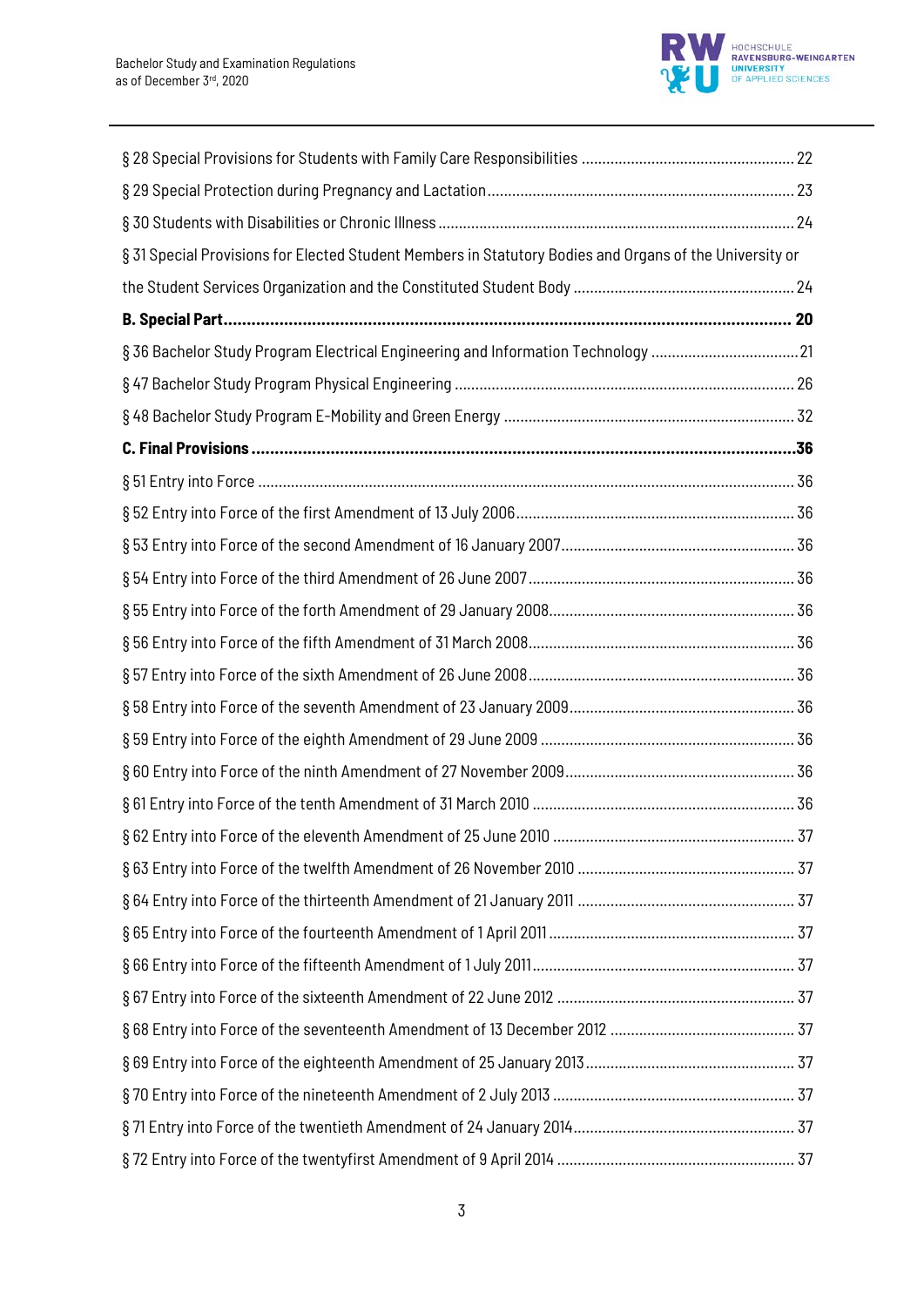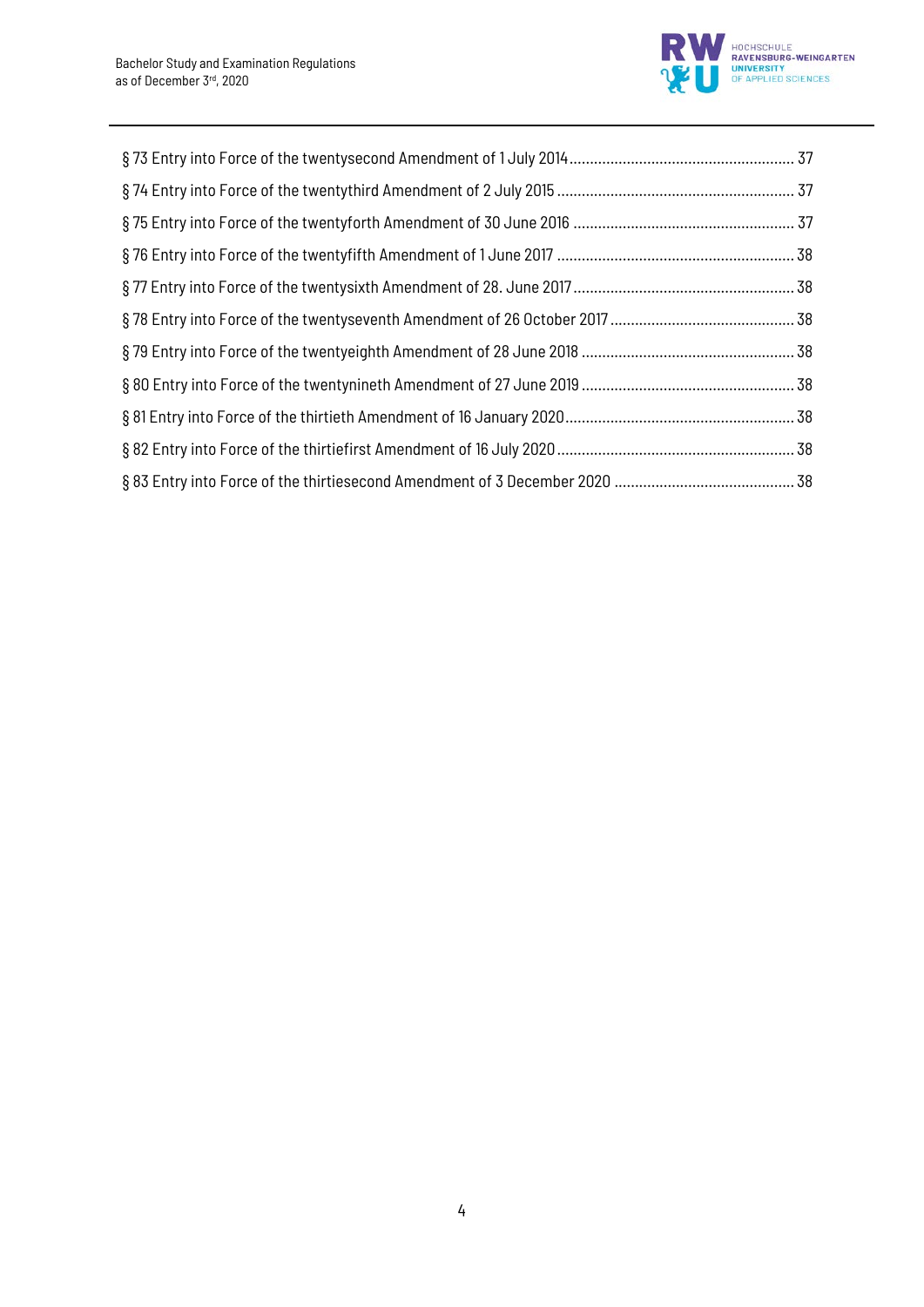

# **§ 1 Scope of Application and Structure**

- (1) The present Study and Examination Regulations apply to the following Bachelor's programs:
	- 1. Energy and Environmental Engineering
	- 2. Business Administration and Management
	- 3. Mechanical Engineering
	- 4. Automotive Engineering
	- 5. Electrical Engineering and Information Technology
	- 6. Business Informatics
	- 7. Applied Computer Science
	- 8. Industrial Management (Technology-Management)
	- 9. Social Work
	- 10. Applied Psychology
	- 11. Automotive Engineering PLUS Teaching Post
	- 12. Computer Science/Electrical EngineeringPLUS Teaching Post
	- 13. Health Economics
	- 14. Business Informatics PLUS Teaching Post
	- 15. Nursing
	- 16. Physical Engineering
	- 17. E-Mobility and Green Energy
	- 18. Digital Design
	- 19. Internet and Online-Marketing
- (2) The academic year is divided into semesters commencing on May  $0^{1st}$  and September  $0^{1st}$ , respectively. The date on which the course of study can actually be commenced is laid down for each study program in the Admission Regulations.
- (3) The provisions as laid down in the General Part (A) shall apply unless otherwise stipulated in the special Study and Examination Regulations of the individual study programs.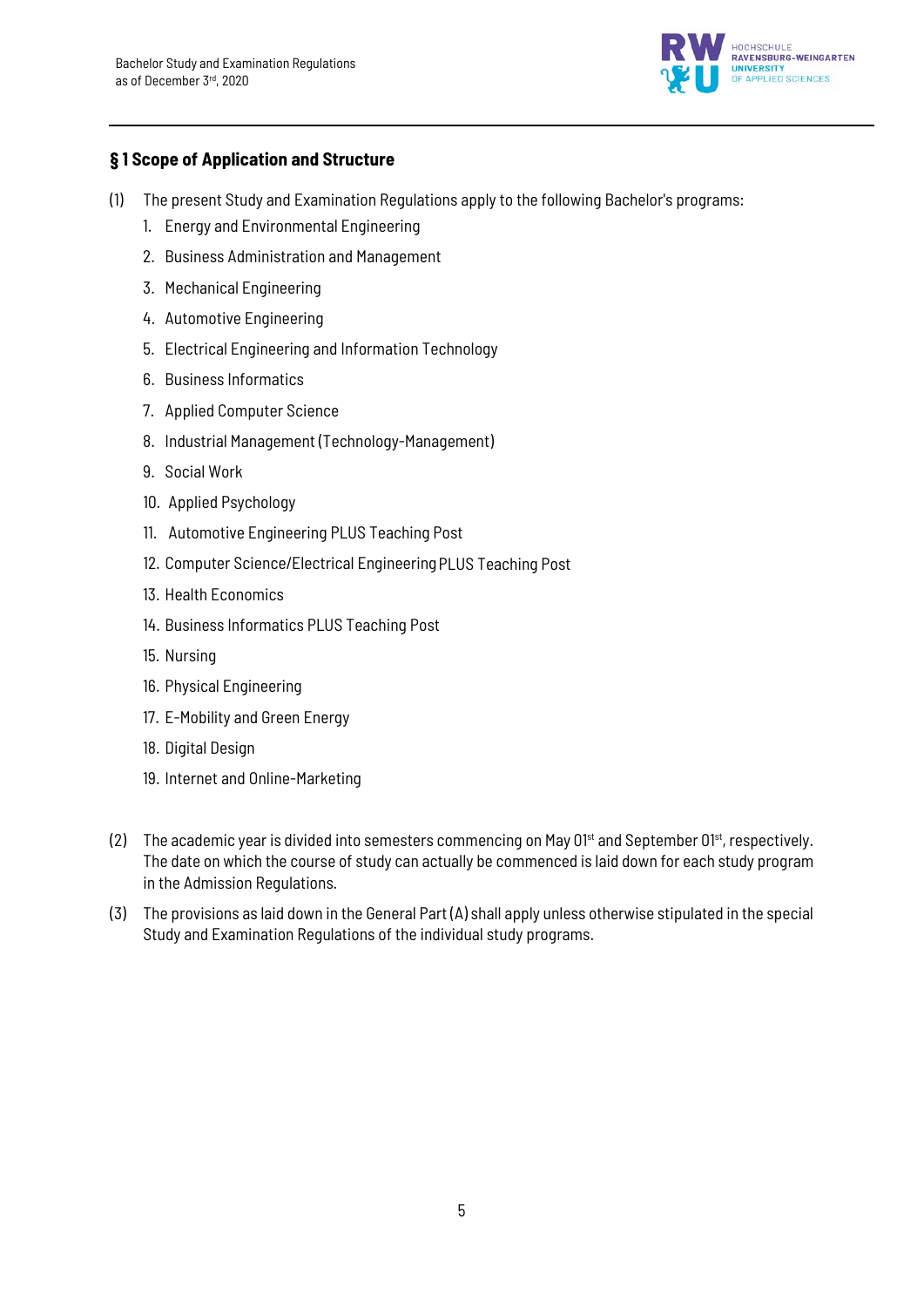

# **A. General Part**

### **§ 2 Objective of the Study, Purpose of the Examination, Academic Degree**

- (1) The Bachelor study program aims to convey specialized knowledge and skills corresponding to Level 1 of the German Qualifications Framework for Higher Education Degrees enabling the students to take up skilled employment develop their personality and pursue academic work.
- (2) The Bachelor's examination terminates the studies by conferring a professional qualification in the following study programs:
	- 1. Energy and Environmental Engineering
	- 2. Business Administration and Management
	- 3. Mechanical Engineering
	- 4. Automotive Engineering
	- 5. Electrical Engineering and Information Technology
	- 6. Business Informatics
	- 7. Applied Computer Science
	- 8. Industrial Management (Technology-Management)
	- 9. Social Work
	- 10. Applied Psychology
	- 11. Automotive Engineering PLUS Teaching Post
	- 12. Computer Science/Electrical Engineering PLUS Teaching Post
	- 13. Health Economics
	- 14. Business Informatics PLUS Teaching Post
	- 15. Nursing
	- 16. Physical Engineering
	- 17. E-Mobility and Green Energy
	- 18. Digital Media Design
	- 19. Internet and Online-Marketing.
- (3) The examination is meant to establish that the student has achieved the objectives defined for his program.
- (4) Successful pass of the Bachelor's examination leads to the award of an academic degree, i.e.
	- 1. Bachelor of Engineering (B.Eng.) for the study programs
		- E-Mobility and Green Energy,
		- Electrical Engineering and Information Technology,
		- Energy and Environmental Engineering,
		- Automotive Engineering,
		- Automotive Engineering PLUS Teaching Post,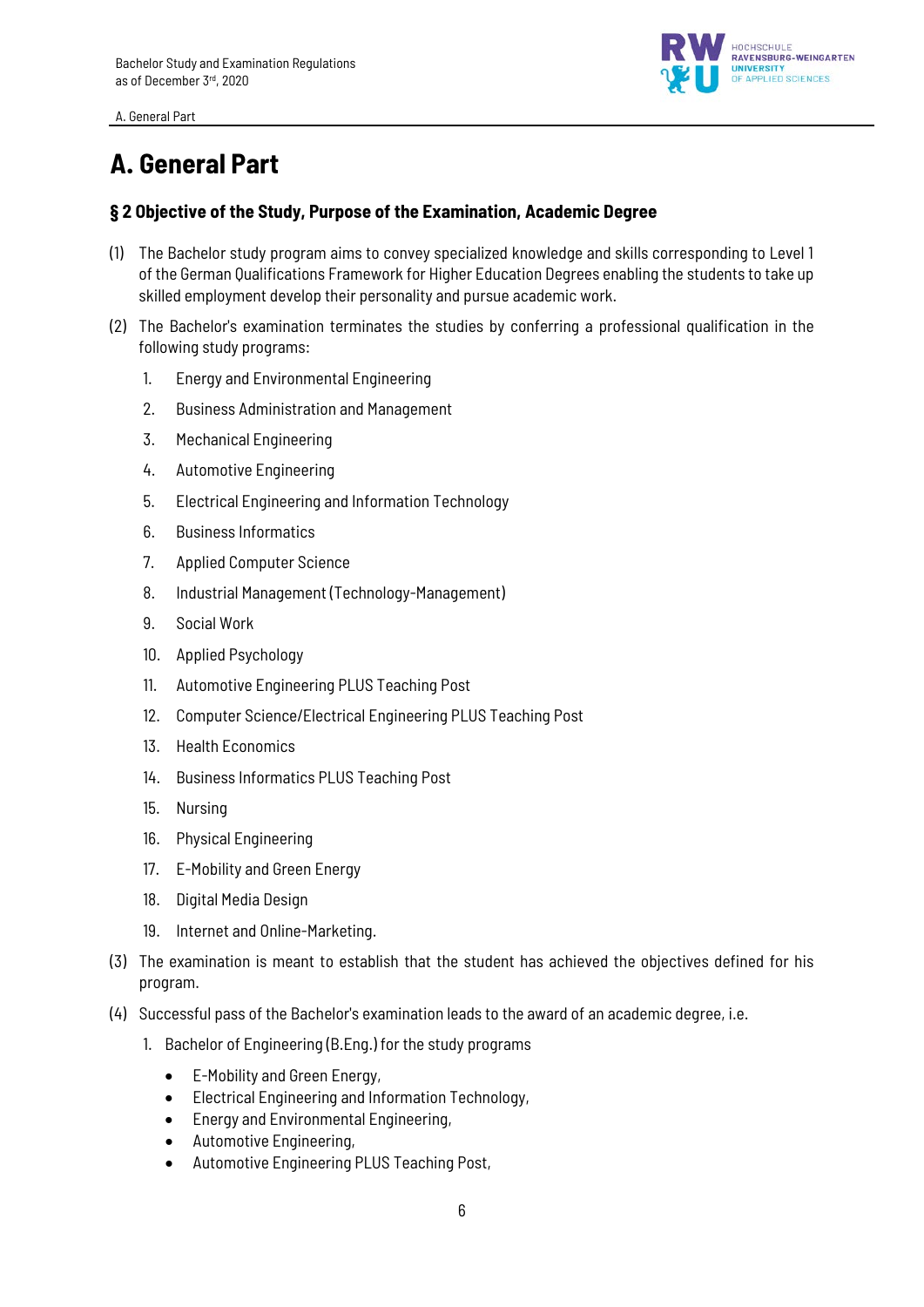

- Mechanical Engineering,
- Industrial Management (Technology-Management).
- 2. Bachelor of Science (B.Sc.) for the study programs
	- Applied Computer Science,
	- Applied Psychology,
	- Computer Science/Electrical Engineering PLUS Teaching Post,
	- Internet and Online-Marketing,
	- Digital Design,
	- Physical Engineering,
	- Business Informatics,
	- Business Informatics PLUS Teaching Post.
- 3. Bachelor of Arts (B.A.) for the study programs
	- Business Administration and Management,
	- Health Economics,
	- Nursing,
	- Social Work.

### **§ 3 Official Length of Program, Organization of Studies**

- (1) The official length of program including the time provided for completing the Bachelor's thesis and passing all examinations is laid down in the Study and Examination Regulations of the individual study programs.
- (2) At all stages, the study has a modular structure. A module denotes an individual course or a group of courses with a coordinated thematic and chronological structure to which a certain number of ECTS is assigned depending on the workload required for successful participation. These ECTS are not awarded for mere attendance, but as a rule only if proof of a specific accredited examination can be provided. Assignment of the ECTS is effected in compliance with the ECTS (European Credit Transfer System), with one credit point corresponding to the sixtieth part of the student's annual workload (30 hours). The Reference Book of Modules of the individual study program completes the Study and Examination Regulations of the study program in question. The Reference Book of Modules shall be agreed upon in consultation with the Academic Commission. It provides detailed information, among others, about the examinations as laid down in the Study and Examination Regulations.
- (3) Courses can also be offered in the form of e-learning. Should a major part or the entire course be taught in this form, a decision by the responsible Faculty Council will be required. Upon decision by the Faculty Council concerned, courses can also, on a case-by-case basis, be taught in English.
- (4) Upon decision of the responsible Faculty Council, the sequence and the type of modules/courses and examinations as laid down in the Study and Examination Regulations for the individual study programs can, in particular cases, be changed for one academic semester and for compelling reasons if this is imperative to ensure the orderly running of the study program. The reasons for the changes must be documented.
- (5) Transitional provisions for new Study and Examination Regulations for the individual study programs must be agreed upon in the Faculty Council in consultation with the Academic Commission.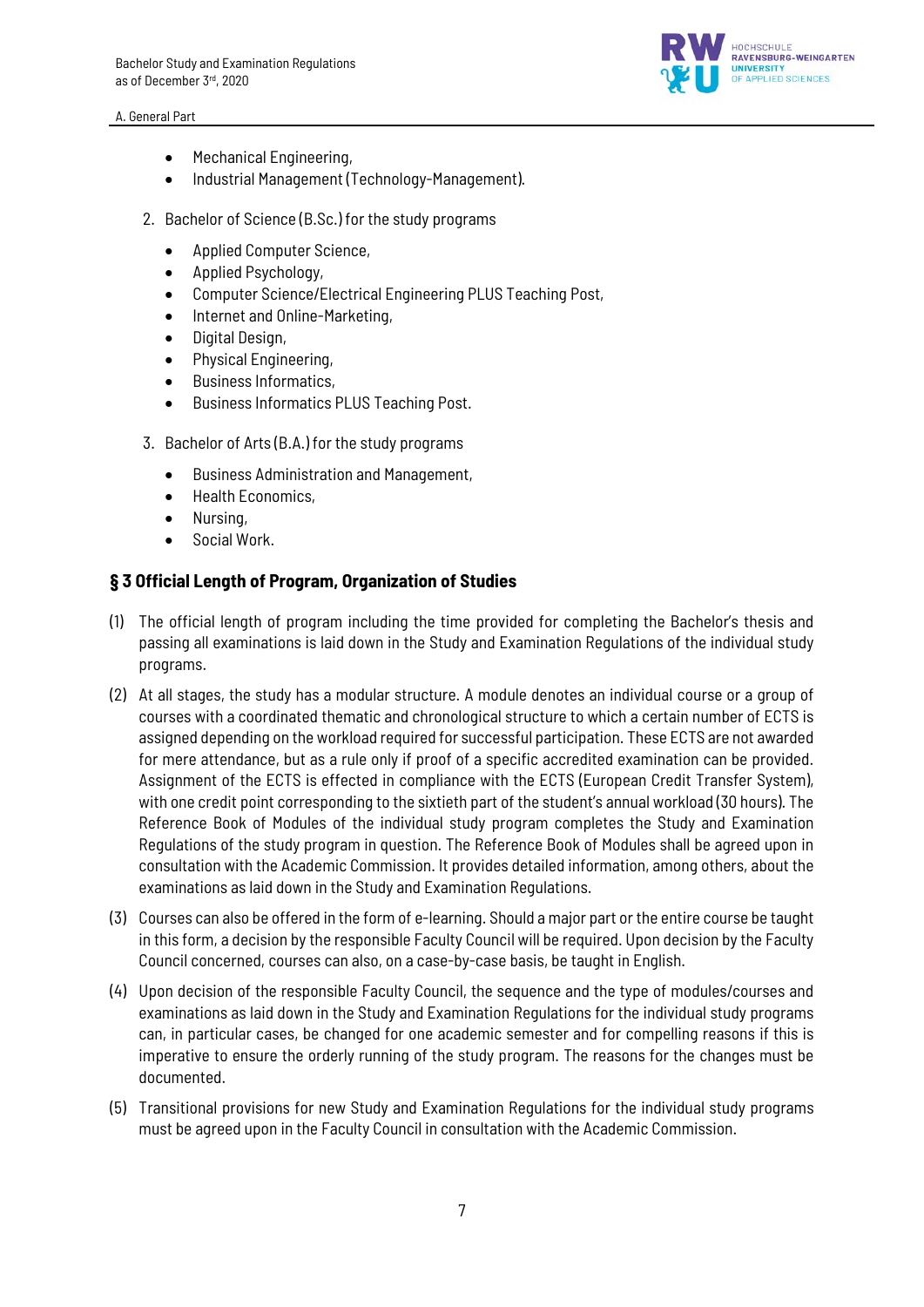

(6) The attendance of courses can be made compulsory if and only if the students' presence is absolutely necessary to build the competence. Compulsory attendance is documented in the Reference Book of Modules for the respective module.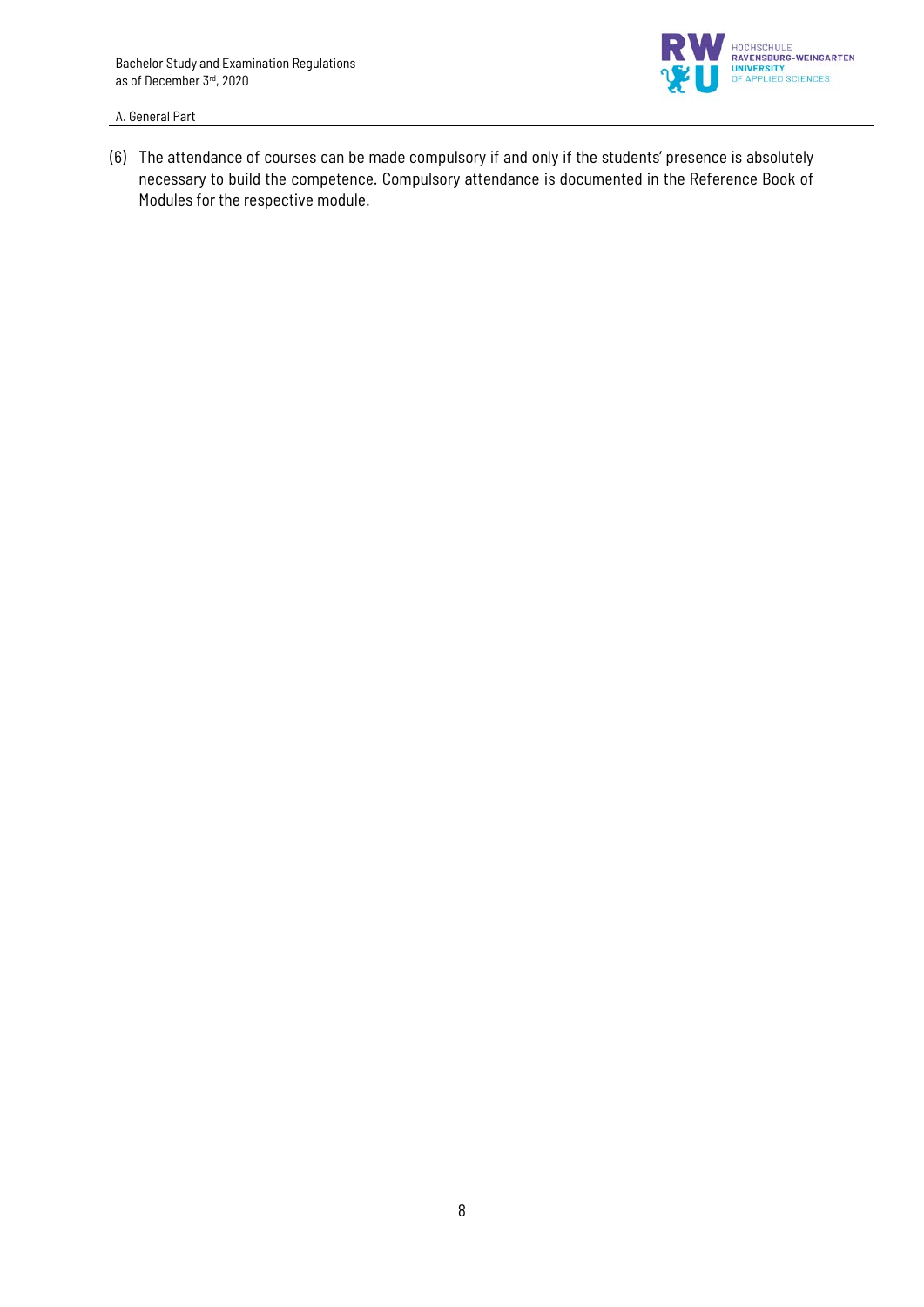

### **§ 4 Pre-University Internship**

- (1) As a rule, the pre-university internship, if required in the Study and Examination Regulations for the respective study program, should be completed prior to the commencement of the study program, but evidence must be provided by the end of the third subject-related semester at the latest. The examination entitlement and admission to the study program will expire if the pre-university internship has not been completed by the end of the  $3<sup>rd</sup>$  subject-related semester unless the student cannot be held responsible for his failure to observe the deadline. In the event of an objection, the Central Examination Board will decide if the student will be held responsible for missing the deadline. The Student Examination Office will verify if a confirmation by the head of the Internship Office exists. Evidence of completion of the pre-university internship must also be provided by students commencing their studies at University of Applied Sciences Ravensburg-Weingarten in a higher subject-related semester due to the transfer of ECTS and study periods. In such case, the head of the Internship Office will fix the deadline for completion of the pre-university internship.
- (2) During the pre-university internship, the intern will work in suitable firms or government agencies (training institutions or companies) to acquire practical knowledge and skills from the occupational field of his study program. A completed vocational training in the relevant occupational area of the study program or an activity equivalent to the pre-university internship can be recognized as a pre-university internship.
- (3) Periods of school education, vacations, times of illness and other times of absence are not considered as internship for the purpose of these regulations. For the pre-university internship to be recognized, the training institution or company must issue a confirmation of internship stating the times worked and the fields of activity. Vacations, sick days and other days absent must be shown separately.
- (4) Upon request by the student, the head of the Internship Office of the respective study program shall decide upon the recognition of the pre-university internship.

### **§ 5 Compulsory Practical Semester**

(1) The sixth-months' Compulsory Practical Semester shall comprise practical activities from the student's line of profession (at training institution or company) as well as accompanying academic courses at the University held as block courses. The weekly/daily attendance time at the training institution or company may be flexible as agreed between the student and the company/institution offering the placement. However, for the Compulsory Practical Semester to be recognized with regard to examination requirements, the student must give evidence of at least 95 full-time attendance days in accordance with the regulations in place for the specific training company/institution. A higher number of full-time attendance days necessary for the Compulsory Practical Semester to be recognized as complying with the examination requirements may be defined in the Special Part hereof. For students entitled to use §§ 28 to 30 of the present regulations, the required full-time attendance days can be extended over a period of two semesters. Lack of evidence or failure to achieve the required number of attendance days will not affect the compulsory nature of the practical semester.

During their Compulsory Practical Semester, students will usually be supervised by a professor for a time period of 4 hours. The Compulsory Practical Semester may not be completed prior to the  $5<sup>th</sup>$ semester unless otherwise stipulated in the Study and Examination Regulations of the respective study program. Any preponement will be subject to written approval by the head of the competent Examination Board.

(2) The University will cooperate with the companies and institutions offering the placement in all issues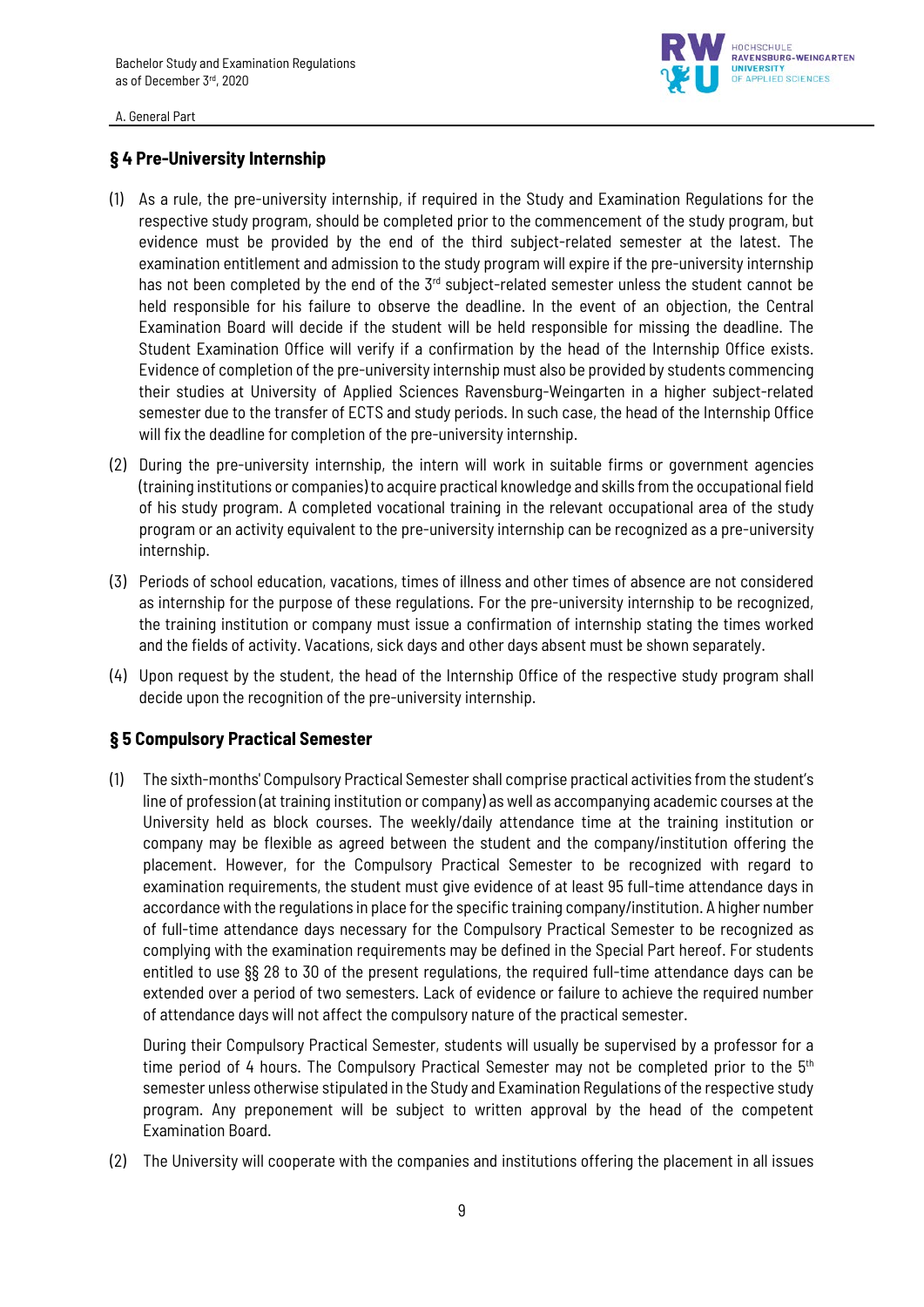

concerning the student's work-related practical education. During the Compulsory Practical Semester, accompanying academic courses will be provided according to the Study and Examination Regulations of the respective study program.

- (3) Students must draw up written reports on their training during the Compulsory Practical Semester and have them confirmed by the training institution or company. At the end of the Compulsory Practical Semester, the training institution/company will issue a proof of activity stating the type and the content of the activity, beginning and end dates of the training period, full-time attendance days in accordance with the regulations in place for the specific training company/institution as well as times of absence. On the basis of the training report and the proof of activity, it will be determined if the students have successfully completed their Compulsory Practical Semester. Should the Compulsory Practical Semester not be recognized as successfully completed, it may be repeated once, with the head of the Internship Office of the respective study program being responsible for the decision.
- (4) It is the student's responsibility to obtain a placement for the Compulsory Practical Semester. The student must propose the training institution or company and obtain the approval of the head of the Internship Office; in case of doubt, the final decision lies with the Examination Board.
- (5) The University will establish Internship Offices for the various study programs. These Internship Offices will be responsible for the organisational aspects of the Compulsory Practical Semester, the coordination of the training contents and for maintaining the relationship with the training institutions and companies.
- (6) The student will conclude a training agreement with the company or institution offering the placement according to the specimen defined by the Internship Office. A copy of the training agreement must be submitted to the Internship Office prior to the commencement of the Compulsory Practical Semester.
- (7) The training institution or company commits to grant the student a leave of absence of up to ten work days during the Compulsory Practical Semester to prepare and review lectures; holidays are not considered attendance days.
- (8) Subject to prior approval by the head of the Internship Office, the student is allowed to change the training institution or company during the Compulsory Practical Semester provided that such change would be beneficial to the pursuit of the studies or necessary in well-founded exceptional circumstances. In case of doubt, the final decision lies with the Examination Board.

### **§ 6 Type and Structure of the Examination**

- (1) The Bachelor's examination consists of the examinations in the different modules and the Bachelor's thesis or the Bachelor's module, if the latter is provided for in the Study and Examination Regulations of the respective study program.
- (2) A module encompasses defined competences to be acquired and, as a rule, concludes with a single accredited academic achievement/examination. Nature, form and scope of the accredited academic achievement/examination for the individual modules are laid down in the Study and Examination Regulations of the respective study program. Detailed information on the nature and the form of the examination(s) to be taken are given in the Reference Book of Modules.

# **§ 7 Scope of the Examination, Intermediate Assessment, Deadlines for Academic Achievements during the Course of the Studies**

(1) Insofar as the official course of the studies is observed, the students will normally take a maximum of six examinations per semester according to § 6 hereof.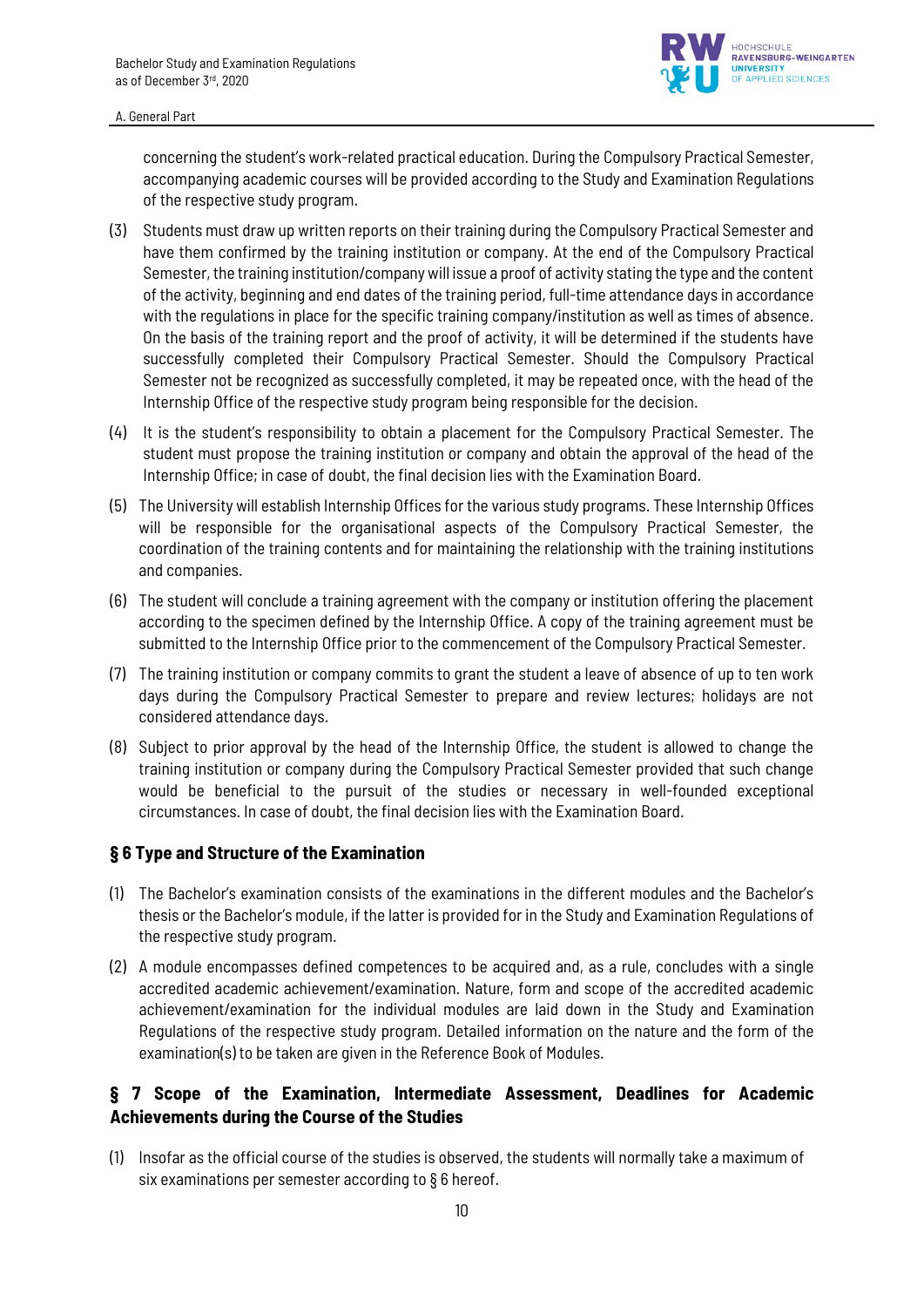

- (2) At the end of the first year of study, an intermediate assessment will take place covering the academic achievements of the first two semesters as specified in the Study and Examination Regulations of the respective study program, worth 60 ECTS. During the first or the second curricular semester (introductory phase of the study), study programs can provide for one curricular semester being extended over one year with 30 ECTS. For further details, reference is made to the Study and Examination Regulations of the respective study program.
- (3) Students must have passed all parts of the intermediate assessment, with the exception of maximum ten ECTS, by the end of the fourth semester of study. However, it is possible that the Study and Examination Regulations of the respective study program provide a different deadline by which all parts of the intermediate assessment, with the exception of maximum ten ECTS, must have been passed. The examination entitlement and the admission to the study program will expire should the student not have obtained all ECTS required for the intermediate assessment, with the exception of ten ECTS, by the end of his/her fourth semester or by the end of the deadline specified in the Study and Examination Regulations of the respective study program unless the student cannot be held responsible for his/her failure to observe the deadline. In the event of an objection, the Central Examination Board will determine if the student is to be held responsible for exceeding the deadline.
- (4) To successfully complete the study program, it is necessary to earn a total of 210 ECTS. ECTS are awarded for passed modules as well as for the successfully accomplished Compulsory Practical Semester, the applicable number of ECTS being defined in the Study and Examination Regulations of the respective study program.
- (5) Students who have not obtained the required number of ECTS by the end of the official length of the program plus three semesters will lose their examination entitlement for the study program concerned, unless they cannot be held responsible for their failure to observe the deadline. If the student is to be held responsible for exceeding the deadline will be determined by the Central Examination Board.
- (6) The provisions concerning the academic achievements to be completed for the intermediate assessment override the provisions concerning the repetition of failed examinations.
- (7) In each semester, only examinations for modules taught in same semester and retake examinations will be offered.

### **§ 8 Retake of Examinations**

- (1) Failed examinations can be retaken twice. The second retake presupposes that the student can provide proof of having consulted the academic advisory service of his/her study program prior to registering for the examination. It is not possible to retake a passed examination. Failed attempts in the same study programs at other universities in the Federal Republic of Germany will be transferred.
- (2) Failed compulsory examinations and compulsory examinations deemed failed must be retaken. A module examination cannot be retaken in parts, but only as a whole. The provisions concerning the retaking of Bachelor's examinations are laid down in § 12.
- (3) Each retake must be completed in the framework of the examination dates of the next or the next but one semester at the latest. Exceptions exist for cases as laid down in § 6 section 2 of the University's ordinance on the recognition of academic achievements earned abroad by a student enrolled at the University of Applied Sciences Ravensburg-Weingarten *(Richtlinie der Hochschule Ravensburg-Weingarten über die Anerkennung im Ausland erbrachter Studienleistungen an der Hochschule Ravensburg-Weingarten immatrikulierter Studierender)*. Failure to observe the deadline for resitting the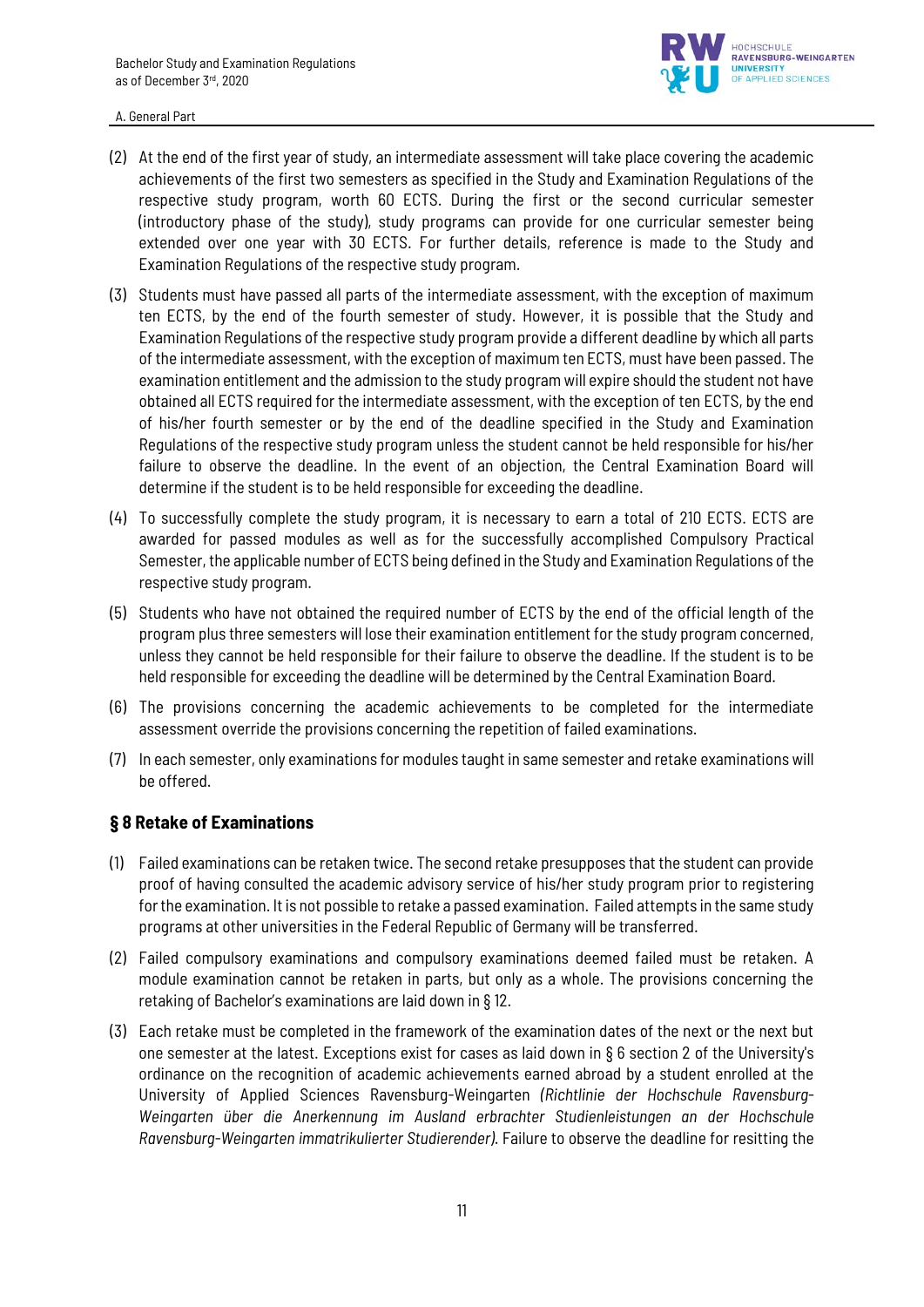

examination will lead to forfeit of the examination entitlement, unless the examination candidate cannot be held responsible for the failure, the decision being made by the Central Examination Board.

(4) Examinations taking place during the lecture period are deemed commenced once the student has participated in the first test. Students who are unable to sit parts of an examination taking place during the lecture period for reasons they cannot be held responsible for will be given the opportunity to retake the outstanding parts in the next semester in which the module concerned is offered latest in the next but one semester following the semester, in which the partial accredited examination should normally have been completed. Subject to the candidate's consent, the missing partial examination can be retaken during the ongoing semester. Place and time of the retake will be determined by the examiner.

### **§ 9 Forms of Examination, Electronic Examinations**

- (1) As a rule, accredited examinations can have the following forms:
	- Oral examination
	- Written examination
	- Written examination during the lecture period
	- Other written papers (e.g. term paper, report, seminar paper)
	- Multiple choice
	- Oral paper
	- Presentation
	- Laboratory work
	- Design
	- Practical work
	- Poster
	- Portfolio
	- Colloquium

Further forms of examination can be defined in the Study and Examination Regulations of the individual study programs. Team achievements are admissible.

- (2) Examinations can also be taken in IT-supported form. Further details are set out in the University statutes concerning the conduct of IT-supported examinations (Satzung der Hochschule zur Durchführung IT-gestützter Prüfungen).
- (3) In well-founded cases, oral examinations can be conducted using generally available communication media, subject to the approval by the Examination Board responsible for the respective study program. A list of the technically and legally admissible communication media will be provided by the Central Examination Board.
- (4) As a rule, the examinations will be taken during the examination weeks outside the lecture period of the academic semester.
- (5) The assessment process shall take no longer than four weeks.

# **§ 10 Oral Examinations**

(1) As a rule, oral examinations shall be taken before at least two examiners or before one examiner and one competent observer, as a group or as an individual examination. Before determining the grade in compliance with § 13, each examiner shall hear the other examiners attending the examination or the competent observer § 19 section 1 shall apply accordingly.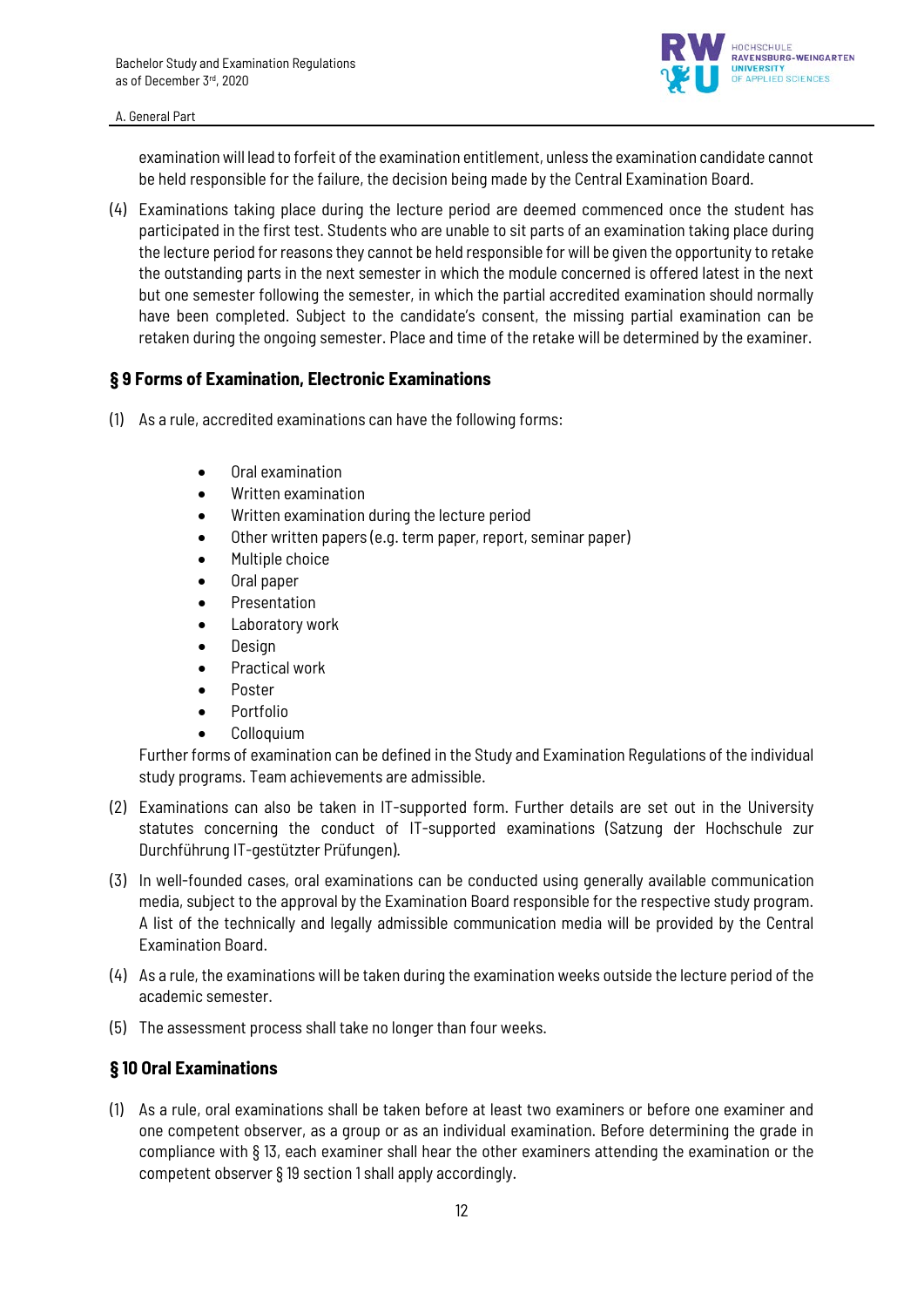

- (2) Oral examinations shall have a duration of at least 20 minutes for each candidate, maximum 30 minutes.
- (3) The major contents and the results of the oral examinations must be laid down in the minutes. The tested candidate must be informed of the result subsequent to the examination.
- (4) Students wishing to take the same examination on an examination date later than the ongoing examination period shall be admitted as listeners unless the tested candidate disagrees. However, such admission will not include consultation and announcement of the examination results.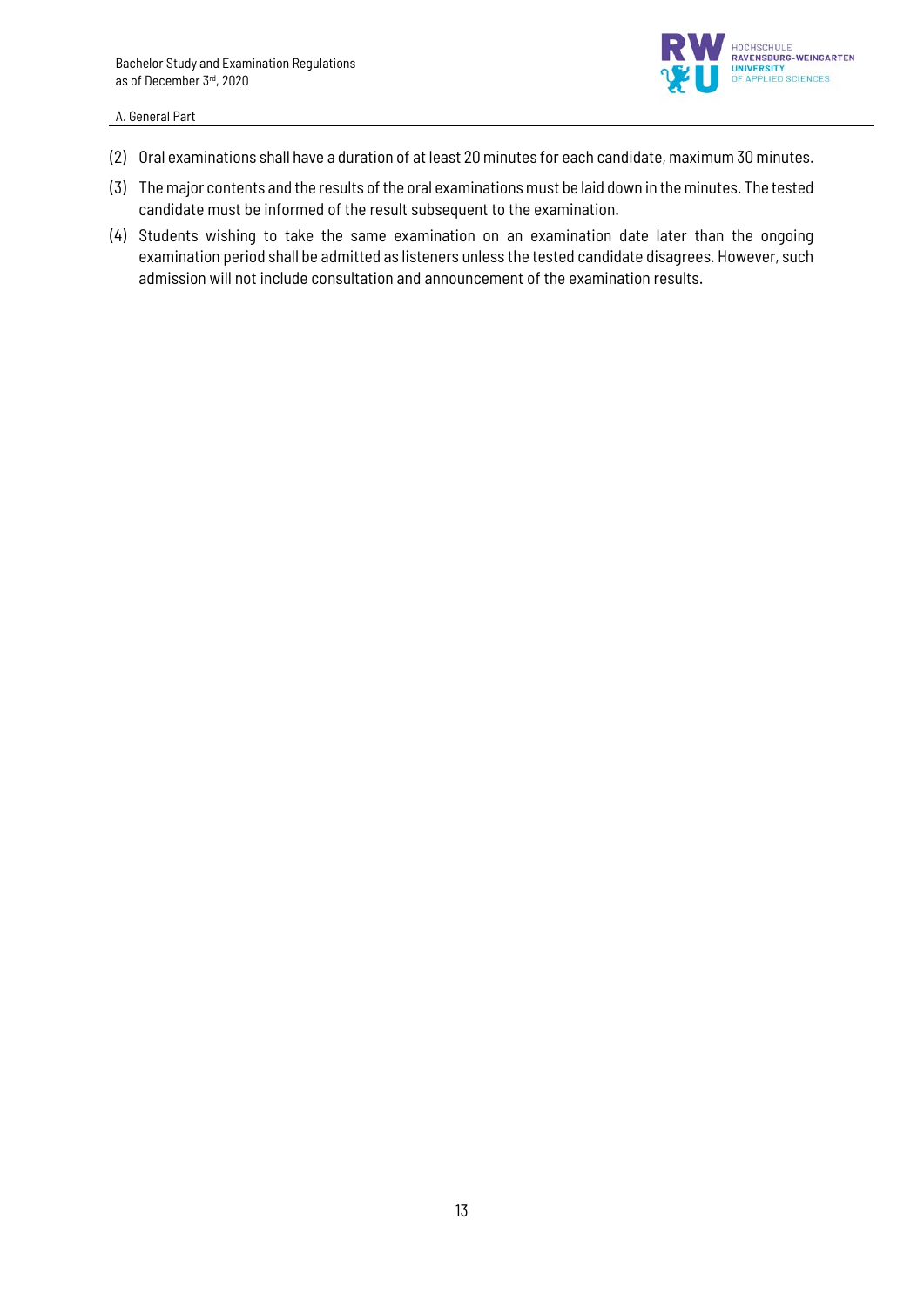

### **§ 11 Examinations during the Lecture Period**

- (1) Examinations can also be held during the lecture period. In particular, such examinations include portfolio examinations and mid-term written tests. The sum of the individual partial tests completed during the lecture period may not exceed the regular extent of a single examination as defined for the study program. Type, extent, and relative weighting of the individual examination elements are laid down in the module description.
- (2) A portfolio examination consists of several examination elements of different forms. Possible forms of examinations are, in particular, oral exams, oral papers and presentations, written documentations, multiple choice tests, documented practical works, designs or posters.
- (3) A written examination during the lecture period consists of several partial written tests.

# **§ 11 a Award of Bonus Points**

The responsible examiner can, at his/her own discretion, additionally define possibilities of improving the final grade (for example give bonus tasks, presentations and/or practical works) encouraging the students' continuous participation throughout the lecture. The total of such possibilities may not improve the final module grade by more than 0.5. A prerequisite for the bonus points to be considered is that the student has passed the accredited examination as laid down in the Study and Examination Regulations of the respective study program. Students shall be informed of these complementary possibilities to improve their final grade at the beginning of the course as well as via the Reference Book of Modules.

### **§ 12 Bachelor's Thesis**

- (1) The Bachelor's thesis is an accredited examination which shall prove the candidate's ability to solve problems and work on a topic from the subject-matter of his major field of study within a specified period of time using adequate methods. The scope of work for the Bachelor's thesis shall range between six and 12 ECTS with the exact number being laid down in the Study and Examination Regulations of the respective study program.
- (2) The topic for the Bachelor's thesis will be issued by a professor. The thesis shall be supervised by same professor and another professor. Should the Bachelor's thesis be completed at an institution other than the University, the chairperson of the Examination Board must give his/her consent. It must be ensured that the student be released from work for the purpose of attending the required courses.
- (3) The Bachelor's thesis must be submitted no later than six months after the registration date. Upon the student's request, the Examination Board, in consultation with the supervisor, can extend the completion time by a maximum of four weeks, in which case it must be ensured that the official length of the study program be observed. § 28 remains unaffected hereof.
- (4) The topic can only be returned once and only within the first two weeks of the completion time. A new topic must be agreed upon without delay, however within 4 weeks at the latest. § 28 section 3 remains unaffected hereof.
- (5) The Bachelor's thesis must be submitted to the Student Examination Office in due time and in two printed copies as well as in electronic form (pdf). The day and time of handing in the paper must be officially recorded. On submittal, the student will be required to assure in writing that he/she has written the thesis independently and that he/she did not use any sources or aids other than those referenced. Non-observance of the time limit fixed for handing in the Bachelor's thesis will lead to the paper being graded with "fail" (5.0).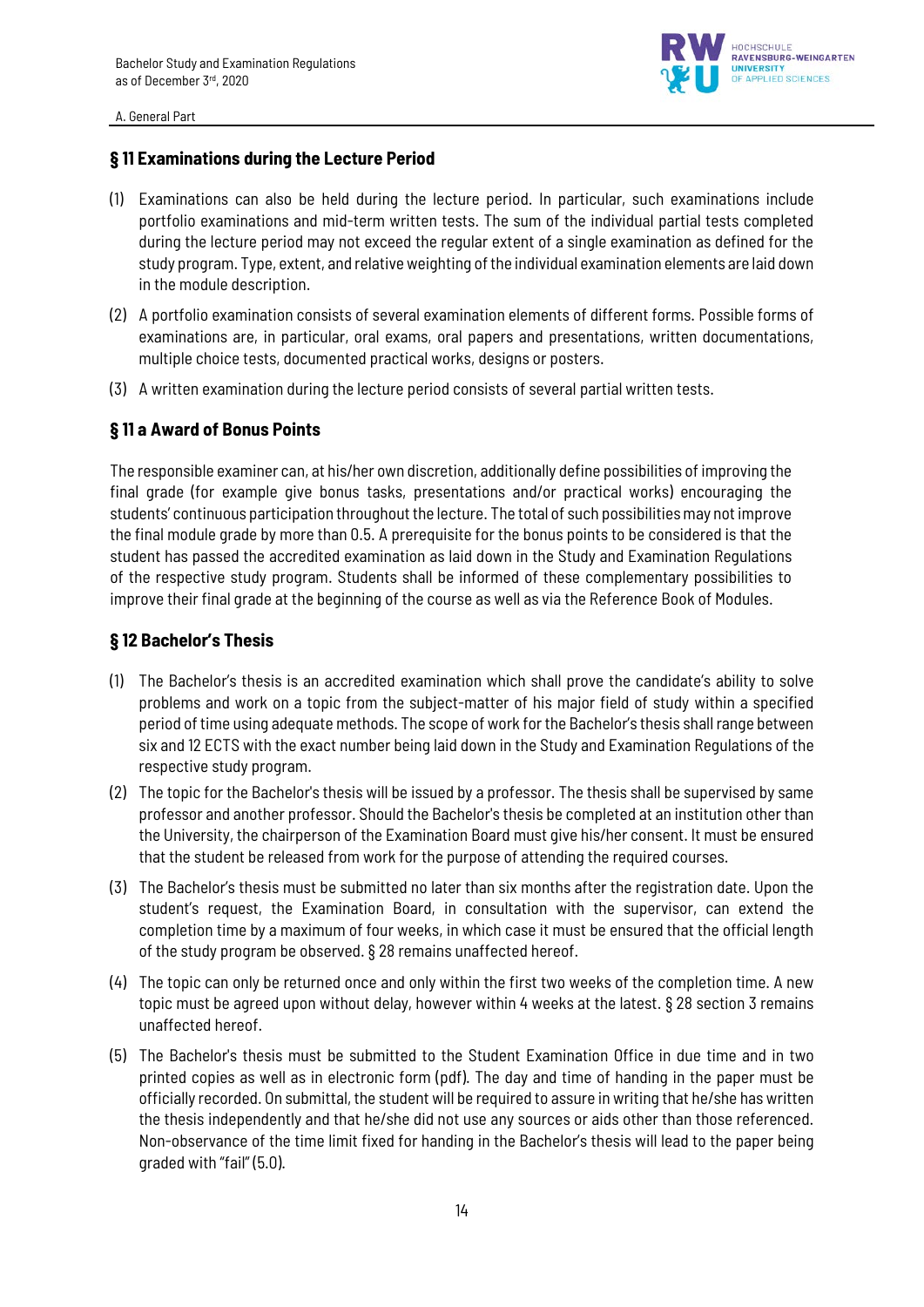

- (6) In addition, the abstract of the Bachelor's thesis must be submitted to the Central Examination Office as a pdf document. Any confidential information must be rendered anonymous for the purpose of making the abstract accessible to the public.
- (7) As a rule, the Bachelor's thesis will be graded by two examiners to be appointed by the Examination Board. Usually, one of the examiners will be the supervisor of the Bachelor's thesis. At least one of the examiners shall be a professor or university lecturer of the faculty concerned. The evaluation procedure shall not exceed four weeks.
- (8) In order to pass their Bachelor's thesis, candidates will need an overall grade of at least "sufficient" (4.0). It is possible to repeat it once, a second repetition being excluded. A new topic for the Bachelor's thesis must be applied for in writing with the chairperson of the Examination Board within a period of two months after notification of the failure. Failure to observe the application deadline will result in the student forfeiting his/her examination entitlement unless he/she cannot be held responsible for the non-observance.

### **§ 13 Evaluation of Examinations, Non-Observance of Deadlines for Examinations**

(1) The grades for the different examinations accredited will be determined by the examiners involved. The following grades must be used for the assessment of the examinations:

| $1 =$ very good    | An excellent performance                                                               |
|--------------------|----------------------------------------------------------------------------------------|
| $2 = \text{good}$  | A performance well above average requirements                                          |
| $3 =$ satisfactory | A performance which fulfills all average requirements                                  |
| $4 =$ sufficient   | A performance which meets the requirements despite some<br>shortcomings                |
| $5 = \text{fail}$  | A performance which due to considerable shortcomings does not<br>meet the requirements |

To differentiate the evaluation of the examinations, it is possible to use decimal grades in 1/10 increments with 1.0 being the best and 5.0 the worst grade.

(2) If an examination is evaluated by more than one examiner (each examiner evaluates the entire examination), the grade shall be calculated from the average of the grades fixed by each examiner. To determine the grade of an examination where several examiners assess different parts of the examination, the grade shall be determined on the basis of a total number of points to be achieved. If a module examination, by way of exception, consists of several independent tests, then the grade of the academic achievement will be calculated from the average of the grades achieved in the different examinations weighted according to the number of ECTS.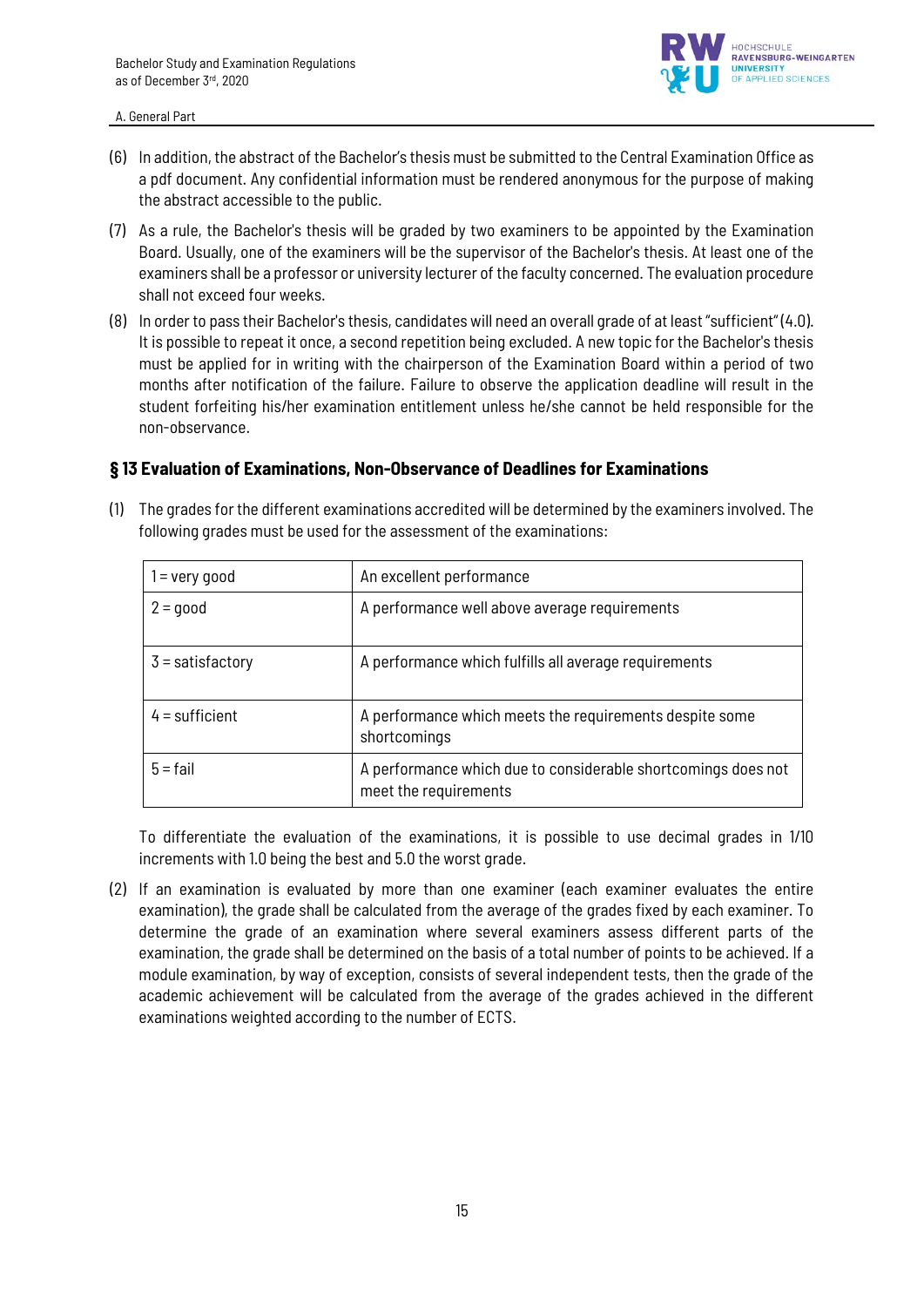

The following grades shall be used.

| for an average of up to 1.5    | $=$ very good;  |
|--------------------------------|-----------------|
| for an average from 1.6 to 2.5 | $=$ good;       |
| for an average from 2.6 to 3.5 | = satisfactory; |
| for an average from 3.6 to 4.0 | $=$ sufficient; |
| for an average of 4.1 or worse | $=$ fail.       |

- (3) For examinations taking place throughout the semester such as portfolio examinations or written examinations held during the lecture period, the grade will be calculated on the basis of the total points achieved in the various examination elements. No individual grades for the examination elements shall be awarded and offset.
- (4) When fixing the grades only the first decimal will be taken into account; all other decimals will be dropped without rounding.
- (5) The overall grade for the degree is calculated on the basis of the module grades achieved during the entire study weighted according to the number of ECTS (weighted arithmetic mean). Ungraded partial tests of a module will not be taken into account for the calculation of the module grades. However, as the weight of these grades contributes to the weight of the entire module, they will affect the calculation of the overall Bachelor grade.
- (6) For outstanding performances (overall grade 1.3 or better), the overall assessment "pass with distinction" *("mit Auszeichnung bestanden")* will be awarded.
- (7) The final grade as documented in the Diploma Supplement will be awarded as relative grade according to the following table set up by the HRK *(Association of Universities and other Higher Education Institutions in Germany)*:

A the best 10 % of the graduates B the next 25 % of the graduates C the next 30 % of the graduates D the next 25 % of the graduates E the next 10 % of the graduates

This relative grading system is used if the number of graduates of the past three semesters is at least 30. Otherwise no relative grade will be awarded; instead the grades will be determined as follows:

A for an average of up to 1.5 B for an average from 1.6 to 2.0 C for an average from 2.1 to 2.5 D for an average from 2.6 to 3.5 E for an average from 3.6 to 4.0.

Recognition and conversion of examinations taken abroad will be effected according to § 6 of the statutes concerning the transfer of academic achievements and examinations at the University of Applied Sciences Ravensburg-Weingarten *(Satzung über die Anrechnung von Studien- und Prüfungsleistungen an der Hochschule Ravensburg-Weingarten)* as amended from time to time.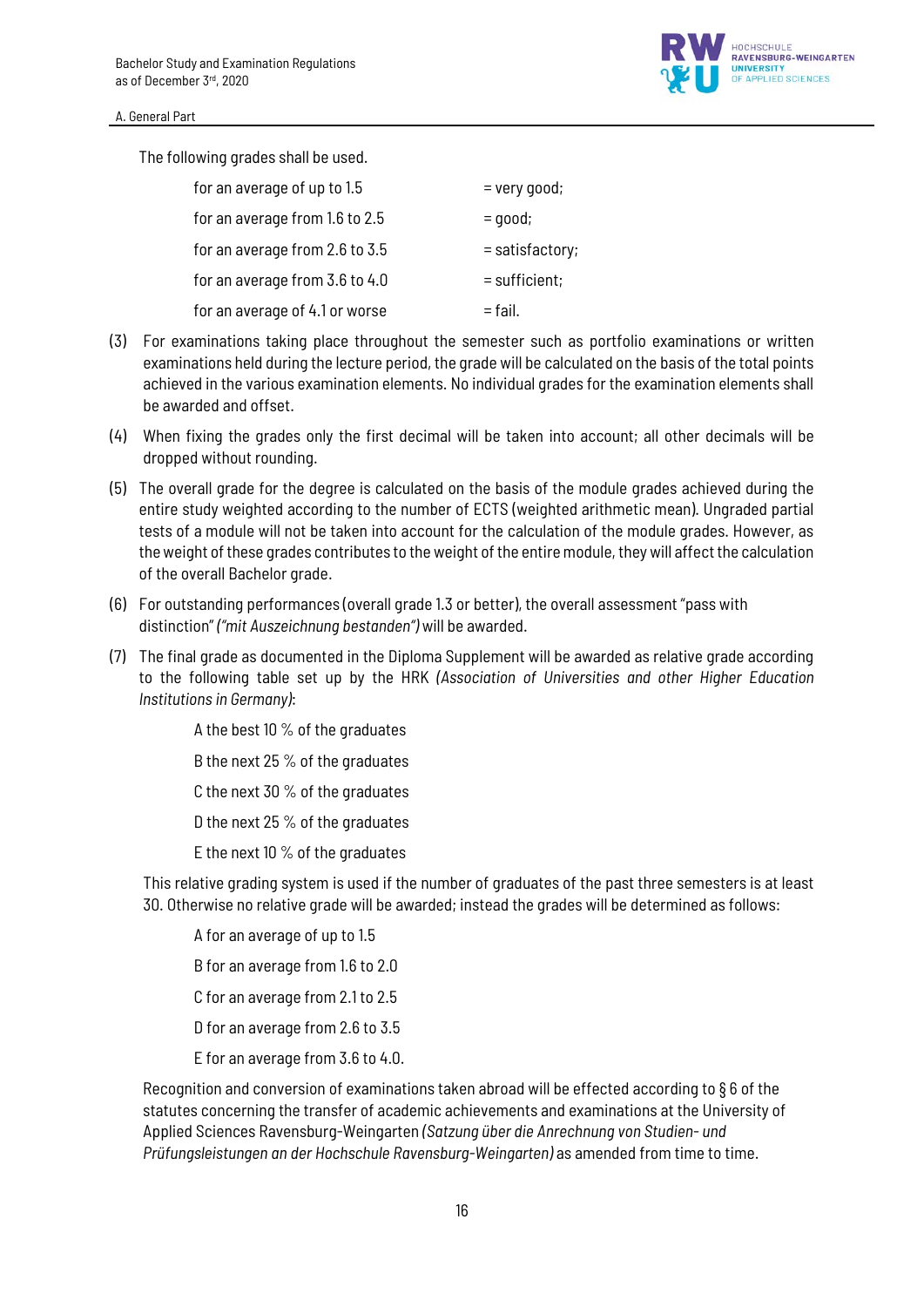

- (8) An examination will also be assessed as "fail" (5.0) if it is not completed within the completion period or time awarded.
- (9) Students must notify the head of the Examination Board without delay and in writing of the reason for exceeding the completion time or the failure to complete the examination furnishing appropriate evidence. In the case of illness, the presentation of a certificate filled in by a doctor and attesting the inability to sit an exam is required within 14 days. In cases of doubt, a doctor's certificate can be required from a doctor named by the University. If the reason stated is deemed valid, a new day and time for the examination will be fixed. In such case, the already achieved examination results will be taken into account. For examinations during the lecture period, § 8 section 4 shall apply.

### **§ 14 Deceit, Breach of Regulations**

- (1) Should a candidate try to influence the results of his/her own or another person's examination by deceit or use of unauthorized aids, his/her examinationwill be graded with "fail" (5.0). Authorized aids are those indicated in the final version of the electronic examination schedule. Students are obliged to inform themselves in this respect. Any disturbance of the orderly course of an examination can lead to the candidate being excluded from continuing the examination by the responsible examiner or supervisor, in which case the examination will be graded with "fail" (5.0). In severe cases, the Examination Board can exclude the candidate from taking further examinations.
- (2) The person concerned by the decision may, within a period of one month, request the decision to be reviewed by the Examination Board in compliance with section 1, sentences 1 and 4. Decisions to their disadvantage must be notified to the candidate without delay and in writing stating the reasons and providing information on the legal remedies available.

### **§ 15 Passing of Examinations**

- (1) An accredited examination is deemed to be passed if it has been graded with "fair" (4.0) or better.
- (2) ECTS can only be earned for successfully completed modules.
- (3) The Bachelor's examination is deemed to be passed if the Bachelor's thesis and all the required modules have been passed and if the ancillary conditions as specified in the Special Part hereof are fulfilled.

### **§ 16 Definite Failure of the Bachelor's Examination**

- (1) The Bachelor's examination is deemed definitely failed if
- the candidate's second attempt at passing the Bachelor's thesis was unsuccessful or deemed unsuccessful
- the second repetition of a module examination or other accredited examinations has failed
- the candidate has forfeited his examination entitlement for reason of non-observance of the deadlines.
- (2) The candidate will be notified in writing about his definite failure in the examination and informed about the legal remedies available.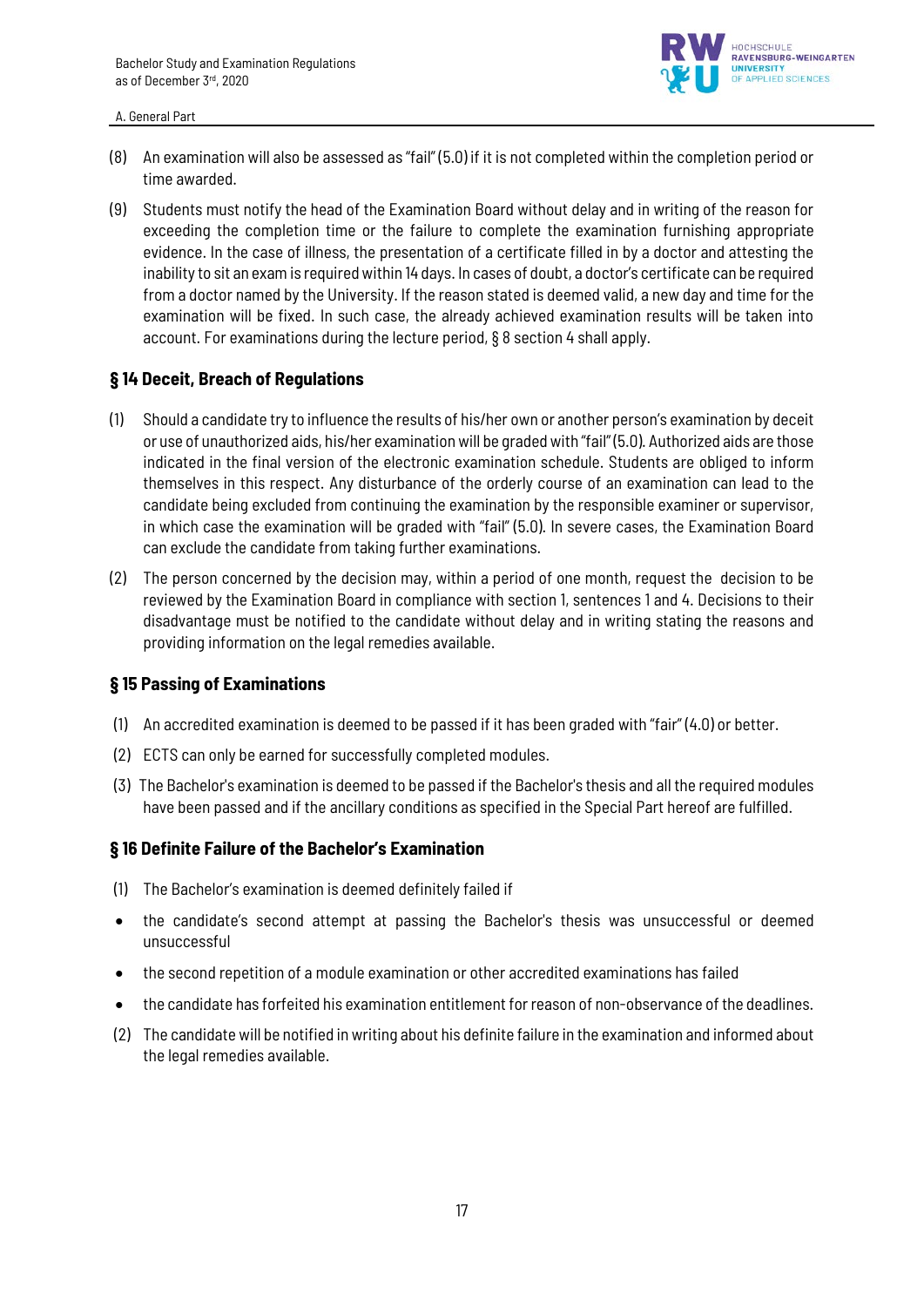

# **§ 17 Recognition of Study Periods, Academic Achievements and Examinations**

- (1) Periods of study, academic achievements and accredited examinations will be transferred without verification of equivalency if the same have been completed at another German institution of higher education of the same type and in the same study program.
- (2) Periods of study, academic achievements and accredited examinations in study programs not covered by section 1 will be accredited in compliance with the statutes concerning the recognition and transfer of academic achievements and examinations as well as competencies acquired at institutions other than institutions of higher education at the University of Applied Sciences Ravensburg-Weingarten *(Satzung über die Anerkennung und Anrechnung von Studien- und Prüfungsleistungen sowie außerhochschulisch erworbenen Kompetenzen an der Hochschule Ravensburg-Weingarten)* as amended from time to time if the competencies acquired do not differ significantly from the academic achievements/accredited examinations to be replaced.

# **§ 17 a Recognition of Competencies Acquired at Institutions other than Institutions of Higher Education**

Competencies acquired at institutions other than institutions of higher education will be accredited in compliance with the University statutes concerning the transfer of academic achievements and examinations as well as competencies acquired at institutions other than institutions of higher education (Satzung der Hochschule Ravensburg-Weingarten über die Anrechnung von Studien- und Prüfungsleistungen sowie außerhochschulisch erworbener Kompetenzen) as amended from time to time.

### **§ 18 Examination Board**

- (1) An Examination Board composed of seven members shall be set up for each study program. Members shall be appointed for a four-year term of office.
- (2) The chairperson (Head of study program), his/her deputy, the other members of the Examination Board as well as their deputies shall be appointed by the faculty to which the study program belongs from the ranks of the professors of this faculty as well as from the ranks of the professors of other faculties holding lectures in that study program on a regular basis.
- (3) The head of the Internship Office shall ex officio be member of the Examination Board. It is possible to consult the head of the Central Examination Board, other professors, contract instructors and teachers for special assignments to obtain their opinion. As a rule, the chairperson will be responsible for the dayto-day business of the Examination Board.
- (4) The Examination Board shall ensure that the provisions of the Study and Examination Regulations be adhered to. It will make suggestions for the reform of the syllabus or the study and examination regulations. The Examination Board can entrust the chairperson with some of its tasks.
- (5) The members of the Examination Board shall have the right to attend examinations.
- (6) The members of the Examination Board and their deputies are bound to professional discretion. Insofar as they are not employed in the public sector, they will be committed to confidentiality by the chairperson.
- (7) A Central Examination Office will be created to support the Examination Board. Academic advice will be provided by the vice-rector in charge of student affairs and teaching.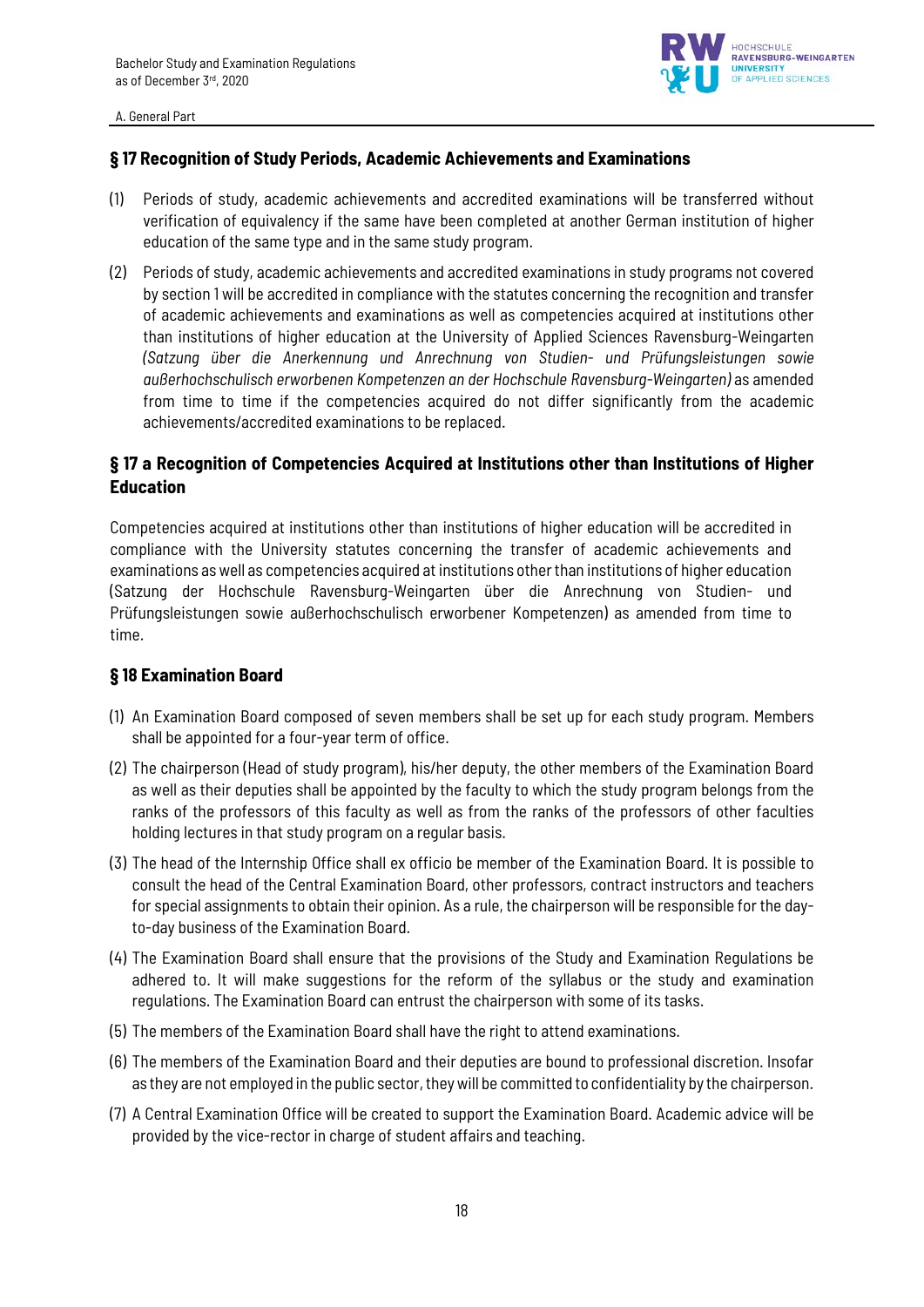

(8) The Central Examination Board consists of the vice-rector in charge of student affairs and teaching as chairperson, one further vice-rector and the deans. The head of Student Administration will attend the meetings of the Central Examination Board in an advisory capacity. It is possible, on a case-by-case basis, to consult contract instructors or other professors to obtain their opinion. The Central Examination Board can appoint a representative who will be in charge of coordinating the organization and conduct of the academic achievements and examinations.

### **§ 19 Examiners and Observers**

- (1) Apart from professors it is also possible to appoint academic staff members who have been authorized to conduct examinations, and contract instructors as examiners. It is likewise possible to appoint experienced persons who have the necessary academic and professional qualifications to conduct the examination and who possess at least the same (or an equivalent) qualification as the one to be determined through the examination.
- (2) The examiners' names shall be disclosed in due time.
- (3) To be appointed observer, it is necessary to possess at least the same or an equivalent qualification as the one to be determined through the examination.
- (4) § 18 section 5 shall apply accordingly to examiners and observers.

### **§ 20 Responsibilities**

- (1) The tasks of the Central Study Committee are as follows:
	- 1. Recommendations concerning the development of the individual study programs with regard to the guidelines of the Standing Conference of the Ministers for Education and Cultural Affairs *(Kultusministerkonferenz)* and the Accreditation Council.
	- 2. Coordination to ensure a uniform implementation of the Study and Examination Regulations.
	- 3. Preparation of the resolutions by the Senate on the Study and Examination Regulations if crossfaculty issues are concerned. The preparation of the resolutions lies primarily with the heads of study program who are members of the Dean's Office and represented in the Committee (cf. § 26 (4) Baden-Württemberg Higher Education Act – LHG). Members of the Central Study Committee are: one head of study program of each faculty (cf. § 24 (5) Baden-Württemberg Higher Education Act – LHG), the vice-rector in charge of student affairs and teaching (as chairperson) as well as further members pursuant to §10 (3) of the University of Applied Sciences Ravensburg-Weingarten statutes concerning the quality assurance in study and teaching *(nd Qualitätssicherungssatzung der Hochschule Ravensburg-Weingarten über die Qualitätssicherung in Studium und Lehre)* as amended from time to time.
- (2) The tasks of the Central Examination Board are as follows:
	- 1. Decision on the kind of organization and the conduct of accredited examinations.
	- 2. Monitoring of the organization and orderly conduct of the examinations.
	- 3. Decision on applications for compensation of disadvantages.
	- 4. Decision on study and examination issues in opposition proceedings.
	- 5. Recommendation on the further development of examination regulations in consideration of the Baden-Württemberg regulation on the accreditation of study programs *(Studienakkreditierungsverordnung)* as amended from time to time.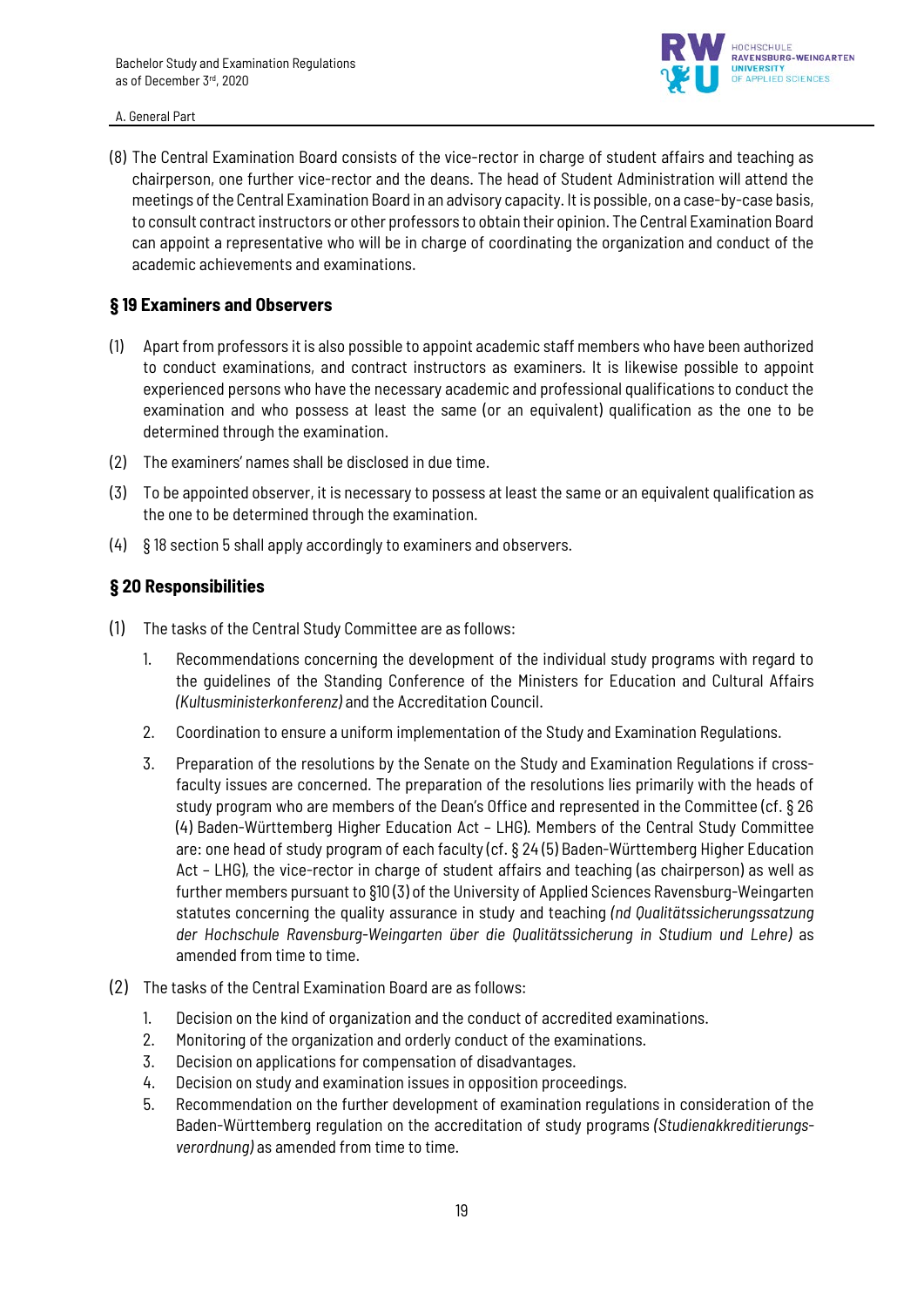

- (3) The tasks of the examination boards of the individual study programs are as follows:
	- 1. Decision on the consequences of breaches of examination regulations (§ 14).
	- 2. Decision on pass and fail (§ 14 and § 15).
	- 3. Decision on the appointment of examiners and observers (§ 19).
	- 4. In cases of doubt, approval of the training institutions and companies for the Compulsory Practical Semester.
	- 5. Decision on the admission of examinations and academic achievements, in cases of doubt.
	- 6. Decision on the transfer of academic achievements and examinations.
	- 7. Decision on the accreditation of competencies acquired at an institution other than an institution of higher education.
	- 8. Decision on the issue of Bachelor's theses and the extension of the completion time.
	- 9. Decision on the invalidity of the Bachelor's examination.
	- 10. Comment on study and examination issues in opposition proceedings.
	- 11. Comment with regard to the agreement concerning a deviating course of studies under § 28 section 6 and § 30.
	- 12. Decision on the extension of the deadline for the completion of the intermediate assessment for students commencing the study program in the third or a later subject-related semester.
- (4) The Central Examination Office is responsible for:
	- 1. Implementation of the decision on the kind of organization and the conduct of accredited examinations,
	- 2. Management of examination-related documents,
	- 3. Admission to academic achievements and other examinations,
	- 4. Preparation and issue of examination-related notifications, attestations, certificates and other documents,
	- 5. Proceedings concerning examination deadlines and official lengths of program,
	- 6. Support of the examination boards.
- (5) The Internship Offices are responsible for:
	- 1. Organizational aspects of the Compulsory Practical Semester,
	- 2. Coordination of the training contents,
	- 3. Maintenance of relationships to the training institutions and companies,
	- 4. Approval of the training institutions and companies for the Compulsory Practical Semester,
	- 5. Decision on the recognition of the pre-university internship,
	- 6. Decision on the successful pass of the Compulsory Practical Semester.

### **§ 21 Provision of the Range of Courses**

The University will ensure by the range of courses offered that examinations can be performed within the time limits defined in the present Examination Regulations and that the courses can be offered to the extent necessary.

# **§ 22 Organization of Examinations**

(1) The decision on the university-wide examination period as well as the related periods of time provided for exam registration and cancellation of an exam registration lies with the Senate. As a rule, the university-wide examination period will, for each semester, commence at the beginning of the lecturefree period. The period provided for exam registration and cancellation of an exam registration is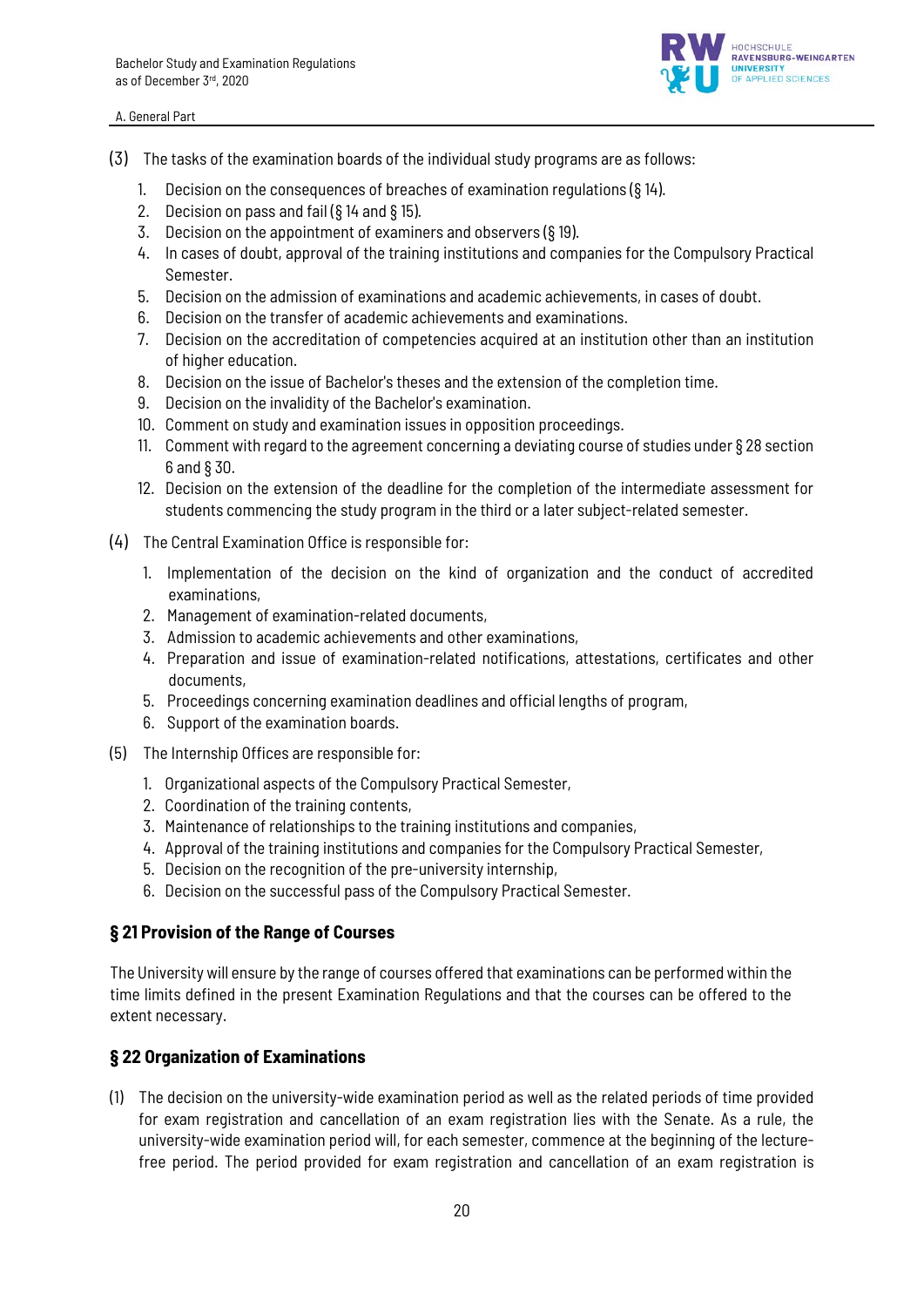

published on the University homepage, under "University calendar". It is the students' responsibility to inform themselves about the periods of time stated and to register for the examinations. Exam registration and cancellation of an exam registration is effected electronically via the University's campus management system. In exceptional cases, it is possible to register for an examination or cancel an exam registration in writing, within the deadlines provided. Reasons for such exception must be given by the students and evidence must be provided. Non-participation in the examination will be deemed as a cancellation of the registration.

- (2) Students will be notified of the place and time of the individual examinations taking place during the university-wide examination period in the form defined by the Student Examination Office.
- (3) Examinations organized by the examiner himself/herself shall be held during or at the end of the lecture period.

### **§ 23 Admission to Examinations**

- (1) Students enrolled in the corresponding study program who have not forfeited their examination entitlement in this or a related study program and who have duly registered for an examination will be entitled to take examinations under the present Study and Examination Regulations. Prerequisites for admission as may be specified in the Special Part hereof must be fulfilled.
- (2) After deregistration from the University upon the student's request, students cannot sit any examination(s) unless they have already registered for the examination(s) or have already begun the examination in the form defined by the Student Examination Office while still enrolled at the University in the study program concerned and have not, at that point of time, forfeited their examination entitlement in the same or a related study program. With the registration and commencement of the Bachelor's thesis, any colloquium provided for in the Study and Examination Regulations of the respective study program is deemed as begun. Retake of any failed examination taken after deregistration as a student shall be excluded on the grounds that the student is no more enrolled in the study program.
- (3) Students who have already passed the final examination of the corresponding study program will not be admitted.
- (4) Students shall be notified of their admission or non-admission in the form defined by the Student Examination Office.

### **§ 24 Information about Examination Results**

- (1) The examiner will inform the Student Examination Office of the examination results according to the modalities defined for the various examination forms and within the scheduled time frame.
- (2) The Student Examination Office will inform the students of the examination results via an entry in the University's electronic examination management system.
- (3) After passing an examination, the student's account will be credited with the corresponding ECTS. Provided that it is feasible from an organizational point of view, students can inspect their accounts at any time.

### **§ 25 Certificates, Bachelor's Diploma**

(1) The student will receive a certificate of the passed Bachelor's examination without delay, if possible, within four weeks. The certificate shall state the major field of study chosen and shall include the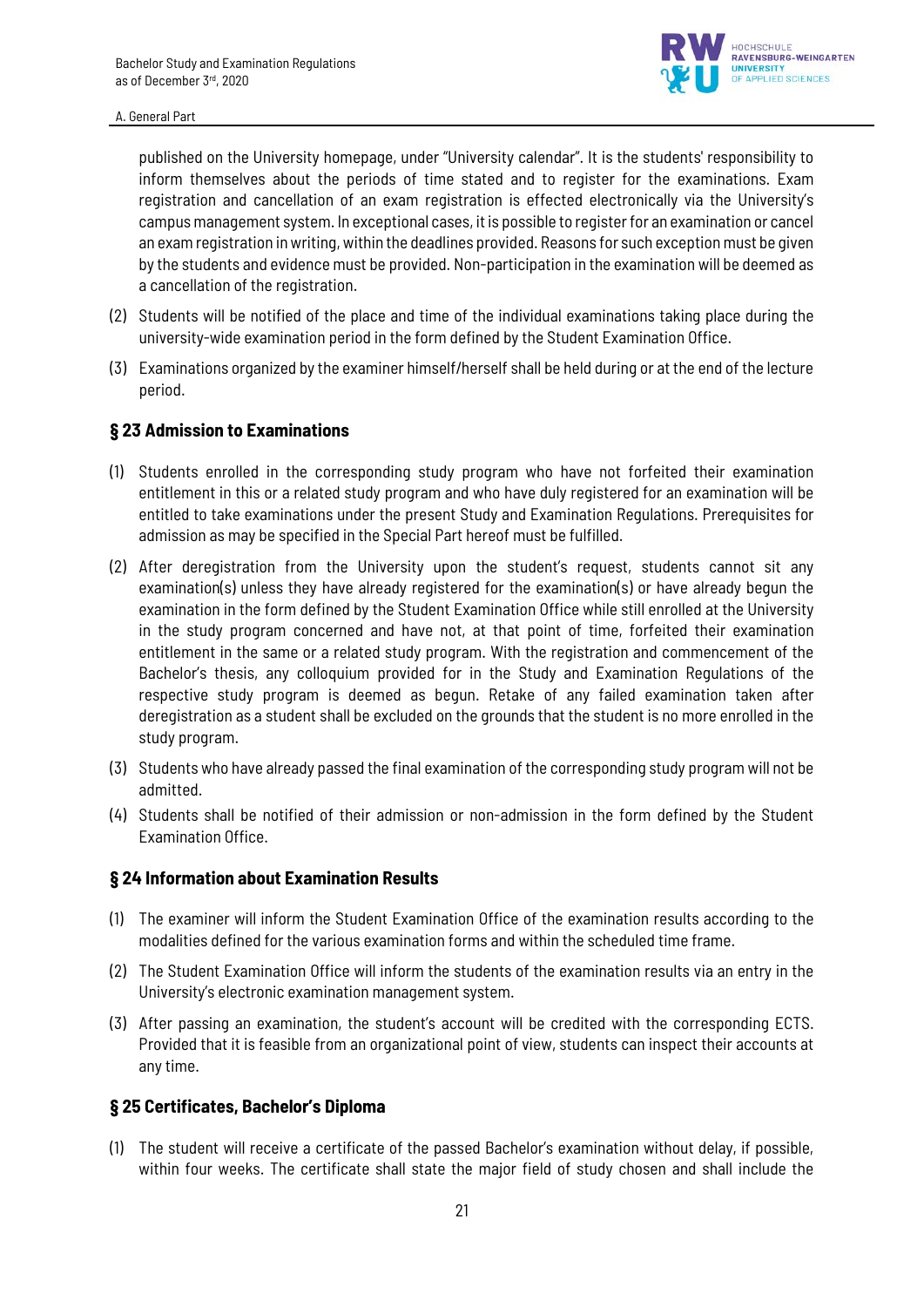

modules with the corresponding grades, the topic and the grade of the Bachelor's thesis as well as the overall grade. The certificate shall bear the date of the day on which the last examination was taken and must be signed by the Rector and the dean of the graduate's faculty.

- (2) Together with the certificate, the graduate will receive the Bachelor's diploma showing the date of the certificate and certifying the award of the Bachelor's degree pursuant to § 2 section 4. The Bachelor's diploma will be signed by the Rector and bear the official University seal.
- (3) In addition, the graduate will receive a Diploma Supplement in English and German containing a detailed uniform description of the higher education degrees. It provides information on course contents, the study process and the academic and professional qualifications acquired with the degree. The Diploma Supplement will be signed by the head of Student Administration.
- (4) Upon request, the student will receive attestations on passed examinations prior to the delivery of the certificate.
- (5) The Bachelor's certificate will only be delivered on the condition that an attestation of discharge from administration exists.
- (6) Upon request, a maximum of five subjects other than the prescribed subjects (additional subjects) will be shown in the Bachelor's certificate. The results of these subjects will not be taken into account for the determination of the overall grade.

### **§ 26 Invalidity of the Bachelor's Examination**

- (1) In the event that a candidate has cheated in an examination and should this fact be disclosed only after delivery of the certificate, the grade of the corresponding examination can be rectified pursuant to § 14 section 1. This may include the particular examination to be declared as "fail" (5.0) and the Bachelor's examination as failed. The same applies accordingly to the Bachelor's thesis.
- (2) If the student has deliberately wrongfully obtained admission to the examination, the examination will be declared as "fail" (5.0) and the Bachelor's examination as failed.
- (3) Before a decision is taken, the person concerned shall be given the opportunity to comment.
- (4) The incorrect examination certificate shall be withdrawn and, if applicable, a new one handed out. The Bachelor's diploma shall also be withdrawn together with the incorrect examination certificate, if the examination was declared "failed" due to the deceit. A decision under section 1 and section 2 is excluded after a period of fife years from the date of the examination certificate.

### **§ 27 Inspection of the Examination Records**

- (1) Upon request, the candidate will be granted inspection of his/her written examinations, the relating examiners' evaluations and the minutes of the examination.
- (2) The application for inspection shall be filed with the chairperson of the Examination Board who will fix the time and place of the inspection. The inspection will take place on the University's premises. The exact room and time of the inspection will be determined by the examiner.
- (3) The examination documents shall be stored fife years.

### **§ 28 Special Provisions for Students with Family Care Responsibilities**

(1) Students using their right to paternal leave under Sect. 15 (1) to (3) of the German Federal Law on Parental Benefit and Parental Leave (Bundeselterngeld- und Elternzeitgesetz) and students in charge of nursing a close relative within the meaning of Sect. 7 (3) of the German Home Care Leave Act (Pflegezeitgesetz) are entitled to benefit from the special provisions as laid down in sections 2 to 5 hereof. The entitlement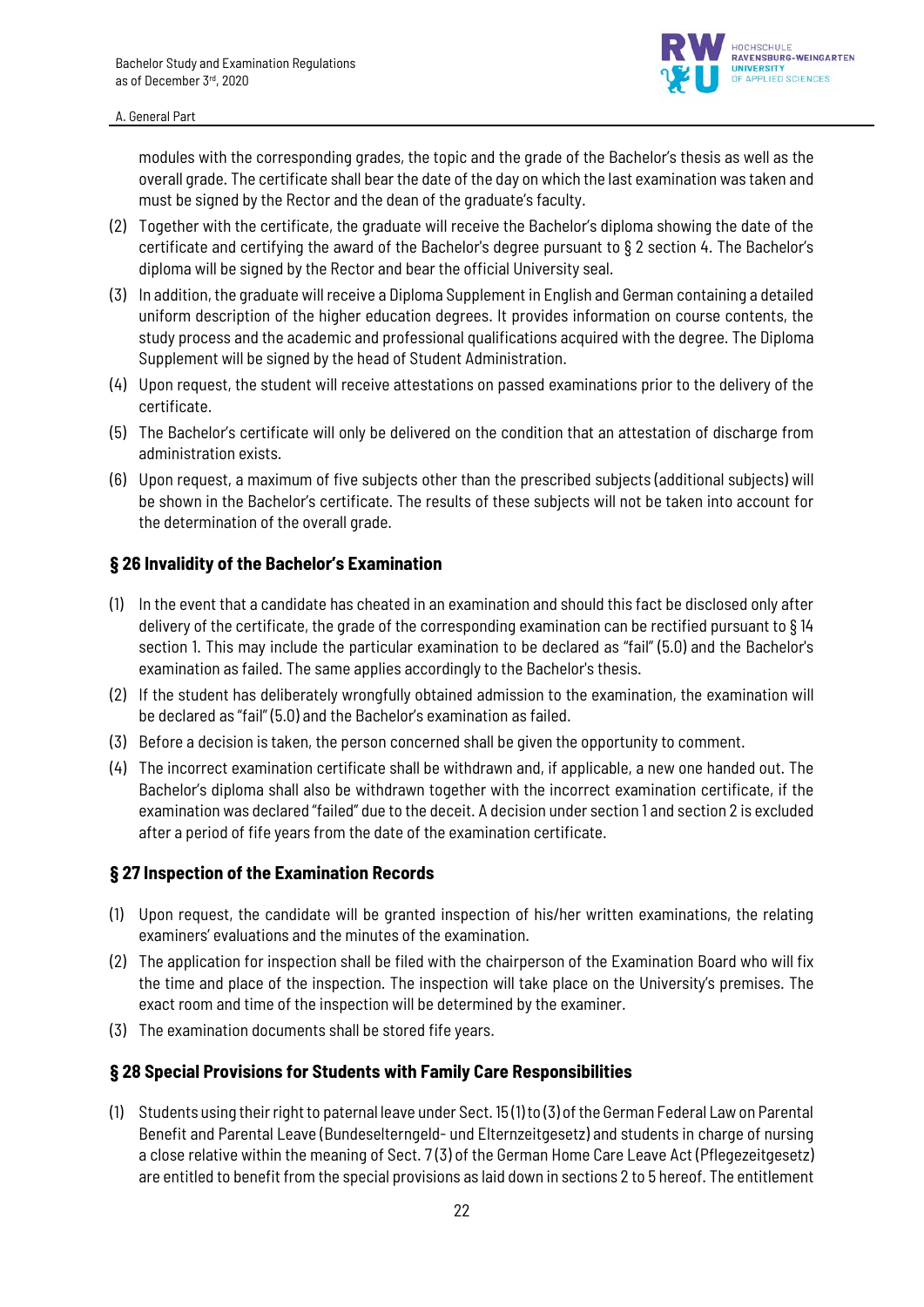

will commence at the beginning and expire at the end of the semester in which the conditions as mentioned in sentence 1 are given or do not apply any more. Beneficiaries must provide evidence thereof and are obligated to notify any occurrence, changes or non-applicability of the conditions as mentioned in sentence 1 hereof without delay. Any notifications shall be addressed exclusively to the Student Examination Office.

- (2) In derogation from the provisions of the Federal Law on Parental Benefit and Parental Leave, the entitlement persists until the child receiving care has reached the age of nine. The need for nursing care is governed by Sections 14 and 15 of Volume 11 of the German Social Security Statutes (Elftes Buch Sozialgesetzbuch).
- (3) Students belonging to the group of people as defined in section 1 shall be entitled to take individual examinations at a time later than the deadlines laid down in Part B hereof; the same applies accordingly to the deadlines for completing academic achievements. The following regulations shall apply:
	- 1. Deadlines for retake examinations may be extended by up to two semesters.
	- 2. The deadline for completing the academic achievements and examinations for the intermediate assessment, the deadline for commencing the Compulsory Practical Semester and the deadline for completing the Bachelor's examination will be extended by half a semester for each semester in which the student was entitled to said special provisions. Consequently, the deadline for completing the basic study period will be extended by up to two semesters, the deadline for commencing the Compulsory Practical Semester by up to three semesters and the deadline for completing the main study period by up to fife semesters. § 23 section 2 shall remain unaffected by the provisions of § 28 section 2.
- (4) Students who, before the final thesis has been issued to them, furnish evidence of the fact that their family obligations will extend beyond the length of time provided for the completion of the thesis, can file an application with the responsible Examination Board for the issue of a final thesis for which the completion time can be extended by 50% (fifty per cent). In the event that the care obligations occur after the commencement of the completion time of the thesis, the student can file an application with the responsible Examination Board for the remaining completion time to be extended by 50% (fifty per cent), calculated from the time of commencement of the care obligation until the time of handing in the thesis. Alternatively, upon request by the student, the thesis will be deemed as not issued. The student will receive a new topic after expiration of the care period.
- (5) Insofar as the observance of deadlines for the first examination registration and the retake of examinations are concerned, any illness of the student shall be deemed to be equivalent to an illness of a child under their care.
- (6) Students belonging to the group of people as mentioned in section 1 are entitled to attend courses, sit examinations and use University institutions during a semester off, if the leave of absence has a causal link with their duty of care.
- (7) In justified cases, an application for a change of the form of examination can be filed. The decision on the application will lie with the Central Examination Board.

### **§ 29 Special Protection during Pregnancy and Lactation**

(1) Pregnant and breastfeeding students are entitled to periods of protection and leave under the German Maternity Protection Act (Mutterschutzgesetz). With respect to the study progress, the claiming of protection periods shall be deemed equivalent to a leave of absence. During such times, students are entitled to attend courses, sit examinations and use the University institutions.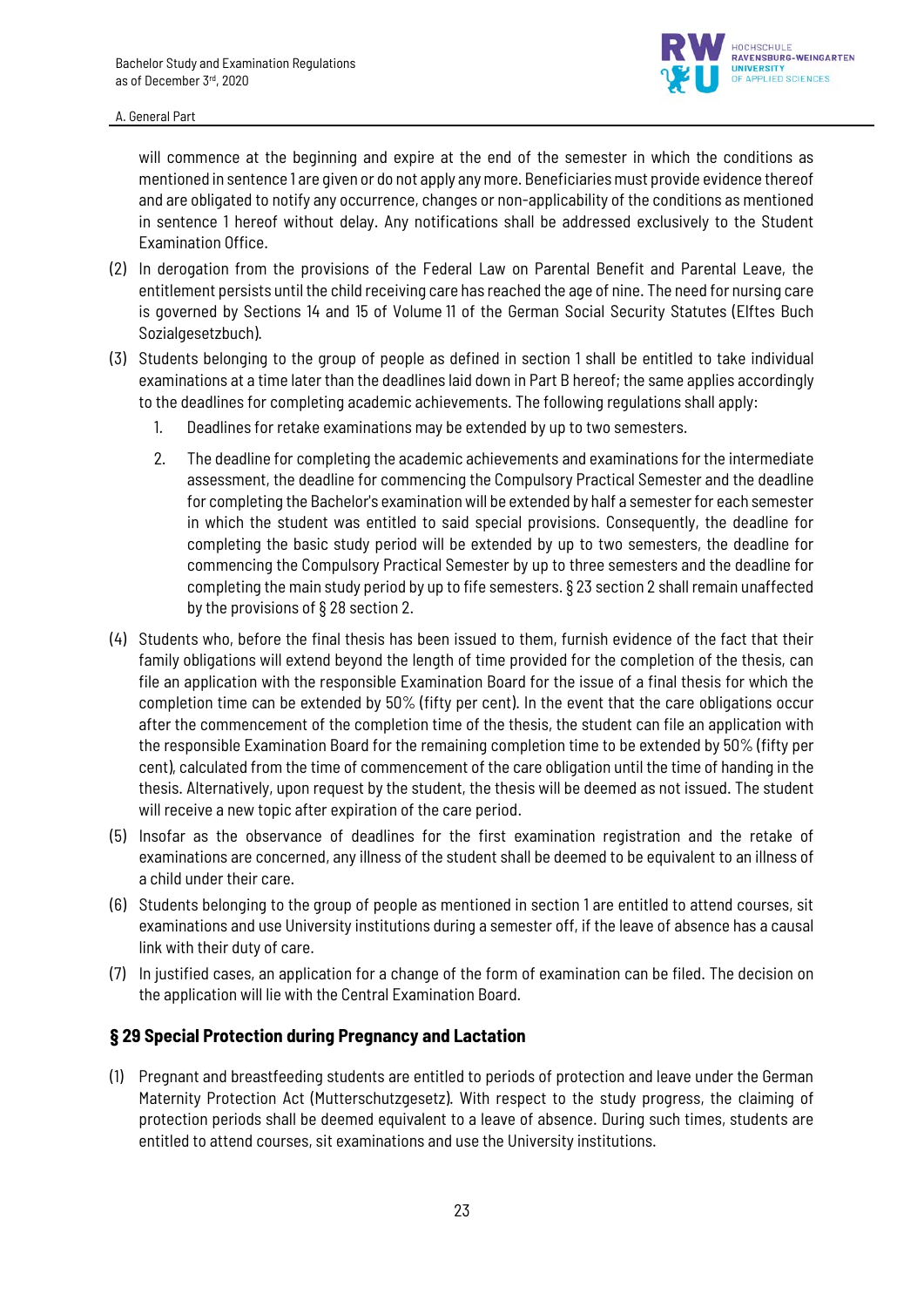

- (2) In the framework of work completed in laboratories or studios, the protective provisions of the Maternity Protection Act shall apply.
- (3) Pregnant students are not obliged to report their pregnancy. It is, however, strongly recommended, in their own interest, that they report their pregnancy to the Student Administration Office as soon as their pregnancy is confirmed. This will provide them with the possibility to use their rights under the Maternity Protection Act. The same applies to breastfeeding students. A doctor's certificate or a certificate from a midwife must be enclosed. The pregnancy attestation should include the expected delivery date.
- (4) A compensation of disadvantages according § 30 Sec. 2 and 3 can also be granted on the basis of a pregnancy or lactation.

### **§ 30 Students with Disabilities or Chronic Illness**

- (1) In the case that a student is handicapped by a permanent disability or a chronic illness rendering the completion of courses within the time limits as defined in § 9 particularly difficult, the Central Examination Board may, upon written request, declare an individual study plan to be binding. The individual study plan must comprise at least two academic achievements in each subject-related semester.
- (2) In the case that a candidate is handicapped by a permanent or temporary disability or a chronic illness making it particularly difficult for him/her to sit an examination in the prescribed form, the Central Examination Board may, upon written request, take adequate measures to compensate for the impairment or, if achievement of the aim of the examination can be evidenced in an equivalent manner by any other form of examination, allow a different form. The proof of abilities as required by the performance profile of the examination administered may not be waived.
- (3) Applications under Sec. 1 and 2 have to be submitted to the examination office, which will forward them accordingly to the Central Examination Board. The following evidence must be provided:
	- 1 In the case of a disability a copy of the valid certificate of disability must be enclosed.
	- 2. A doctor's certificate including the necessary findings and stating the handicaps and their impact on the study or the individual examinations. The form for requesting a compensation for disadvantages made available by the University must be used to this effect. The Central Examination Board may request an attestation by a doctor named by the Board.
	- 3. When filing an application under section 1, the student must additionally submit a draft of the individual study plan signed by the head of the study program.

# **§ 31 Special Provisions for Elected Student Members in Statutory Bodies and Organs of the University or the Student Services Organization and the Constituted Student Body**

- (1) An activity as elected member in statutory bodies or organs of the University or the Student Services Organization and the Constituted Student Body during at least one year may not be taken into account for the calculation of the examination deadlines pursuant to Sect. 32 (6) LHG. The decision lies with the Rector upon the student's request.
- (2) Through their active participation in bodies and organs as mentioned in section 1, the students will acquire core competencies, which can be accredited as partial academic achievement in the framework of a module aiming at conveying such competencies, and up to five ECTS can be granted for this. The decision lies with the Rector upon the student's request.
- (3) The special provisions as laid down in sections 1 and 2 may only be used as an alternative.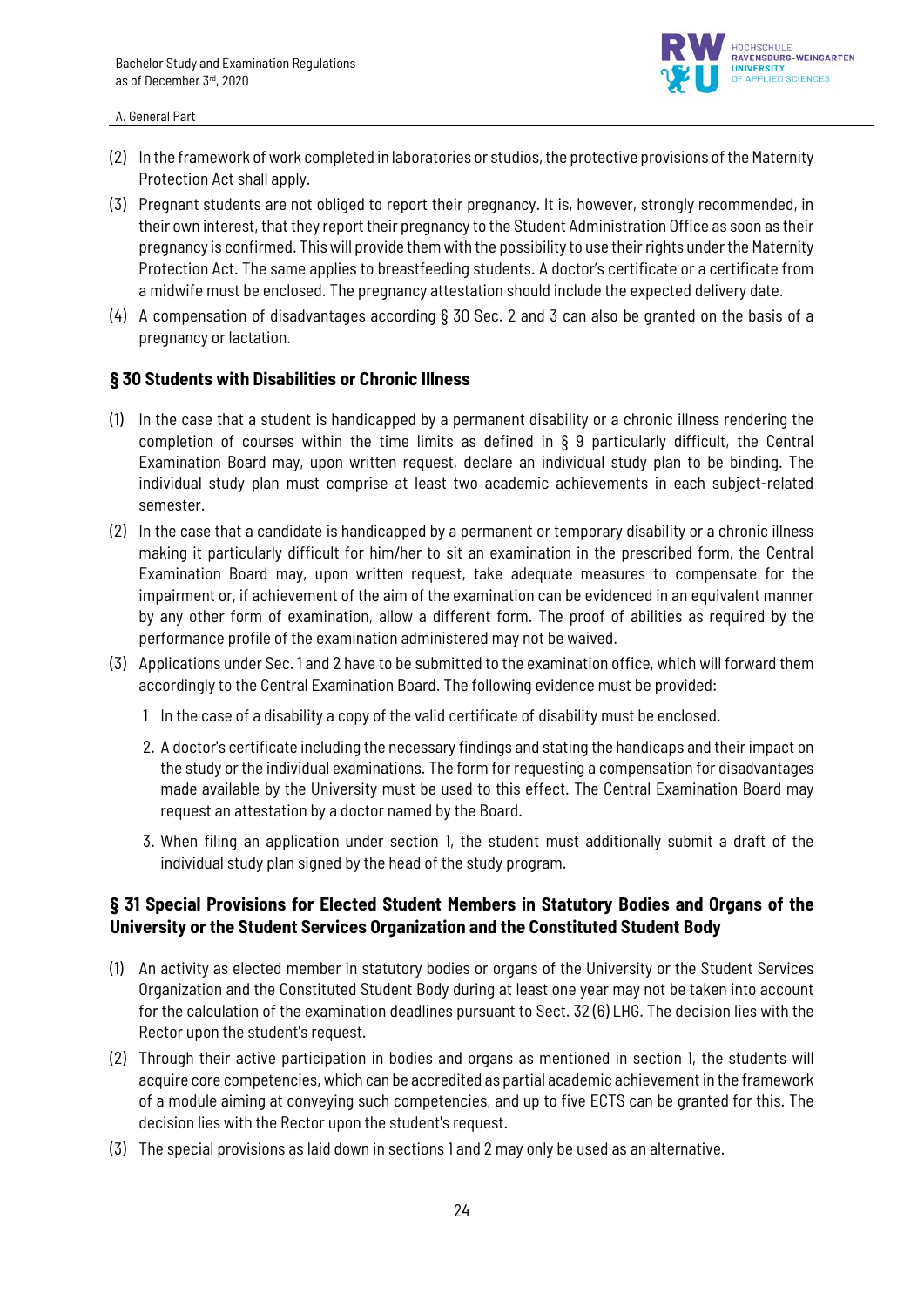B. Special Part



# **B. Special Part**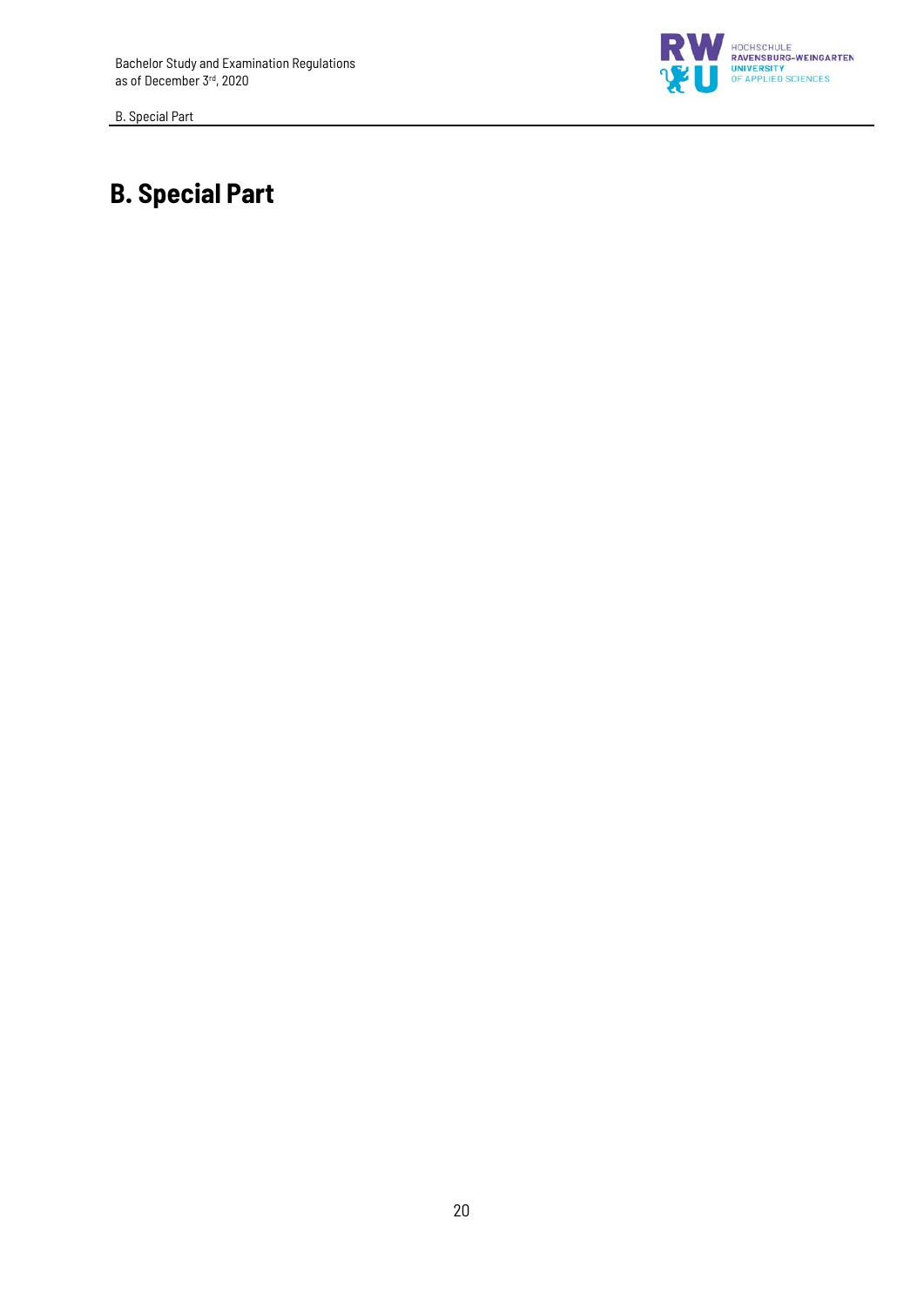

# **§ 36 Bachelor Study Program Electrical Engineering and Information Technology**

### **(1) Structure of the Study Program**

The Bachelor study program Electrical Engineering and Information Technology comprises the basic study period with a duration of two semesters and the main study period which concludes with the Bachelor's examination in the 7th semester.

A pre-study internship (only for students of the german study branch) of at least eight weeks and academic courses worth 180 ECTS are required for successful graduation. For students of the english study branch, no pre-study internship is required, but the duration oft the compulsory practical semester is minimum 26 weeks with at minimum 120 presence days in the company (overrides § 5). The total number of 210 ECTS is made up of six theoretical semesters with 30 ECTS each and one practical semester worth 30 ECTS. There are two course specialization possible: automation and communication. The students have to chose one of both with the re-immatriculation for the 4th. semester (recorded).

### **(2) Courses**

The lectures for students of the english study branch will be given in english on a yearly basis, exceptions can be decided by the faculty board (according: General part of the SPO §3.3). The lectures from semester six and seven will be given in german, exceptions can be decided by the faculty board (according: General part of the SPO §3.3).

All courses comprise a proportion of exercises between 20% (minimum) and 40% (maximum). The required courses as well as the related accredited examinations are shown in the tables. The following abbreviations are used:

| Type of course |                         | Type of exam                                           |                                                                                                             | Scope of exam |                                                                                    |
|----------------|-------------------------|--------------------------------------------------------|-------------------------------------------------------------------------------------------------------------|---------------|------------------------------------------------------------------------------------|
| v              | Lecture                 | B                                                      | Bachelor's Thesis                                                                                           | <b>SWS</b>    | Semester hours                                                                     |
|                | PR Project              | R                                                      | Seminar Paper and presentation                                                                              | <b>ECTS</b>   | ECTS points in<br>compliance with the<br>European Credit<br><b>Transfer System</b> |
| S              | Seminar                 | PF                                                     | Portfolio                                                                                                   | Е             | Medium of instruction is<br>English                                                |
| P              | Practical,<br>exercises | Written examination duration of xx<br>K(xx)<br>minutes |                                                                                                             | D             | Medium of instruction is<br>German                                                 |
|                |                         | Oral examination<br>M                                  |                                                                                                             |               |                                                                                    |
|                |                         | PA                                                     | Practical work (lab, term or<br>seminar paper or project work)                                              |               |                                                                                    |
|                |                         | <b>RPA</b>                                             | Practical work documented by a<br>seminar paper and presentation<br>(PF: 50% PA graded and 50% R<br>qraded) |               |                                                                                    |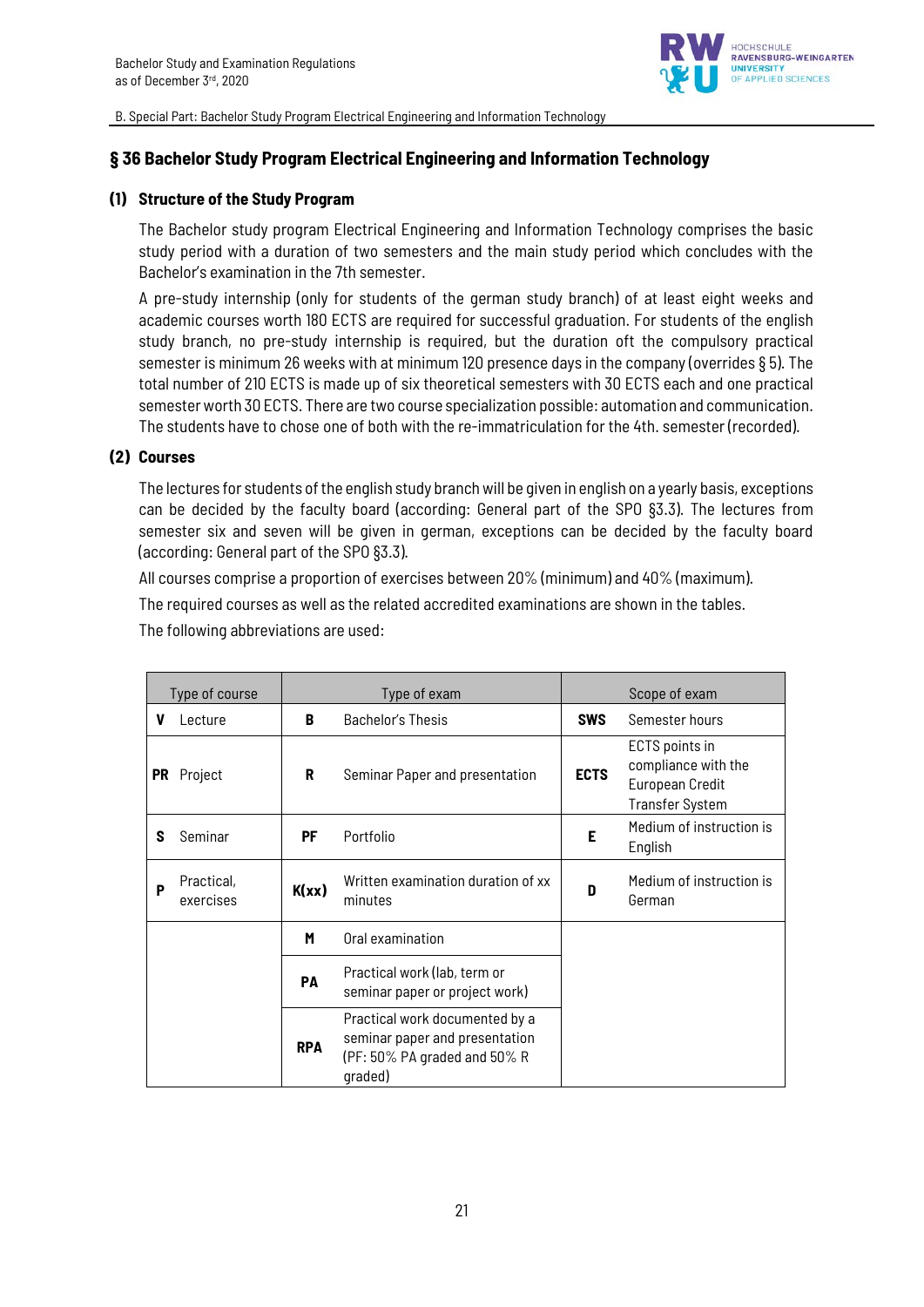

### **(3) Elective Modules**

The elective modules available are announced by display on the notice board at the beginning of each semester.

If students wish to choose elective modules from the offer of other universities, a special permission by the Examination Committee will be required. Tutorials held by the student can be recognized as elective module, whereby the maximum number of ECTS credits to be earned is five. The elective modules can be chosen across the specializations (automation or communication) from all subjects of electrical engineering and informatics.

### **(4) Accredited Examinations**

The type of accredited examination and course achievements is shown in the tables 1 to 4. Every accredited examination must be passed. § 8 of the general part of the SPO is still valid. The rating of the examinations is according § 13 of the general part of the SPO.

### **(5) Practical Semester (Compulsory)**

The 5th semester is a practical semester. A prerequisite for beginning the practical semester is that, by the end of the 4th semester, the student has passed examinations of the first two semesters amounting to 60 ECTS.

During their practical semester, the students shall work on an engineering task from the fields of electrical or automotive engineering, thereby becoming acquainted with the professional requirements, industrial work methods and the operational environment with regard to the planning, development and application of electronic networks and systems.

The fields of work can be as follows:

- Planning and implementation of electronic and information technology systems
- Planning, design and development of electronic circuits
- Testing of networks and systems
- Software development
- Use of computers for the design of circuits and systems (CAD)
- Computer simulations
- Planning, design and development of electric drives
- Planning and implementation of mechatronic systems in automotive engineering

Total duration: 26 weeks with at minimum 120 presence days in the company

### **(6) Bachelor's Thesis**

Prior to beginning the Bachelor's thesis, all examinations and course achievements of the first four semesters as well as the practical semester must have been completed. The professor assigning the Bachelor's thesis must limit the topic, the task and the extent of the thesis in such way that it can be completed in approx. 360 hours of work corresponding to 12 ECTS. See §12 of the general part of the SPO.

### **(7) Validity**

This SPO is valid starting from winter semester 2020/201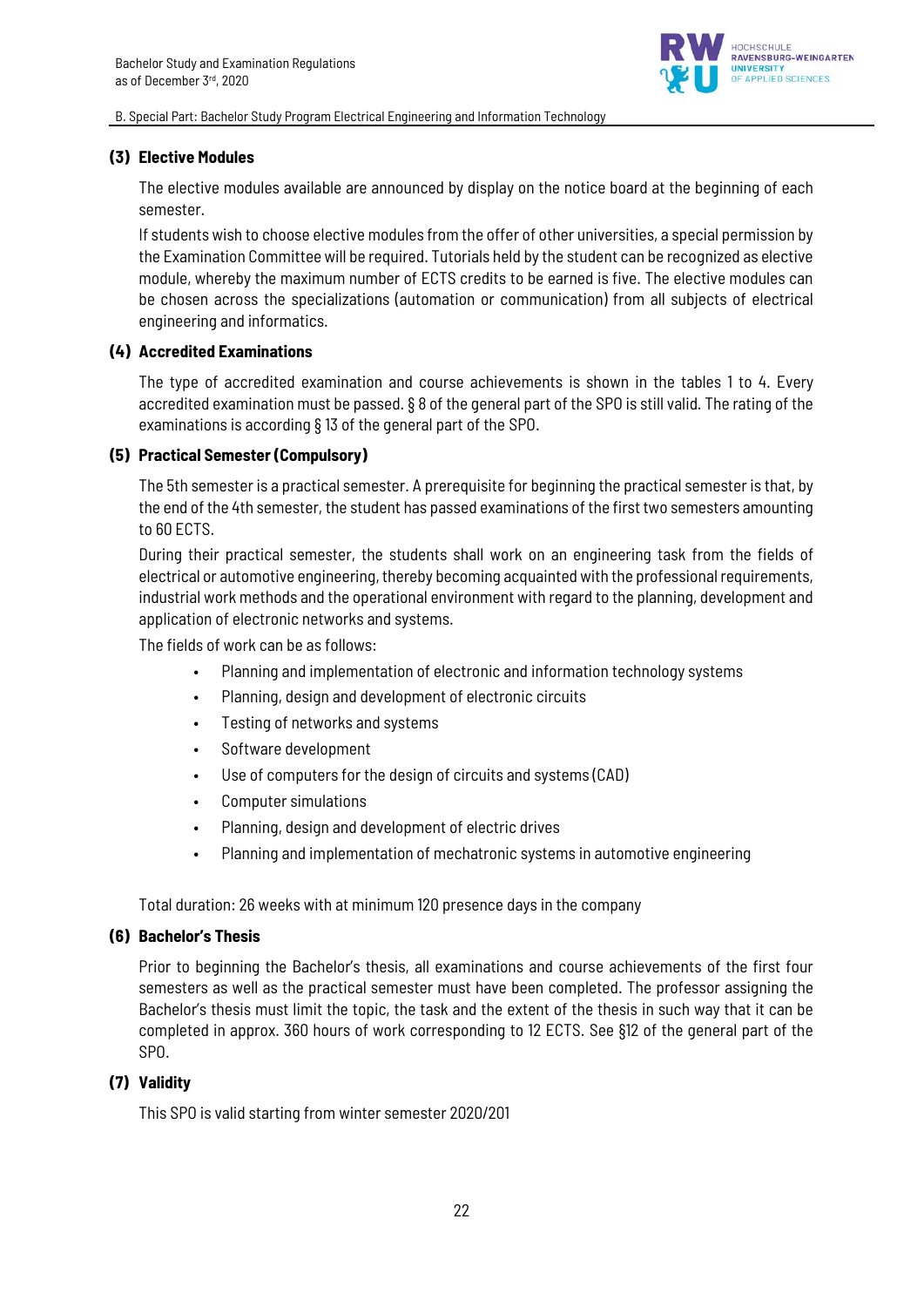

|                                                         |                                                                                             |              | <b>Curricular semester assigned</b> |                     |                     |             |
|---------------------------------------------------------|---------------------------------------------------------------------------------------------|--------------|-------------------------------------|---------------------|---------------------|-------------|
| Module                                                  | <b>Course</b>                                                                               |              | 1                                   | $\mathbf{2}$        | 3                   | Graded      |
|                                                         |                                                                                             | <b>Typ</b>   | ECTS/<br><b>SWS</b>                 | ECTS/<br><b>SWS</b> | ECTS/<br><b>SWS</b> | examination |
| <b>Electrical Engineering 1:</b><br><b>Basics</b>       | Analysis of Electric Networks                                                               | V            | 5/4                                 |                     |                     | K90         |
| Electrical<br>Engineering/Physics 2:<br>Electrodynamics | Electrodynamics                                                                             | V            |                                     | 5/4                 |                     | K90         |
| Electrical Engineering 3:<br>Time and Frequency Domains | Circuit Analysis in the Time and<br><b>Frequency Domains</b>                                | V            |                                     |                     | 5/4                 | K90         |
|                                                         | Metrology 1                                                                                 | V/2          |                                     |                     |                     |             |
| Metrology 1: Basics                                     | Metrology Practical                                                                         | P/2          |                                     | 5/4                 |                     | K90         |
|                                                         | Metrology 2                                                                                 | V/2          |                                     |                     |                     |             |
| Metrology 2: Advanced                                   | <b>Electronics Practical: linear Metrology</b>                                              | P/2          |                                     | 5/4                 |                     | K90         |
| Mathematics 1: Analysis 1                               | Analysis 1 with Exercises                                                                   | V            | 5/4                                 |                     |                     | K90         |
| Mathematics 2: Linear<br>Algebra                        | Linear Algebra with Exercises                                                               | V            | 5/4                                 |                     |                     | K90         |
| Mathematics 3: Analysis 2                               | Analysis 2 with Exercises                                                                   |              |                                     | 5/4                 |                     | K90         |
| Robotics                                                | Robotics                                                                                    | $V + P$      |                                     |                     | 5/4                 | PF          |
| Programming                                             | Programming                                                                                 | $V + P$      | 5/4                                 |                     |                     | K90         |
|                                                         | <b>Basic Practical Electrical Engineering</b><br>1: Basic Circuits                          | P/2          |                                     |                     |                     |             |
| <b>Electrical Engineering</b><br>Practical              | <b>Basic Practical Course Electrical</b><br>Engineering 2: Implementation &<br>Verification | P/2          |                                     |                     | 5/4                 | PF          |
| Object-Oriented<br>Programming                          | Object-Oriented Programming                                                                 | $V + P$      |                                     | 5/4                 |                     | K90         |
| Digital Technology                                      | Digital Technology                                                                          | $\mathsf{V}$ | 5/4                                 |                     |                     | K90         |
| <b>Digital Practical</b>                                | <b>Digital Technology Practical</b>                                                         | P/2          |                                     |                     | 5/4                 | PF          |
|                                                         | <b>Computer Technology Practical</b>                                                        | P/2          |                                     |                     |                     |             |
| <b>Computer Technology</b>                              | <b>Computer Technology</b>                                                                  | $\mathsf{V}$ |                                     | 5/4                 |                     | K90         |
| Electronics                                             | Electronics                                                                                 | V            |                                     |                     | 5/4                 | K90         |
| Computer-Aided Circuit                                  | <b>Basic Practical Electrical Engineering:</b><br>Programming of µC                         | P/2          |                                     | 5/4                 |                     | PF          |
| Design 1                                                | <b>Circuit Design Practical</b>                                                             | P/2          |                                     |                     |                     |             |
| <b>Physics Mechanics</b>                                | <b>Physics Mechanics</b>                                                                    | $\mathsf{V}$ | 5/4                                 |                     |                     | K90         |
|                                                         | summary ECTS / SWS                                                                          |              | 30/24                               | 30/24               | 30/24               |             |

# **Table 1: Bachelor Study Program Electrical Engineering and Information Technology Basic: for students oft he english study branch**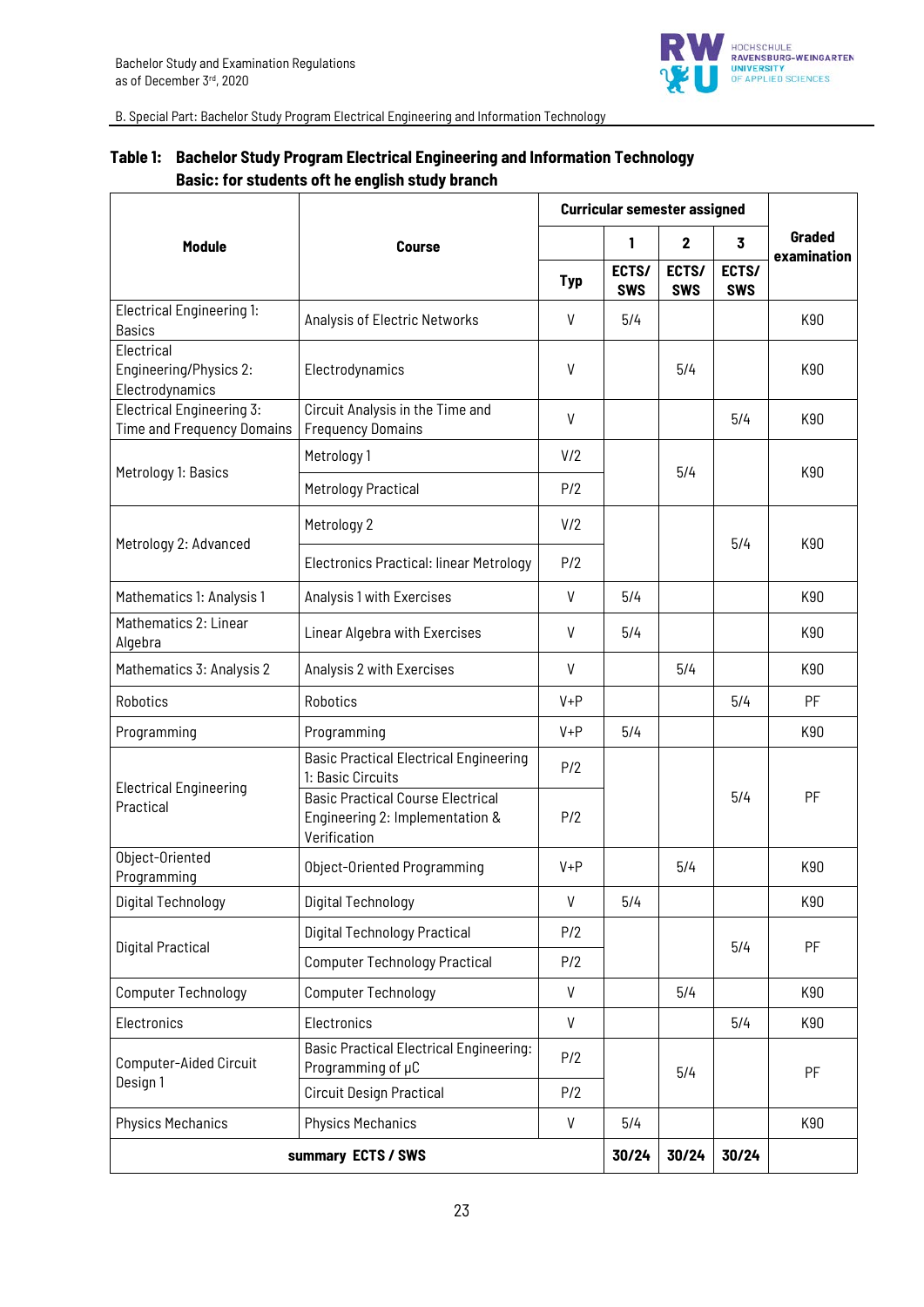

# **Table 2: Bachelor Study Program Electrical Engineering and Information Technology**

# **Main: for students oft he english study branch**

|                                    |                                                            | <b>Curricular semester assigned</b> |                     |                           |                     |                     |             |
|------------------------------------|------------------------------------------------------------|-------------------------------------|---------------------|---------------------------|---------------------|---------------------|-------------|
| <b>Module</b>                      | <b>Course</b>                                              |                                     | 4                   | 5                         | 6                   | $\overline{7}$      | Graded      |
|                                    |                                                            | <b>Typ</b>                          | ECTS/<br><b>SWS</b> | ECTS/<br><b>SWS</b>       | ECTS/<br><b>SWS</b> | ECTS/<br><b>SWS</b> | examination |
| Digital Signal<br>Processing       | <b>Digital Signal Processing</b>                           | $V + P$                             |                     |                           | 5/4                 |                     | PF          |
| Computer-Aided Circuit<br>Design 2 | Circuit Design                                             | $V + P$                             | 5/4                 |                           |                     |                     | PF          |
| Language                           | German                                                     | $V + P$                             | 5/4                 |                           |                     |                     | PF          |
| Communication<br>Technology        | <b>Communication Technology</b>                            | ٧                                   | 5/4                 |                           |                     |                     | K90         |
| <b>High Frequency</b>              | <b>High Frequency Engineering</b>                          | V/4                                 |                     |                           |                     |                     |             |
| Engineering                        | <b>High Frequency Engineering</b><br>Practical             | P/2                                 |                     |                           | 5/6                 |                     | K90         |
| Project-Seminar                    | <b>Scientific Work</b>                                     | $S + P$                             |                     |                           | 5/4                 |                     | <b>RPA</b>  |
| Communication<br>networks          | <b>Communication networks</b>                              | V                                   |                     |                           | 5/4                 |                     | K90         |
| <b>Power Electronics</b>           | <b>Power Electronics</b>                                   | V                                   | 5/4                 |                           |                     |                     | K90         |
| <b>Control Engineering</b>         | Control Engineering with<br>Exercises                      | V/4                                 |                     | <b>Practical Semester</b> |                     | 6/6                 | K90         |
|                                    | <b>Control Engineering Practical</b>                       | P/2                                 |                     |                           |                     |                     |             |
|                                    | Microcontroller                                            | V                                   |                     |                           | 5/4                 |                     |             |
| Microcontroller                    | Microcontroller Practical                                  | P                                   |                     |                           |                     |                     | <b>RPA</b>  |
|                                    | Introduction to Automation                                 | V                                   |                     |                           |                     |                     |             |
| Automation                         | SPS-Systems                                                | V                                   |                     |                           |                     | 7/6                 | K90         |
|                                    | SPS-Systems Practical                                      | P                                   |                     |                           |                     |                     |             |
| Modul 1 Study Focus                | Compulsory subject 1 on Study<br>Focus                     |                                     |                     |                           |                     | 5/0                 | K90         |
| Modul 2 Study Focus                | Compulsory subject 2 on Study<br>Focus                     |                                     |                     |                           | 5/0                 |                     | K90         |
| <b>Elective Module</b>             | <b>Elective Module</b>                                     |                                     | 5/0                 |                           |                     |                     | K90         |
| Seminar                            | Project-Seminar                                            | <b>PR</b>                           | 5/4                 |                           |                     |                     | <b>RPA</b>  |
|                                    | Seminar                                                    | S                                   |                     |                           |                     |                     |             |
| <b>Bachelor's Thesis</b>           | Bachelor's Thesis incl. Final<br>Colloquium (15% of grade) |                                     |                     |                           |                     | 12/0                | $B + R$     |
| summary ECTS / SWS                 |                                                            |                                     | 30/20               | 30                        | 30/22               | 30/12               |             |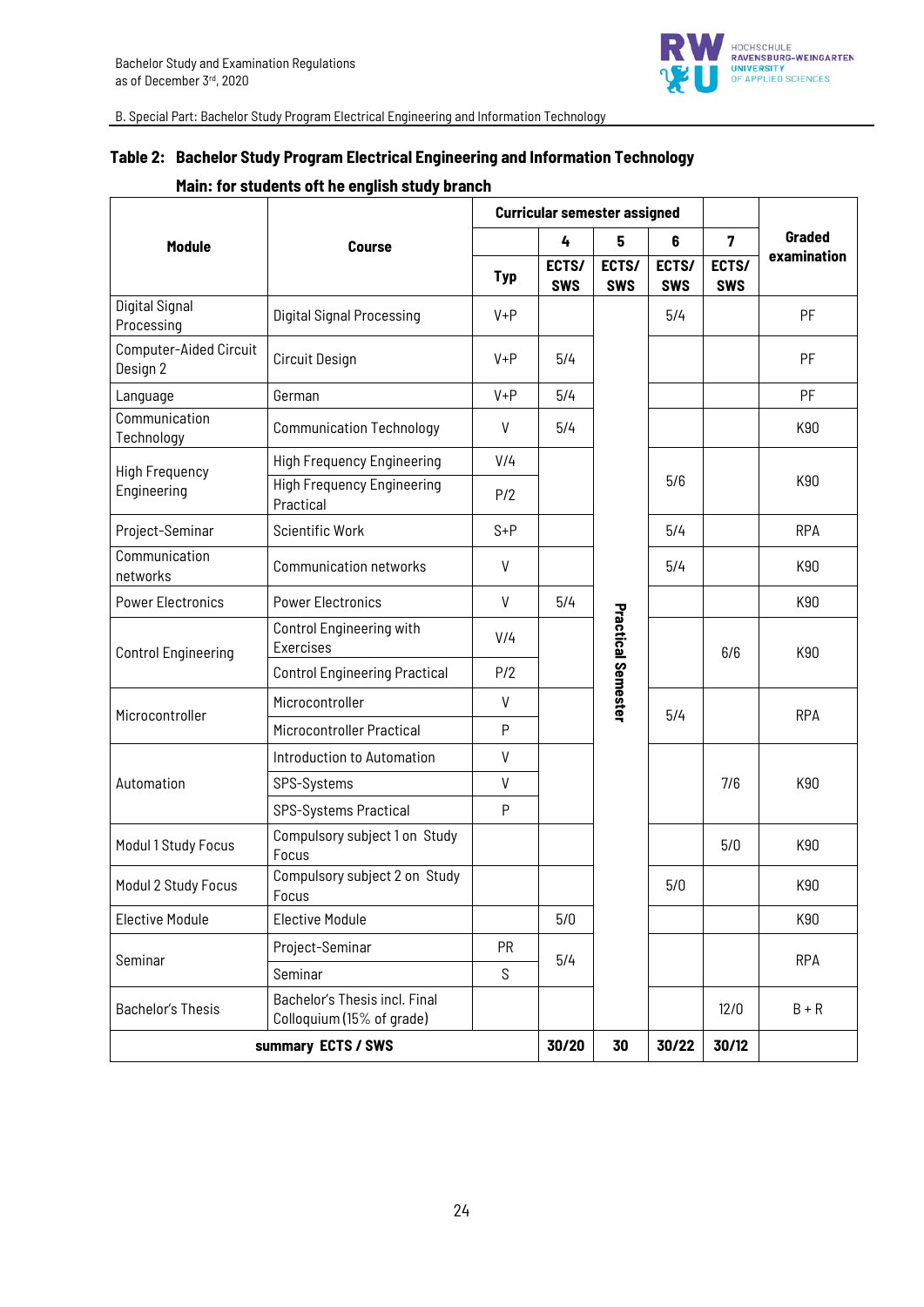

# **Table 3: Bachelor Study Program Electrical Engineering and Information Technology Main: Study Focus Communication for students of the english study branch (2 out of x)**

|                                           |                                           |         | SS or WS            |                     |                                  |
|-------------------------------------------|-------------------------------------------|---------|---------------------|---------------------|----------------------------------|
| <b>Module</b>                             | <b>Course</b>                             |         | ECTS/<br><b>SWS</b> | ECTS/<br><b>SWS</b> | <b>Accredited</b><br>examination |
|                                           |                                           | Typ     | <b>SS</b>           | <b>WS</b>           |                                  |
| <b>Internet Applications</b>              | <b>Internet Applications</b>              | $V + P$ | 5/4                 |                     | PF                               |
| Communication<br>Systems                  | <b>Communication Systems</b>              | V       | 5/4                 |                     | K90                              |
| Automotive<br><b>Electronics Controls</b> | <b>Automotive Electronics</b><br>Controls | V       |                     | 5/4                 | K90                              |
| Intelligent<br>Transportation<br>Systems  | Intelligent Transportation<br>Systems     | V       | 5/4                 | 5/4                 | M                                |
| <b>Selected Topics</b>                    | Special Topics - see<br>announcements     | $V + P$ | announcement        | announcement        | announcement                     |
| Project-Seminar                           | Project: Communication                    | P       | 5                   | 5                   | M                                |
|                                           | summary ECTS / SWS                        | 20/12   | 15/8                |                     |                                  |

### **Table 4: Bachelor Study Program Electrical Engineering and Information Technology Main: Study Focus Automation for students of the english study branch (2 out of x)**

|                                               |                                            |                     | SS or WS     |                     |                       |
|-----------------------------------------------|--------------------------------------------|---------------------|--------------|---------------------|-----------------------|
| <b>Module</b>                                 | Course                                     | ECTS/<br><b>SWS</b> |              | ECTS/<br><b>SWS</b> | Graded<br>examination |
|                                               |                                            | <b>Typ</b>          | SS           | <b>WS</b>           |                       |
| Introduction to<br>Power Train<br>Engineering | Introduction to Power Train<br>Engineering | $V + P$             | 5/4          |                     | K90                   |
| Real-Time                                     | Real-Time Programming                      | V/2                 |              |                     | K90 or PF             |
| Programming                                   | Real-Time Programming<br>Practical         | P/2                 | 5/4          | 5/4                 |                       |
| <b>Selected Topics</b>                        | Special Topics - see<br>announcements      | $V + P$             | announcement | announcement        | announcement          |
| Project-Seminar                               | Project: Automation                        | 5<br>P              |              | 5                   | M                     |
| summary ECTS / SWS                            |                                            |                     | 15/8         | 10/4                |                       |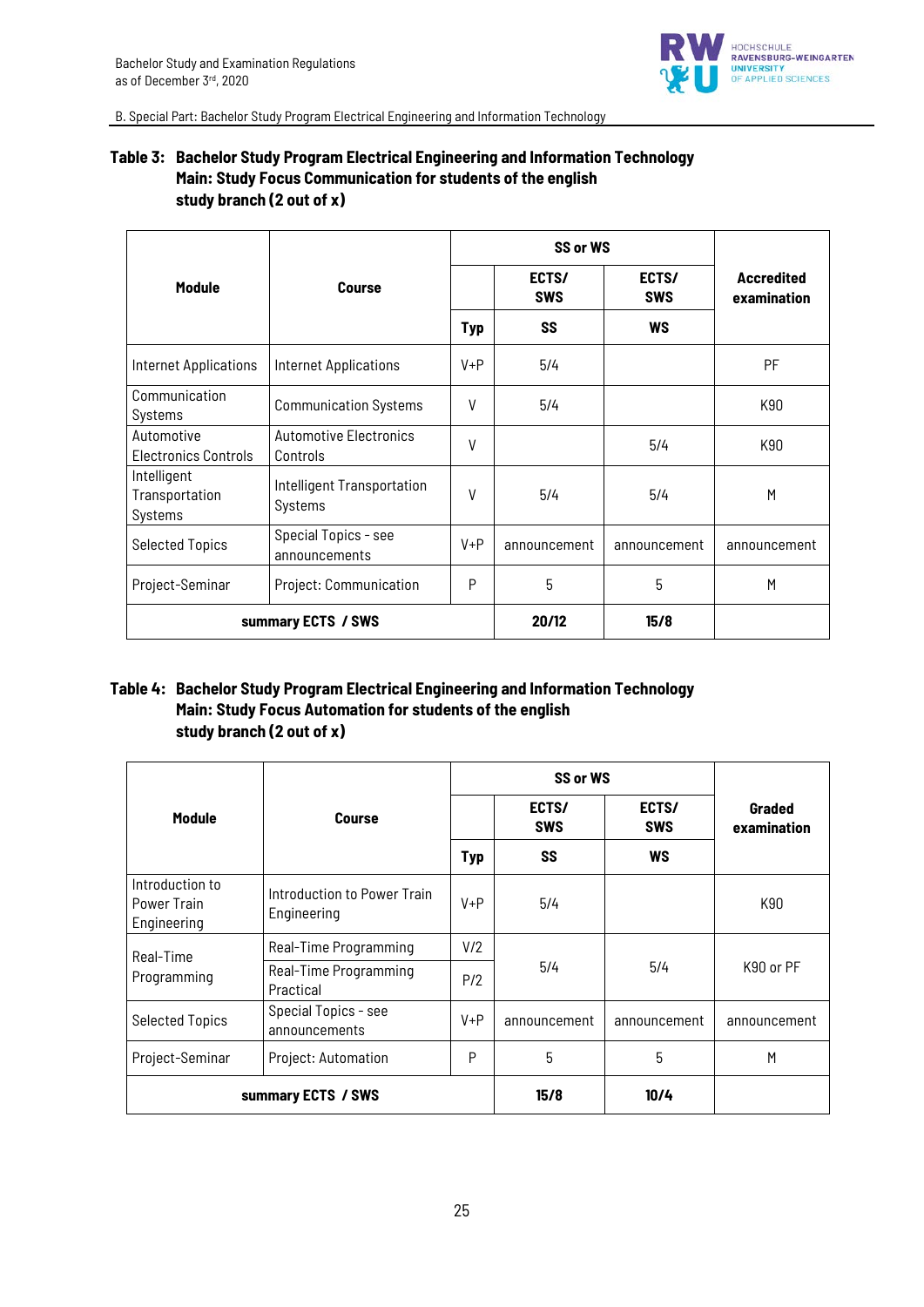

# **§ 47 Bachelor Study Program Physical Engineering**

### **(1) Structure of the Study Program**

The study program has a modular structure. Content and structure are described in Table 1 and Table 2. The study program comprises two study stages.

The first stage is the basic study period and includes the midterm examinations pursuant to § 7(2). The courses of the first three semesters are taught in English for students beginning the program in the summer semester and in German for students beginning the program in the winter semester. The second study stage is the main study period. Apart from compulsory and elective subjects, it includes the compulsory practical semester as well as the Bachelor's examination. All courses of the main study period are offered in German.

The standard period of study is 7 semesters. 210 ECTS credits are required for a successful graduation. The study program concludes with the Bachelor's examination. It is also possible to acquire a double degree at a partner university provided a cooperation agreement with this university exists.

### **(2) Courses and Accredited Examinations**

The courses of the two study stages as well as the related examinations to be passed for successful graduation are shown in Tables 1 to 3 below. The following abbreviations are generally used:

| Type of course |                                                                             | Type of exam |                                                                                 | Scope of exam |                                             |
|----------------|-----------------------------------------------------------------------------|--------------|---------------------------------------------------------------------------------|---------------|---------------------------------------------|
| V              | Lecture                                                                     | B            | Bachelor's Thesis                                                               | <b>SWS</b>    | Semester hours                              |
| <b>PRO</b>     | Project work in<br>combination with a written<br>report and/or presentation | <b>PB</b>    | Report on practical<br>semester                                                 | <b>ECTS</b>   | Number of credit<br>points required<br>(S3) |
| s              | Seminar                                                                     | РF           | Portfolio                                                                       |               |                                             |
| P              | Practical, exercises                                                        | K(xx)        | Written examination<br>duration of xx minutes                                   |               |                                             |
| <b>VP</b>      | Lecture with integrated<br>exercises                                        | D            | Documentation                                                                   |               |                                             |
|                |                                                                             | MBK (xx)     | Written examination<br>accompanying the module,<br>total duration in xx minutes |               |                                             |
|                |                                                                             | PA           | Practical work in<br>combination with tests                                     |               |                                             |

The lecturer can, at his/her own discretion determine voluntary examinations, which students can take during the course as partial module examination, in addition to the accredited examinations as stated in Tables 1 to 4. Students must be informed of the decision as well as the type, extent and weighting of the partial module examinations at the beginning of the course, and the faculty shall announce it by display on the notice board. The results of the partial module examinations shall be considered for the module examination in proportion to their weighting.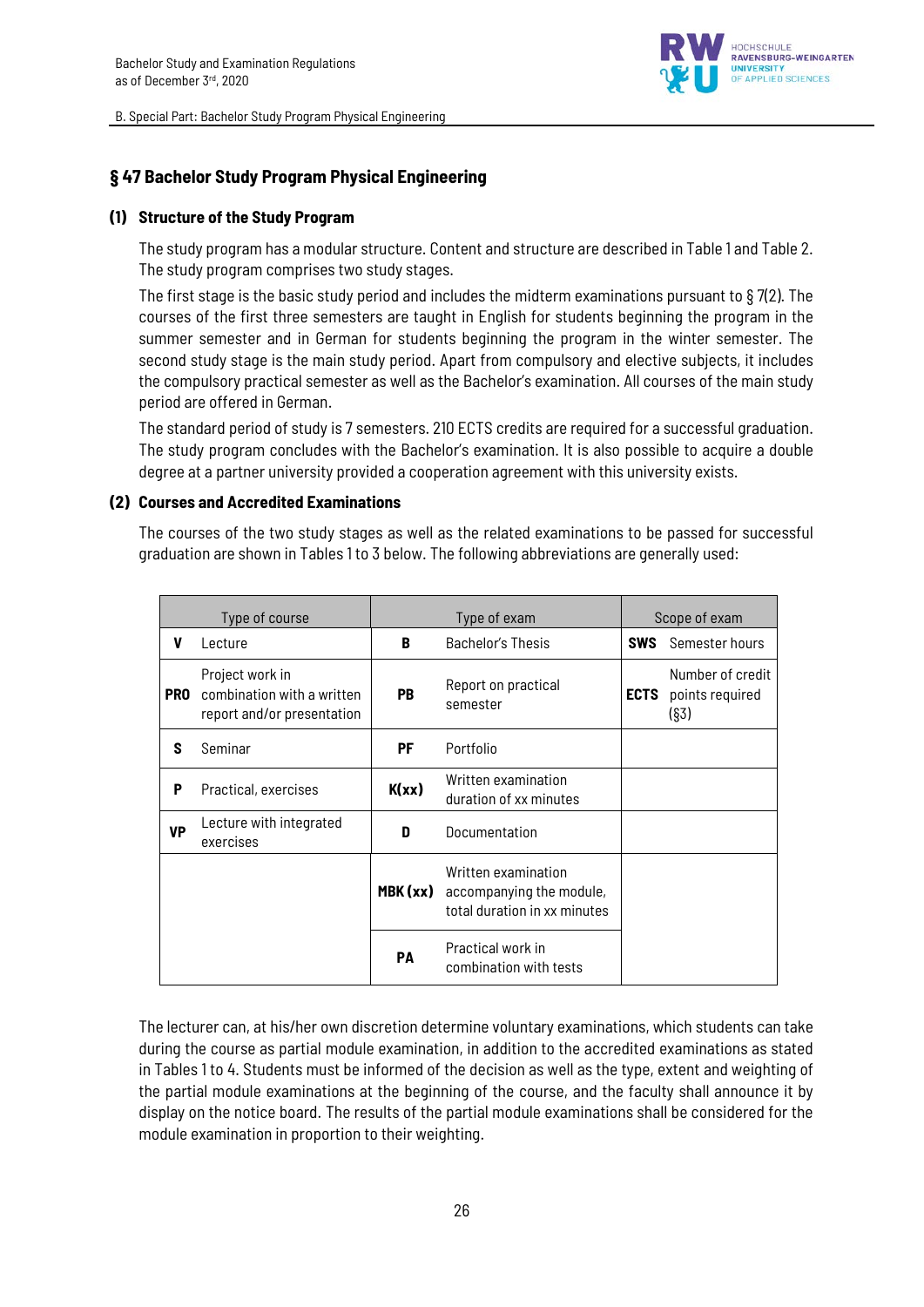

If a double degree is acquired at a partner university, the required courses will be recognized by the head of the study program in the framework of the recognition process as set forth in the Lisbon Convention.

Compulsory attendance of a course is determined on a case-by-case basis and for the respective semester by the Faculty Council. Attendance can only be made compulsory if this is an indispensable prerequisite for the acquisition of the competence. Irrespective of the foregoing regulations, attendance is compulsory at the opening classes of seminars, when the topics are assigned. Failure to appear at the opening class for the assignment of topics will lead to the student being excluded from participation in the seminar. Also, attendance of laboratory courses is generally compulsory.

### **(3) Elective Modules**

A number of compulsory elective modules as well as individual elective modules is available for the students to determine their profile.

### a) Compulsory elective modules

The range of compulsory elective modules (specialization) offered consists of modules from the fields of "Imaging Technology" and "Mechatronics" (see Table 3). Students choose one of the two study focuses by the end of the third semester.

In addition to the three modules of the specialization chosen, students must enroll in one module of the other specialization. Whether a compulsory elective module takes place may be subject to a minimum number of participants.

### b) Individual elective modules

To determine their individual profile, students must take accredited examinations or perform course work in subjects from the further course offer at Hochschule Ravensburg-Weingarten or another university to the extent of 10 ECTS credits. 5 of these ECTS credits must be earned in the field of natural sciences/engineering and a further 5 credits in a non-technical field.

Prior approval by the Examination Committee will be required if students wish to choose elective modules from the offer of a university other than Hochschule Ravensburg-Weingarten.

Only elective modules, whose content is not identical or where there is only a slight overlap with compulsory subjects may be chosen.

In addition, upon the student's request, the Examination Committee of the study program can, in individual cases, recognize other achievements (e.g. tutorials held, voluntary work ect.), whereby the maximum number of ECTS credits which can be recognized is five.

### **(4) Compulsory Practical Semester**

Students having begun their studies in the summer semester must complete their practical se- mester in the sixth and those who have started in the winter semester in the fourth curricular semester.

A prerequisite for beginning the practical semester is that the midterm examination according to  $\S 7(2)$ has been passed.

The practical semester comprises hands-on activities in a company. These activities must corre- spond to the occupational profile of the study program. The competencies acquired during the study shall be applied and extended by working on suitable projects in the company. The students shall become acquainted with the professional requirements, work methods and the operational environment and shall work as independently and responsibly as possible in consideration of the specific situation of the company.

During the practical semester, the students are supported by the Interns Office. For the practical semester to be recognized, students are required to provide various achievements. The Interns Office will determine what kind of work must be provided (e.g. preparation of an intermediate or a fi- nalreport)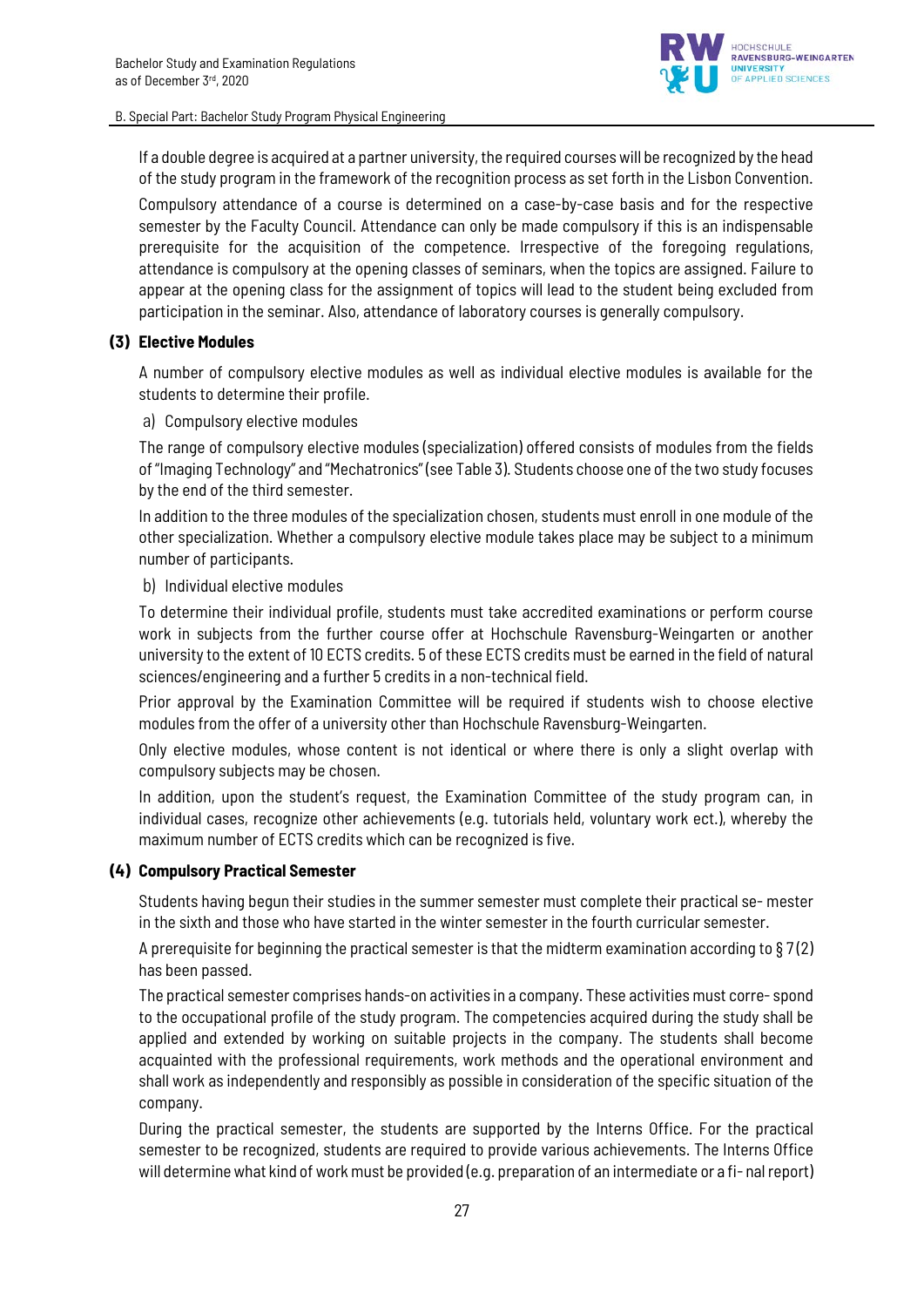

and also when and in what form. The students are informed accordingly via intranet and at an information session.

At the end of the practical semester, Interns Days are organized to follow up the practical semester and to make the final presentations. Attendance at the Interns Days is compulsory. In exceptional cases and subject to a special permission by the head of the Interns Office, a soundtrack can be added to the final presentation and played instead of participation on the Interns Days. The student must ensure approval of the final presentation by his/her company.

After completion of the internship in the company, the student must submit an activity report on his/her in-company training to the Interns Office. On the basis of the student's performance and the activity report, the head of the Interns Office will decide if the student has successfully completed the practical semester.

### **(5) Bachelor's Thesis**

Prior to beginning the Bachelor's thesis, all examinations and course achievements of the first four subject-related semesters as well as the practical semester must have been successfully completed. The professor assigning the Bachelor's thesis must limit the topic, the task and the extent of the thesis in such way that it can be completed in approx. 360 hours of work corresponding to 12 ECTS credits. The thesis must be handed in to the Examination Office of Hochschule Ravensburg-Weingarten no later than six months from the date of issue.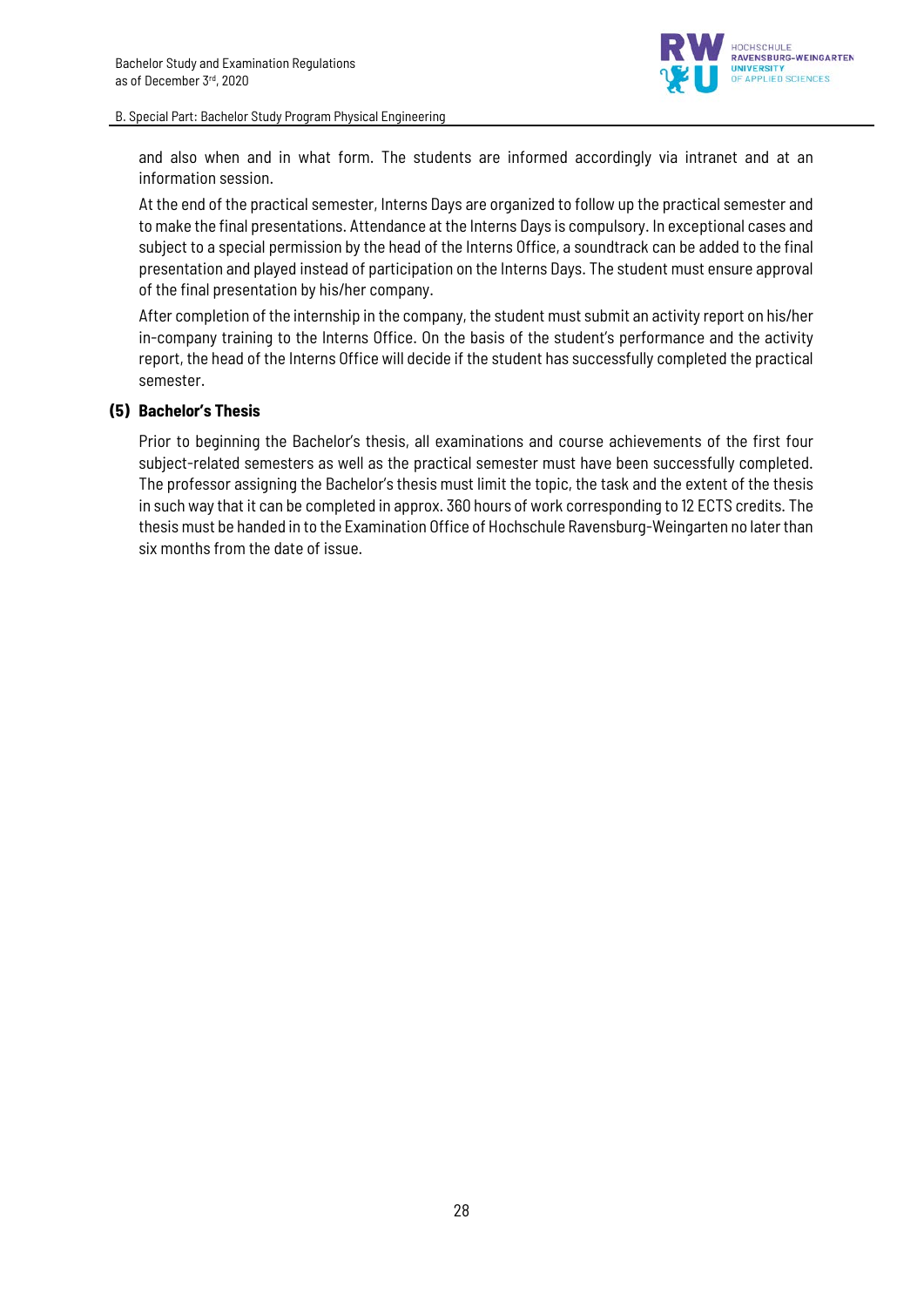

|                                     | <b>Curricular semester assigned</b>              |             |                     |                     |                     |                              |  |
|-------------------------------------|--------------------------------------------------|-------------|---------------------|---------------------|---------------------|------------------------------|--|
| <b>Module</b>                       | <b>Course</b>                                    |             | 1                   | $\mathbf 2$         | $\overline{3}$      | <b>Graded</b><br>examination |  |
|                                     |                                                  | <b>Type</b> | ECTS/<br><b>SWS</b> | ECTS/<br><b>SWS</b> | ECTS/<br><b>SWS</b> |                              |  |
| Analysis 1                          | Differential and Integral Calculus               | VP          | 5/4                 |                     |                     | K90                          |  |
| Linear Algebra                      | Linear Algebra                                   | VP          | 5/4                 |                     |                     | K90                          |  |
| Analysis 2                          | Differential Equations and Vector<br>Analysis    | <b>VP</b>   |                     | 5/4                 |                     | K90                          |  |
| Analysis 3                          | Series Expansions and<br>Transformations         | VP          |                     |                     | 5/4                 | K90                          |  |
| Physics 1                           | Mechanics                                        | <b>VP</b>   | 5/4                 |                     |                     | <b>MBK120</b>                |  |
| Physics 2                           | Electrodynamics                                  | VP          |                     | 5/4                 |                     | <b>MBK120</b>                |  |
| Physics 3                           | <b>Optics and Waves</b>                          | VP          |                     |                     | 5/4                 | <b>MBK120</b>                |  |
|                                     | Quantum Physics                                  | VP          |                     |                     |                     |                              |  |
| Physics 4                           | <b>Practical Physics</b>                         | P           |                     |                     | 5/4                 | <b>MBK 1201</b>              |  |
| Chemistry                           | Chemistry                                        | <b>VP</b>   | 5/4                 |                     |                     | K90                          |  |
| Foreign Languages                   | Professional English or German <sup>2</sup>      | VP          |                     | 5/4                 |                     | PF                           |  |
| Materials Science                   | <b>Materials</b>                                 | <b>VP</b>   |                     |                     | 5/4                 | K90                          |  |
|                                     | CAD                                              | P           |                     |                     |                     |                              |  |
| Design 1                            | <b>Technical Mechanics</b>                       | VP          |                     | 5/4                 |                     | D                            |  |
| Desgin 2                            | Machine Design                                   | VP          |                     |                     | 5/4                 | K90                          |  |
| <b>Electrical Engineering</b><br>TE | <b>Electrical Engineering</b>                    | VP          | 5/4                 |                     |                     | <b>MBK120</b>                |  |
|                                     | Electronics TE 1                                 | VP          |                     |                     |                     |                              |  |
| Electronics TE1                     | Practical Electrical Engineering/<br>Electronics | P           |                     | 5/4                 |                     | <b>MBK120</b>                |  |
| Electronics TE 2                    | Electronics TE 2                                 | VP          |                     |                     | 5/4                 | K90                          |  |
|                                     | <b>Basic Principles of Computer Science</b>      | VP          |                     |                     |                     |                              |  |
| <b>Computer Science</b>             | <b>Practical Computer Science</b>                | P           | 5/4                 |                     |                     | K90                          |  |
| Software                            | Software Development                             | VP          |                     |                     |                     |                              |  |
| Development                         | <b>Practical Software Development</b>            | P           |                     | 5/4                 |                     | PA                           |  |
|                                     | summary ECTS / SWS                               |             | 30/24               | 30/24               | 30/24               |                              |  |

# **Table 1: Bachelor Study Program Physical Engineering 1st study stage**

1) Examination together with "Optics and Waves"

2) German-speaking students choose Professional English, English-speaking students choose German

3) For the compulsory practical semester, see paragraph 3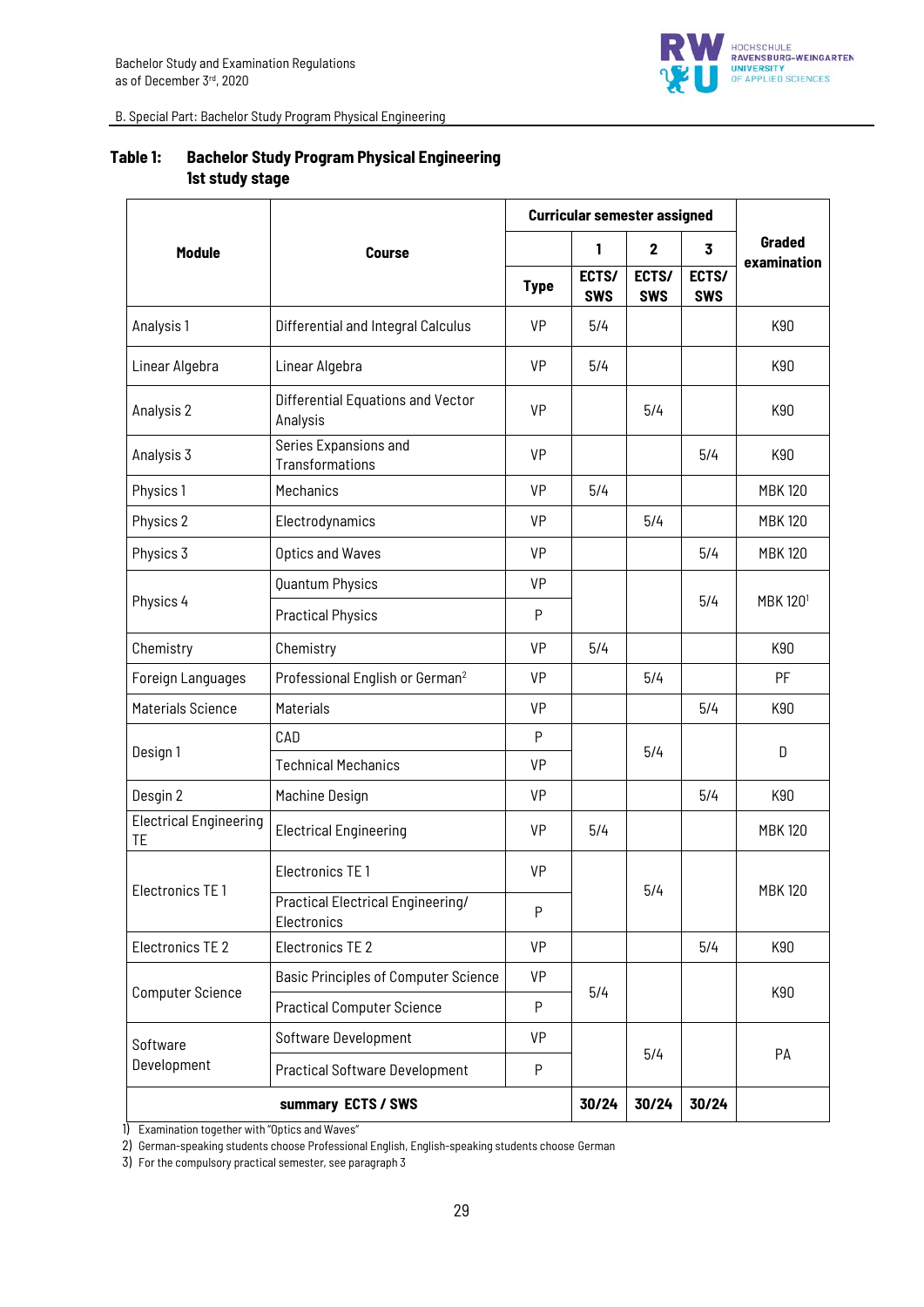

|                                               |                                           |                 | <b>Curricular semester assigned</b> |                     |                     |                         |             |
|-----------------------------------------------|-------------------------------------------|-----------------|-------------------------------------|---------------------|---------------------|-------------------------|-------------|
| <b>Module</b>                                 | <b>Course</b>                             |                 | 4                                   | 5                   | 6                   | $\overline{\mathbf{z}}$ | Graded      |
|                                               |                                           | <b>Typ</b>      | ECTS/<br><b>SWS</b>                 | ECTS/<br><b>SWS</b> | ECTS/<br><b>SWS</b> | ECTS/<br><b>SWS</b>     | examination |
| <b>Physical Measurement</b><br>Techniques     | Physical<br>Measurement<br>Techniques     | <b>VP</b>       | 5/4                                 |                     |                     |                         | K90         |
| <b>Control Engineering</b>                    | <b>Control Engineering</b>                | VP              | 5/4                                 |                     |                     |                         | K90         |
| Digital Technologies                          | <b>Digital Technologies</b>               | <b>VP</b>       | 5/4                                 |                     |                     |                         | K90         |
| Development 1                                 | Technical<br>Documentation                | <b>VP</b>       | 5/4                                 |                     |                     | D                       |             |
|                                               | <b>Scientific Working</b><br>Methods      | <b>VP</b>       |                                     |                     |                     |                         |             |
|                                               | Patents                                   | VP              |                                     |                     |                     |                         |             |
| Development 2                                 | Techn. Project<br>Management              | VP              |                                     | 5/4                 |                     |                         | K90         |
| <b>Business Administration</b>                | <b>Business</b><br>Administration         | VP              |                                     | 5/4                 |                     |                         | K90         |
| Modelling and Simulation                      | Modelling and<br>Simulation               | VP              |                                     | 5/4                 |                     |                         | K90         |
|                                               | Microcontrollers                          | VP/3            |                                     | 5/4                 |                     |                         | PA          |
| Microcontrollers                              | <b>Practical Electronics</b>              | P/1             |                                     |                     |                     |                         |             |
|                                               | 2 subjects from Table<br>3                | V               | 10/0                                | 10/0                |                     |                         |             |
| Spezicalization                               | 2 subjects from Table<br>3                | P               |                                     |                     |                     |                         |             |
| <b>Elective Module</b><br>Technology          |                                           |                 |                                     |                     |                     | 5/4                     |             |
| Elective Module Non-<br>Tech.                 |                                           |                 |                                     |                     |                     | 5/4                     |             |
| Project                                       | Project                                   | PR <sub>0</sub> |                                     |                     |                     | 5/4                     | <b>MPA</b>  |
| <b>Practical Semester</b>                     | <b>Interns Seminar</b>                    | PR <sub>0</sub> |                                     |                     | 30/1                |                         | PB          |
| Bachelor's Thesis and<br>Seminar for Bachelor | Seminar for Bachelor<br>Degree Candidates | S               |                                     |                     |                     | 15/2                    | B           |
| <b>Degree Candidates</b>                      | <b>Bachelor's Thesis</b>                  | B               |                                     |                     |                     |                         |             |
| summary ECTS / SWS                            |                                           |                 | 30/24                               | 30/24               |                     | 30/1                    |             |

# **Table 2: Bachelor Study Program Physical Engineering 2nd study stage**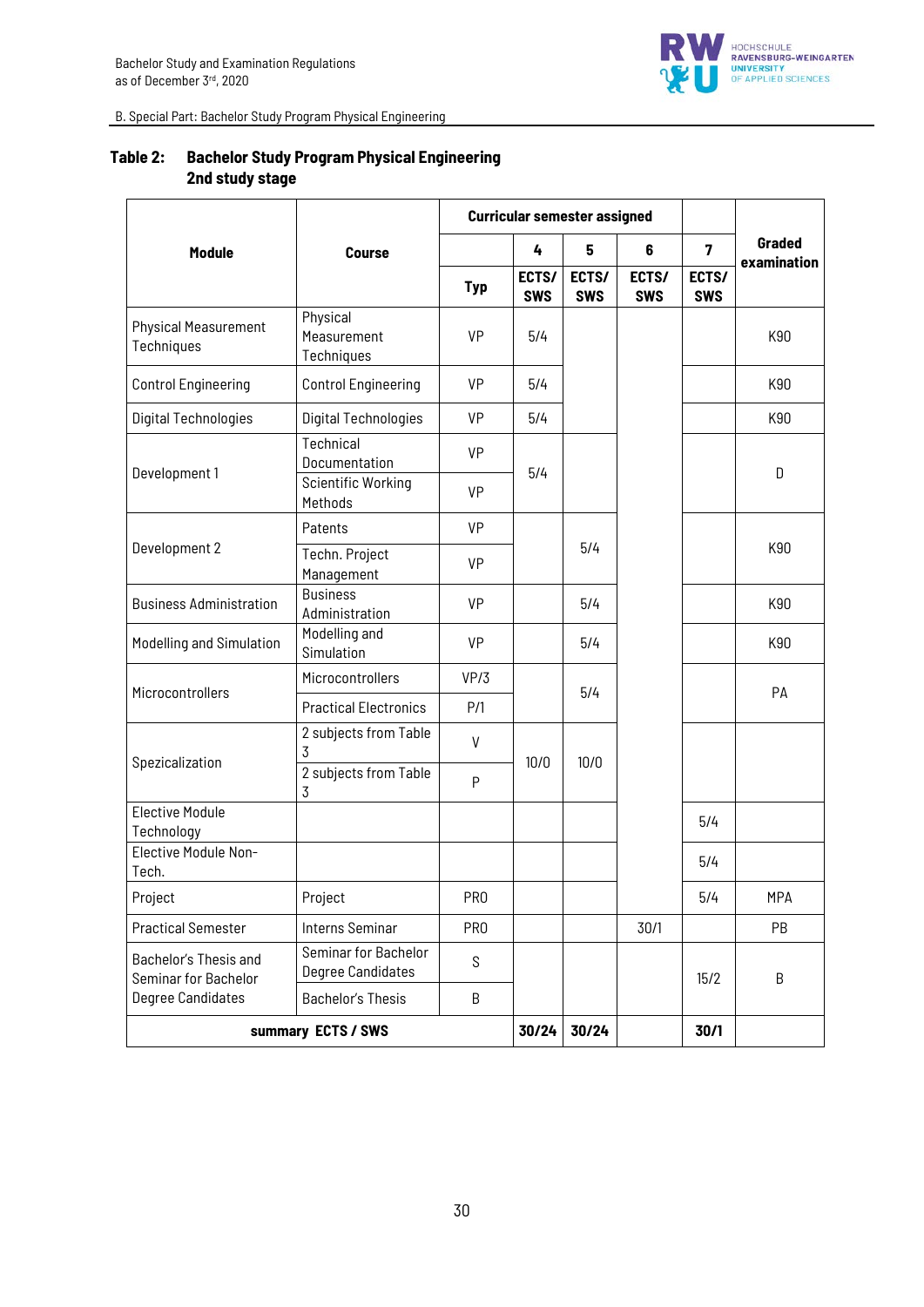

| Module block                            | Module / Course                                      | <b>Type</b> | ECTS/<br><b>SWS</b> | <b>Ungraded</b><br>examination | Graded<br>examination |
|-----------------------------------------|------------------------------------------------------|-------------|---------------------|--------------------------------|-----------------------|
| Specialization<br>Imaging<br>Technology | Imaging and Spectroscopy                             | VP          | 5/4                 |                                | PA                    |
|                                         | Imaging Technology                                   | <b>VP</b>   | 5/4                 |                                | K90                   |
|                                         | 3D and Image Processing                              | VP          | 5/4                 |                                | K90                   |
|                                         | Course from the Mechatronics<br>specialization       | <b>VP</b>   | 5/4                 |                                |                       |
| Specialization<br>Mechatronics          | Mechatronics                                         | <b>VP</b>   | 5/4                 |                                | K90                   |
|                                         | <b>Robotics</b>                                      | <b>VP</b>   | 5/4                 |                                | K90                   |
|                                         | Microsystems /<br>Optoelectronics                    | <b>VP</b>   | 5/4                 |                                | K90                   |
|                                         | Course from the Imaging<br>Technology specialization | <b>VP</b>   | 5/4                 |                                |                       |

# **Table 3: Bachelor Study Program Physical Engineering Compulsory electives oft he 4th or 6th curricular semester, respectively**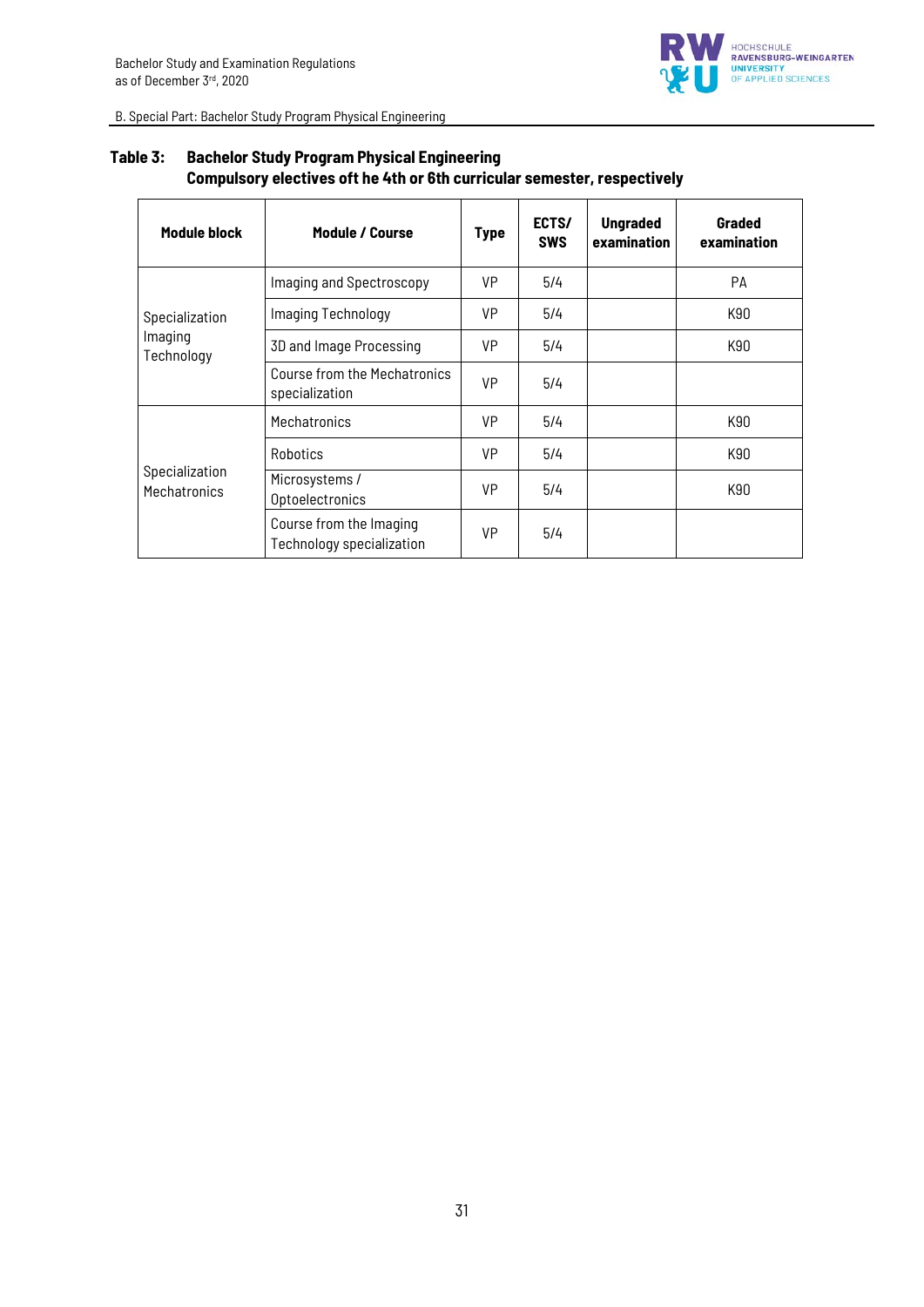

# **§ 48 Bachelor Study Program E-Mobility and Green Energy**

### **(1) Structure of the Study Program**

The Bachelor study program E-Mobility and Green Energy comprises the basic study period with a duration of two semesters and the main study period which concludes with the Bachelor's examination in the 7th semester.

A pre-study internship (only for students of the german study branch) of at least eight weeks and academic courses worth 180 ECTS are required for successful graduation. For students of the english study branch, no pre-study internship is required, but the duration oft the compulsory practical semester is minimum 26 weeks with at minimum 120 presence days in the company (overrides § 5). The total number of 210 ECTS is made up of six theoretical semesters with 30 ECTS each and one practical semester worth 30 ECTS.

### **(2) Courses**

The lectures for students of the english study branch will be given in english on a yearly basis, exceptions can be decided by the faculty board (according: General part of the SPO §3.3). The lectures from semester six and seven will be given in german, exceptions can be decided by the faculty board (according: General part of the SPO §3.3).

All courses comprise a proportion of exercises between 20% (minimum) and 40% (maximum).

The required courses as well as the related accredited examinations are shown in tables 1 and 2 below. The following abbreviations are used:

| Type of course |                         |            | Type of exam                                                                                                      |             | Scope of exam                                                                   |
|----------------|-------------------------|------------|-------------------------------------------------------------------------------------------------------------------|-------------|---------------------------------------------------------------------------------|
| V              | Lecture                 | B          | Bachelor's Thesis                                                                                                 | <b>SWS</b>  | Semester hours                                                                  |
| <b>PR</b>      | Project                 | R          | Seminar Paper and presentation                                                                                    | <b>ECTS</b> | ECTS points in compliance<br>with the European Credit<br><b>Transfer System</b> |
| S              | Seminar                 | PF         | Portfolio                                                                                                         | Е           | Medium of instruction is<br>English                                             |
| P              | Practical,<br>exercises | K(xx)      | Written examination duration of xx<br>minutes                                                                     | D           | Medium of instruction is<br>German                                              |
|                |                         | M          | Oral examination                                                                                                  |             |                                                                                 |
|                |                         | PA         | Practical work (lab, term or<br>seminar paper or project work)                                                    |             |                                                                                 |
|                |                         | <b>RPA</b> | Practical work documented by a<br>seminar paper and presentation<br>$(PF: 50\% PA$ graded and $50\% R$<br>graded) |             |                                                                                 |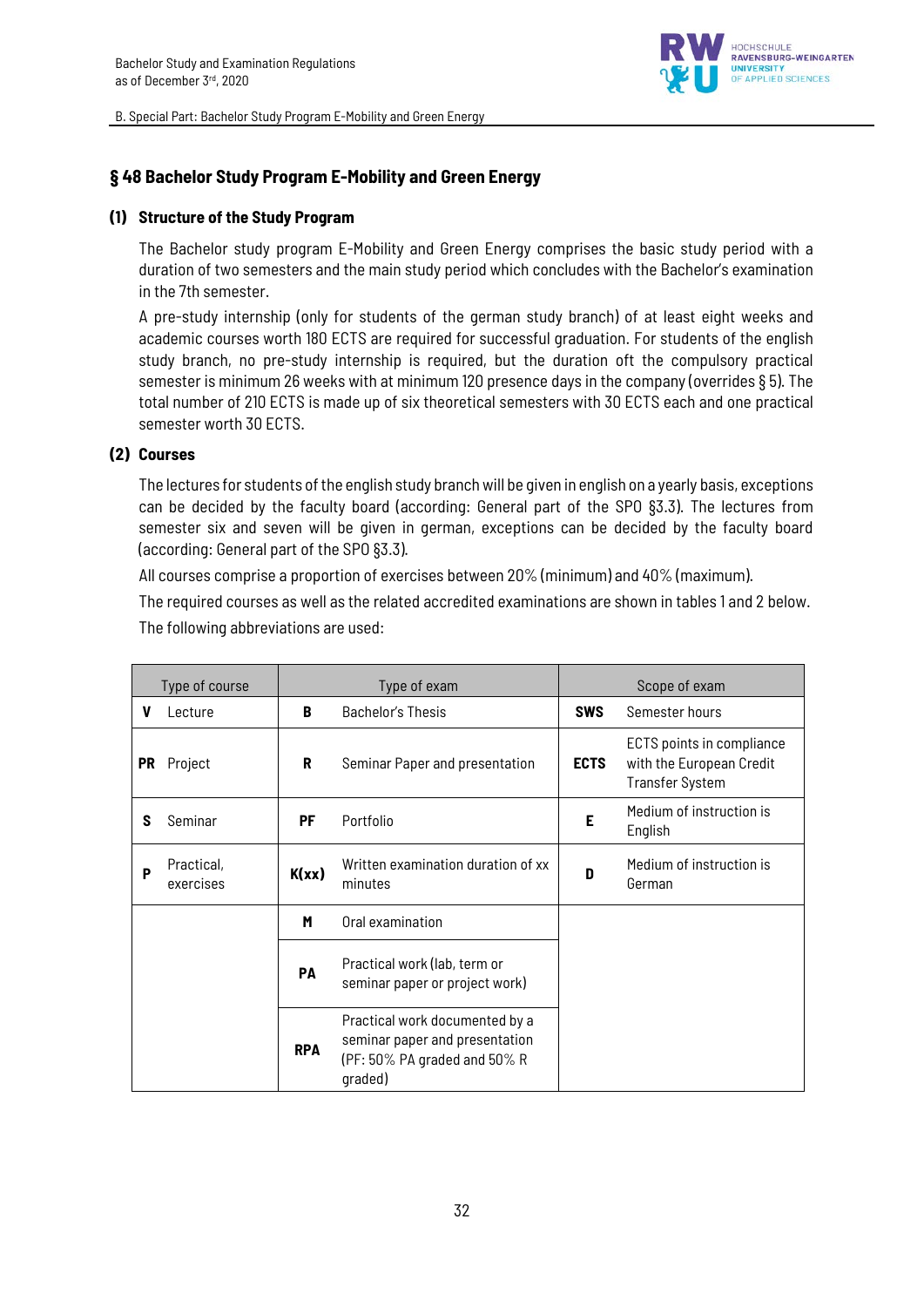

### **(3) Elective Modules**

The elective modules available are announced by display on the notice board at the beginning of each semester. If students wish to choose elective modules from the offer of other universities, a special permission by the Examination Committee will be required. Tutorials held by the student can be recognized as elective module, whereby the maximum number of ECTS to be earned is five.

### **(4) Accredited Examinations**

The type of accredited examination and course achievements is shown in tables 1 and 2. Every accredited examination must be passed. § 8 of the general part of the SPO is still valid. The rating of the examinations is according § 13 of the general part of the SPO.

### **(5) Practical Semester (Compulsory)**

The 5th semester is a practical semester. A prerequisite for beginning the practical semester is that, by the end of the 4th semester, the student has passed examinations of the first two semesters amounting to 60 ECTS.

During their practical semester, the students shall work on an engineering task from the fields of electrical or automotive engineering, thereby becoming acquainted with the professional requirements, industrial work methods and the operational environment with regard to the planning, development and application of electronic networks and systems.

The fields of work can be as follows:

- Planning and implementation of electronic and information technology systems
- Planning, design and development of electronic circuits
- Testing of networks and systems
- Software development
- Use of computers for the design of circuits and systems (CAD)
- Computer simulations
- Planning, design and development of electric drives
- Planning and implementation of mechatronic systems in automotive engineering

Total duration: 26 weeks with a minimum 120 presence days in the company.

### **(6) Bachelor's Thesis**

Prior to beginning the Bachelor's thesis, all examinations and course achievements of the first four semesters as well as the practical semester must have been completed. The professor assigning the Bachelor's Thesis must limit the topic, the task and the extent of the thesis in such way that it can be completed in approx. 360 hours of work corresponding to 12 ECTS. See §12 of the general part of the SPO.

# **(7) Validity**

This SPO is valid starting from winter semester 2020/21.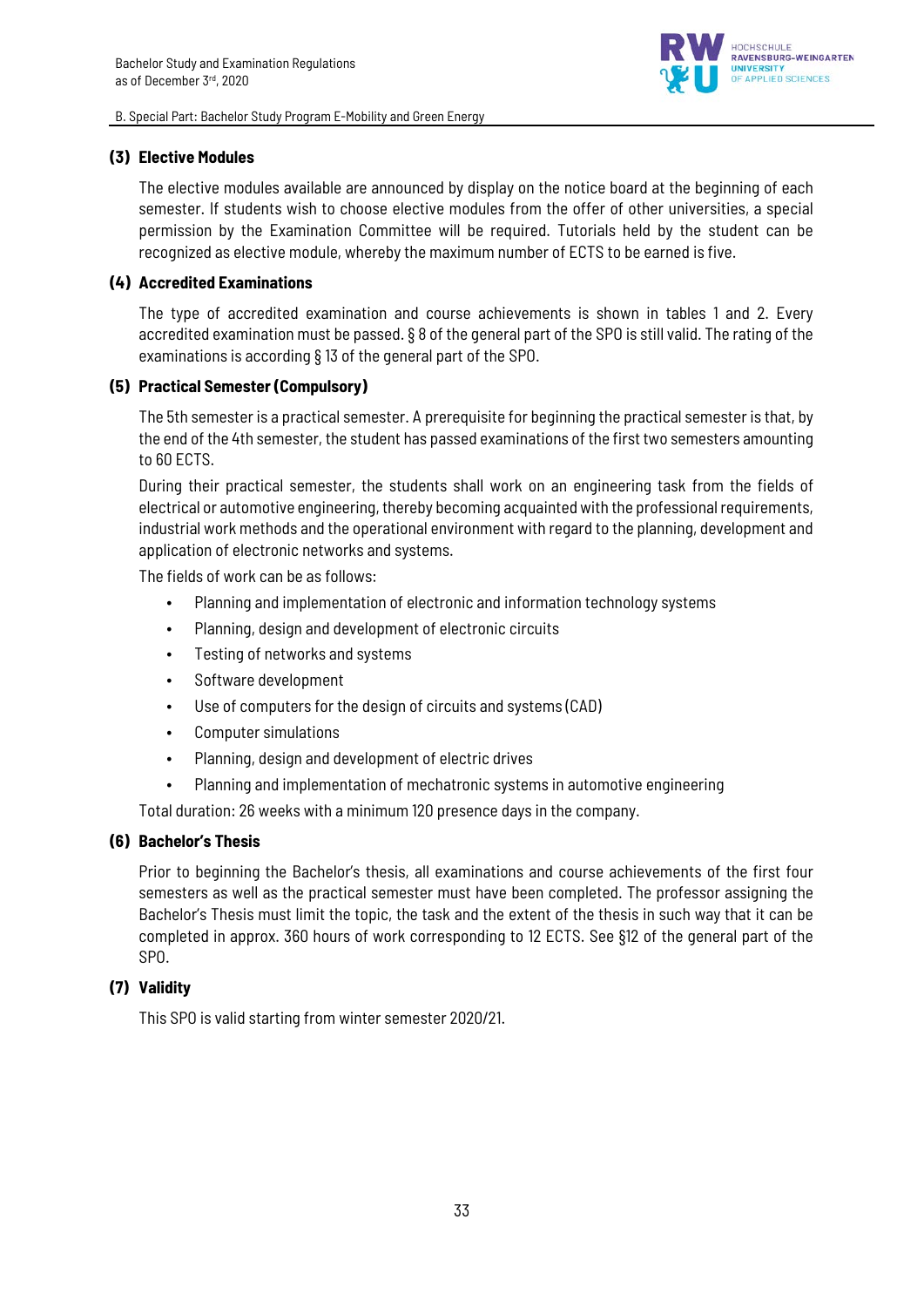

|                                                                |                                                                                             |              | <b>Curricular semester assigned</b> |                     |                     |                      |  |
|----------------------------------------------------------------|---------------------------------------------------------------------------------------------|--------------|-------------------------------------|---------------------|---------------------|----------------------|--|
| Module                                                         | <b>Course</b>                                                                               |              | 1                                   | $\mathbf 2$         | 3                   | Graded<br>examinatio |  |
|                                                                |                                                                                             | <b>Typ</b>   | ECTS/<br><b>SWS</b>                 | ECTS/<br><b>SWS</b> | ECTS/<br><b>SWS</b> | n                    |  |
| <b>Electrical Engineering 1:</b><br><b>Basics</b>              | Analysis of Electric Networks                                                               | V            | 5/4                                 |                     |                     | K90                  |  |
| Electrical<br>Engineering/Physics 2:<br>Electrodynamics        | Electrodynamics                                                                             | $\mathsf{V}$ |                                     | 5/4                 |                     | K90                  |  |
| Electrical Engineering 3:<br>Time and Frequency<br>Domains     | Circuit Analysis in the Time and<br><b>Frequency Domains</b>                                | V            |                                     |                     | 5/4                 | K90                  |  |
|                                                                | Metrology 1                                                                                 | V/2          | 5/4<br>P/2                          |                     |                     |                      |  |
| Metrology 1: Basics                                            | <b>Metrology Practical</b>                                                                  |              |                                     |                     |                     | K90                  |  |
| Mathematics 1: Analysis 1                                      | Analysis 1 with Exercises                                                                   | $\vee$       | 5/4                                 |                     |                     | K90                  |  |
| Mathematics 2: Linear<br>Algebra                               | Linear Algebra with Exercises                                                               | V            | 5/4                                 |                     |                     | K90                  |  |
| Mathematics 3: Analysis 2                                      | Analysis 2 with Exercises                                                                   | $\vee$       |                                     | 5/4                 |                     | K90                  |  |
| Robotics                                                       | Robotics                                                                                    | $V + P$      |                                     |                     | 5/4                 | PF                   |  |
| Programming                                                    | Programming                                                                                 | $V + P$      | 5/4                                 |                     |                     | K90                  |  |
| <b>Electrical Engineering</b><br>Practical                     | <b>Basic Practical Electrical</b><br><b>Engineering 1: Basic Circuits</b>                   | P/2          |                                     |                     |                     |                      |  |
|                                                                | <b>Basic Practical Course Electrical</b><br>Engineering 2: Implementation &<br>Verification | P/2          |                                     |                     | 5/4                 | PF                   |  |
| Digital Technology                                             | Digital Technology                                                                          | $\vee$       | 5/4                                 |                     |                     | K90                  |  |
| Automotive Engineering:                                        | <b>Automotive Engineering</b>                                                               | V/4          |                                     |                     |                     |                      |  |
| Basics, Practical and<br><b>Computer Aided Design</b><br>(CAD) | <b>Practical Automotive Engineering</b>                                                     | P/2          |                                     |                     | 10/8                | PF                   |  |
|                                                                | CAD                                                                                         | P/2          |                                     |                     |                     |                      |  |
| Electronics                                                    | Electronics                                                                                 | $\vee$       |                                     |                     | 5/4                 | K90                  |  |
| Materials Science                                              | <b>Materials Science</b>                                                                    | $\mathsf{V}$ |                                     | 5/4                 |                     | K90                  |  |
| Machinery Design                                               | Machinery Design                                                                            | $\mathsf{V}$ |                                     | 5/4                 |                     | K90 or PF            |  |
| Computer-Aided Circuit<br>Design 1                             | <b>Basic Practical Electrical</b><br>Engineering: Programming of µC                         | P/2          |                                     | 5/4                 |                     | PF                   |  |
|                                                                | <b>Circuit Design Practical</b>                                                             | P/2          |                                     |                     |                     |                      |  |
| <b>Physics Mechanics</b>                                       | <b>Physics Mechanics</b>                                                                    | $\mathsf{V}$ | 5/4                                 |                     |                     | K90                  |  |
|                                                                | summary ECTS / SWS                                                                          |              | 30/24                               | 30/24               | 30/24               |                      |  |

# **Table 1: Bachelor Study Program E-Mobility and Green Energy Basic: for students oft he english study branch**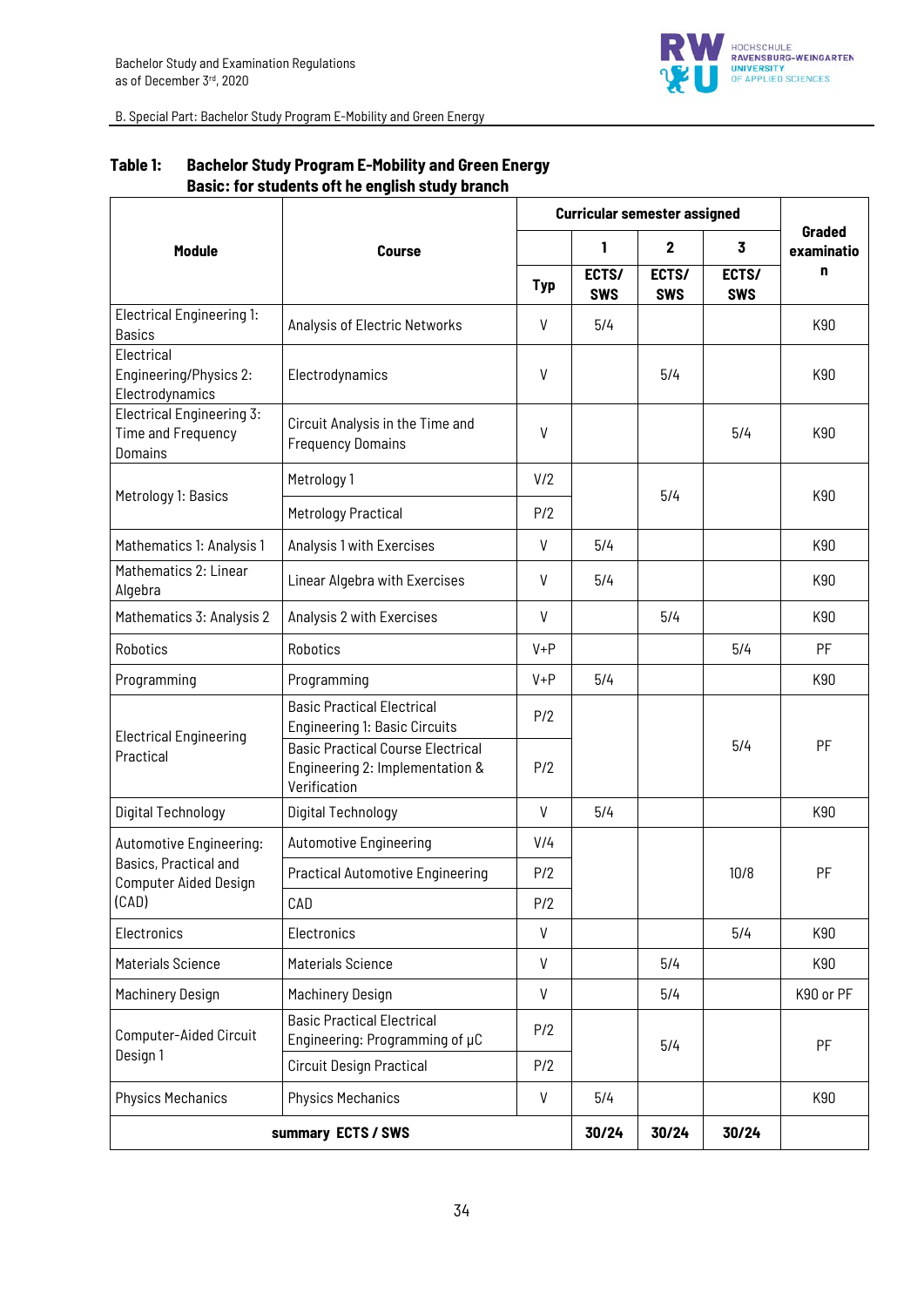

|                                               |                                                                  | <b>Curricular semester assigned</b> |                     |                           |                     |                     |               |
|-----------------------------------------------|------------------------------------------------------------------|-------------------------------------|---------------------|---------------------------|---------------------|---------------------|---------------|
| Module                                        | <b>Course</b>                                                    |                                     | 4                   | 5                         | 6                   | $\overline{7}$      | Graded        |
|                                               |                                                                  | <b>Typ</b>                          | ECTS/<br><b>SWS</b> | ECTS/<br><b>SWS</b>       | ECTS/<br><b>SWS</b> | ECTS/<br><b>SWS</b> | examination   |
| Automotive<br>Electronics                     | <b>Automotive Electronics</b><br>Controls                        | $\mathsf{V}$                        |                     |                           | 5/4                 |                     | K90           |
| Digital Signal<br>Processing                  | Digital Signal Processing                                        | $V + P$                             |                     |                           | 5/4                 |                     | PF            |
| Image Processing                              | <b>Basic of Image Processing</b>                                 | $V + P$                             |                     |                           |                     | 5/4                 | PF            |
| Language                                      | German                                                           | $V + P$                             | 5/4                 |                           |                     |                     | PF            |
| Solar Cells, Fuel Cells                       | Photovoltaics                                                    | $\mathsf{V}$                        |                     |                           |                     |                     |               |
| and Batteries                                 | <b>Batteries and Fuel Cells</b>                                  | V                                   |                     |                           | 5/4                 |                     | K90           |
| Project-Seminar                               | <b>Scientific Work</b>                                           | $S + P$                             | 5/4                 |                           |                     |                     | <b>RPA</b>    |
| Green Energies and                            | <b>Green Energies and Energy</b><br>Storage                      | V/4                                 |                     |                           |                     | 7/6                 | $K90 + PA$    |
| <b>Energy Storage</b>                         | <b>Practical Environmental and</b><br><b>Process Engineering</b> | P/2                                 |                     |                           |                     |                     |               |
| Intelligent<br>Transportation<br>Systems      | Intelligent Transportation<br>Systems                            | $\mathsf{V}$                        |                     | <b>Practical Semester</b> | 5/4                 |                     | M             |
| <b>Power Electronics</b>                      | <b>Power Electronics</b>                                         | $\mathsf{V}$                        | 5/4                 |                           |                     |                     | K90           |
| <b>Control Engineering</b>                    | Control Engineering with<br>Exercises                            | V/4                                 |                     |                           |                     | 6/6                 | K90           |
|                                               | <b>Control Engineering</b><br>Practical                          | P/2                                 |                     |                           |                     |                     |               |
| Microcontroller                               | Microcontroller                                                  | $\mathsf{V}$                        |                     |                           | 5/4                 |                     | <b>RPA</b>    |
|                                               | Microcontroller Practical                                        | P                                   |                     |                           |                     |                     |               |
| <b>Electric Power Trains</b>                  | <b>Hybrids in Cars</b>                                           | V                                   | 5/4                 |                           |                     |                     | K90           |
| Introduction to<br>Power Train<br>Engineering | Introduction to Power Train<br>Engineering                       | $\mathsf{V}$                        | 5/4                 |                           |                     |                     | K90           |
| Real-Time<br>Programming                      | Real-Time Programming                                            | V                                   |                     |                           |                     |                     |               |
|                                               | Real-Time Programming<br>Practical                               | P                                   |                     |                           | 5/4                 |                     | K90           |
| <b>Elective Module</b>                        | <b>Elective Module</b>                                           |                                     | 5                   |                           |                     |                     | see electives |
| <b>Bachelor's Thesis</b>                      | Bachelor's Thesis incl. Final<br>Colloquium (15% of grade)       |                                     |                     |                           |                     | 12/0                | $B + R$       |
| summary ECTS / SWS                            |                                                                  |                                     | 30/20               | 30                        | 30/24               | 30/16               |               |

# **Table 2: Bachelor Study Program E-Mobility and Green Energy Main: for students oft he english study branch**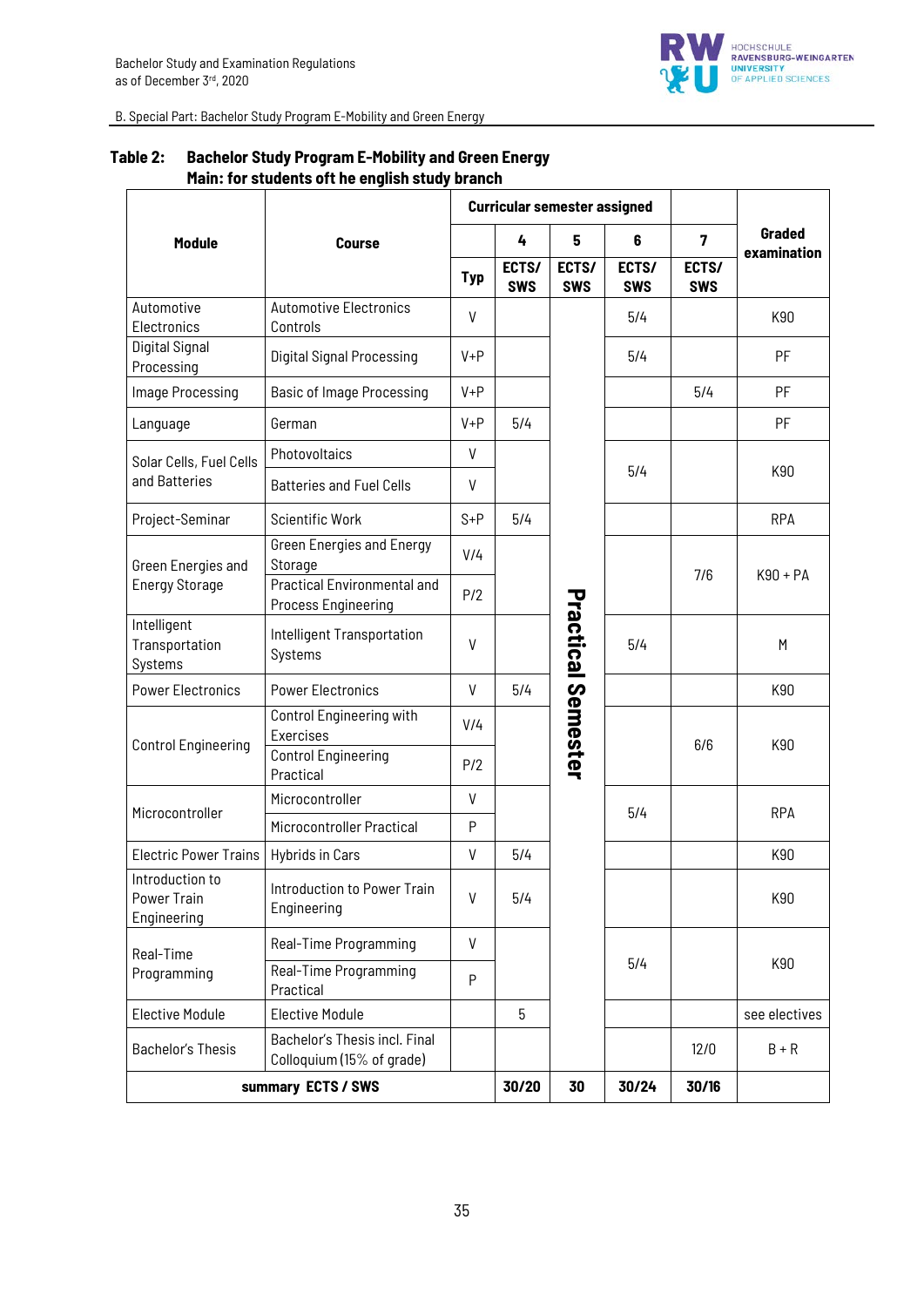C. Final Provisions



# **C. Final Provisions**

# **§ 51 Entry into Force**

The present Study and Examination Regulation will become effective on 1 September 2005. Simultaneously, the previous Study and Examination Regulation for the novel Bachelor programs of 19 July 2004 will cease to have effect.

# **§ 52 Entry into Force of the first Amendment of 13 July 2006**

This amendment will become effective on 1 September 2006.

### **§ 53 Entry into Force of the second Amendment of 16 January 2007**

This amendment will become effective on 1 March 2007.

### **§ 54 Entry into Force of the third Amendment of 26 June 2007**

This amendment will become effective on 1 September 2007.

Students enrolled in the Bachelor program "Social Work" who took up their studies in the first semester in the summer semester 2007 can, upon application, complete their study course according to the present amended Study and Examination Regulations. The corresponding application must be filed by the end of the summer semester 2007.

### **§ 55 Entry into Force of the forth Amendment of 29 January 2008**

This amendment will become effective on 1 March 2008.

### **§ 56 Entry into Force of the fifth Amendment of 31 March 2008**

This amendment will become effective on 1 September 2008.

### **§ 57 Entry into Force of the sixth Amendment of 26 June 2008**

This amendment will become effective on 1 September 2008.

### **§ 58 Entry into Force of the seventh Amendment of 23 January 2009**

This amendment will become effective on 1 March 2009.

### **§ 59 Entry into Force of the eighth Amendment of 29 June 2009**

This amendment will become effective on 1 September 2009.

### **§ 60 Entry into Force of the ninth Amendment of 27 November 2009**

This amendment will become effective on 1 March 2010.

### **§ 61 Entry into Force of the tenth Amendment of 31 March 2010**

This amendment will become effective on 1 March 2010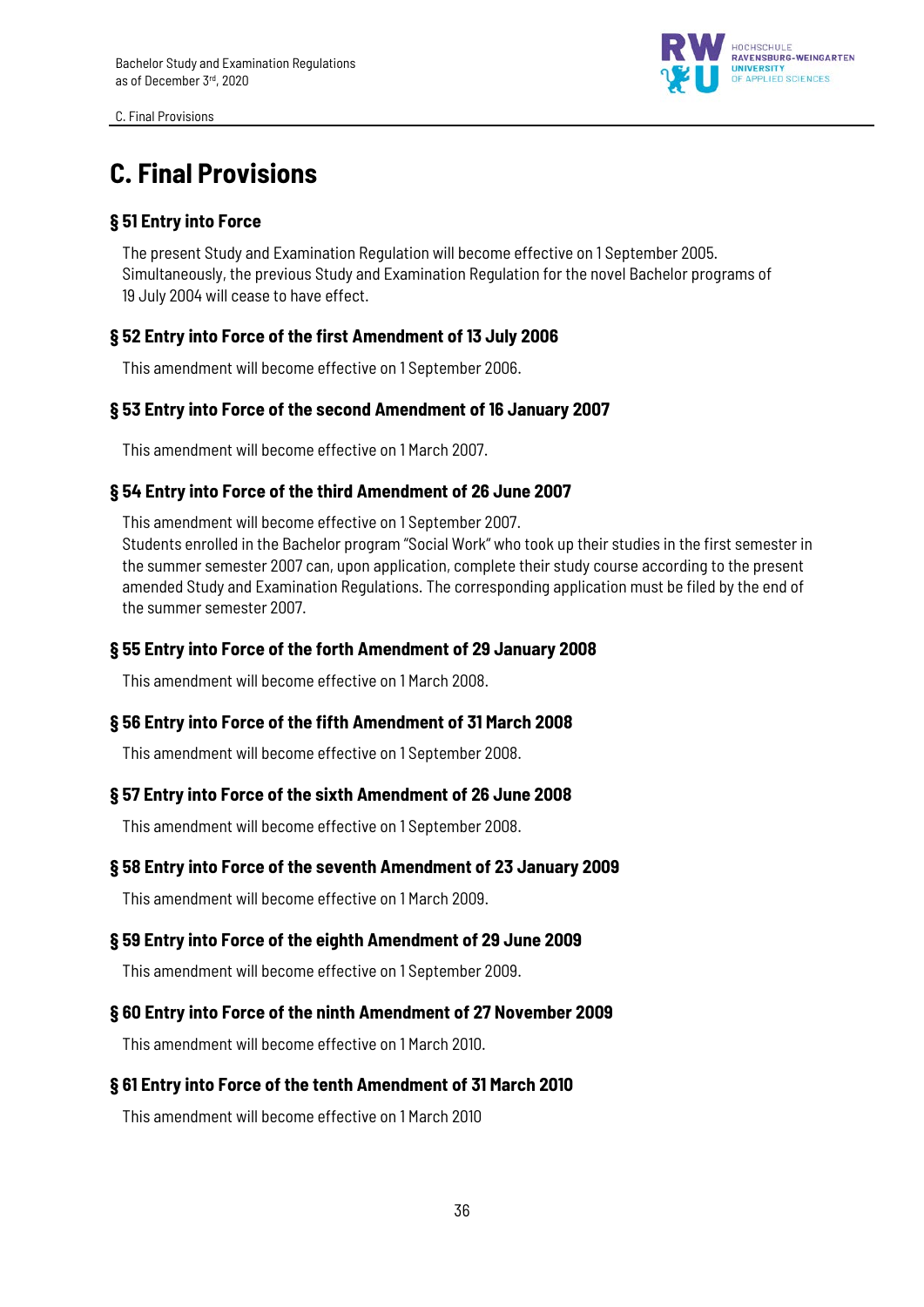C. Final Provisions



### **§ 62 Entry into Force of the eleventh Amendment of 25 June 2010**

This amendment will become effective on 1 September 2010. § 33 will become effective on 1 September 2009.

### **§ 63 Entry into Force of the twelfth Amendment of 26 November 2010**

This amendment will become effective on 1 December 2010

### **§ 64 Entry into Force of the thirteenth Amendment of 21 January 2011**

This amendment will become effective on 1 February 2011

### **§ 65 Entry into Force of the fourteenth Amendment of 1 April 2011**

This amendment will become effective on 1 February 2011

### **§ 66 Entry into Force of the fifteenth Amendment of 1 July 2011**

This amendment will become effective on 2 July 2011

### **§ 67 Entry into Force of the sixteenth Amendment of 22 June 2012**

This amendment will become effective on 23 June 2012

### **§ 68 Entry into Force of the seventeenth Amendment of 13 December 2012**

This amendment will become effective on 14 December 2012

### **§ 69 Entry into Force of the eighteenth Amendment of 25 January 2013**

This amendment will become effective on 26 January 2013

### **§ 70 Entry into Force of the nineteenth Amendment of 2 July 2013**

This amendment will become effective on 3 July 2013

### **§ 71 Entry into Force of the twentieth Amendment of 24 January 2014**

This amendment will become effective on 25 January 2014

### **§ 72 Entry into Force of the twentyfirst Amendment of 9 April 2014**

This amendment will become effective on 10 April 2014

# **§ 73 Entry into Force of the twentysecond Amendment of 1 July 2014**

This amendment will become effective on 2 July 2014

# **§ 74 Entry into Force of the twentythird Amendment of 2 July 2015**

This amendment will become effective on 3 July 2015

### **§ 75 Entry into Force of the twentyforth Amendment of 30 June 2016**

This amendment will become effective on 1 July 2016